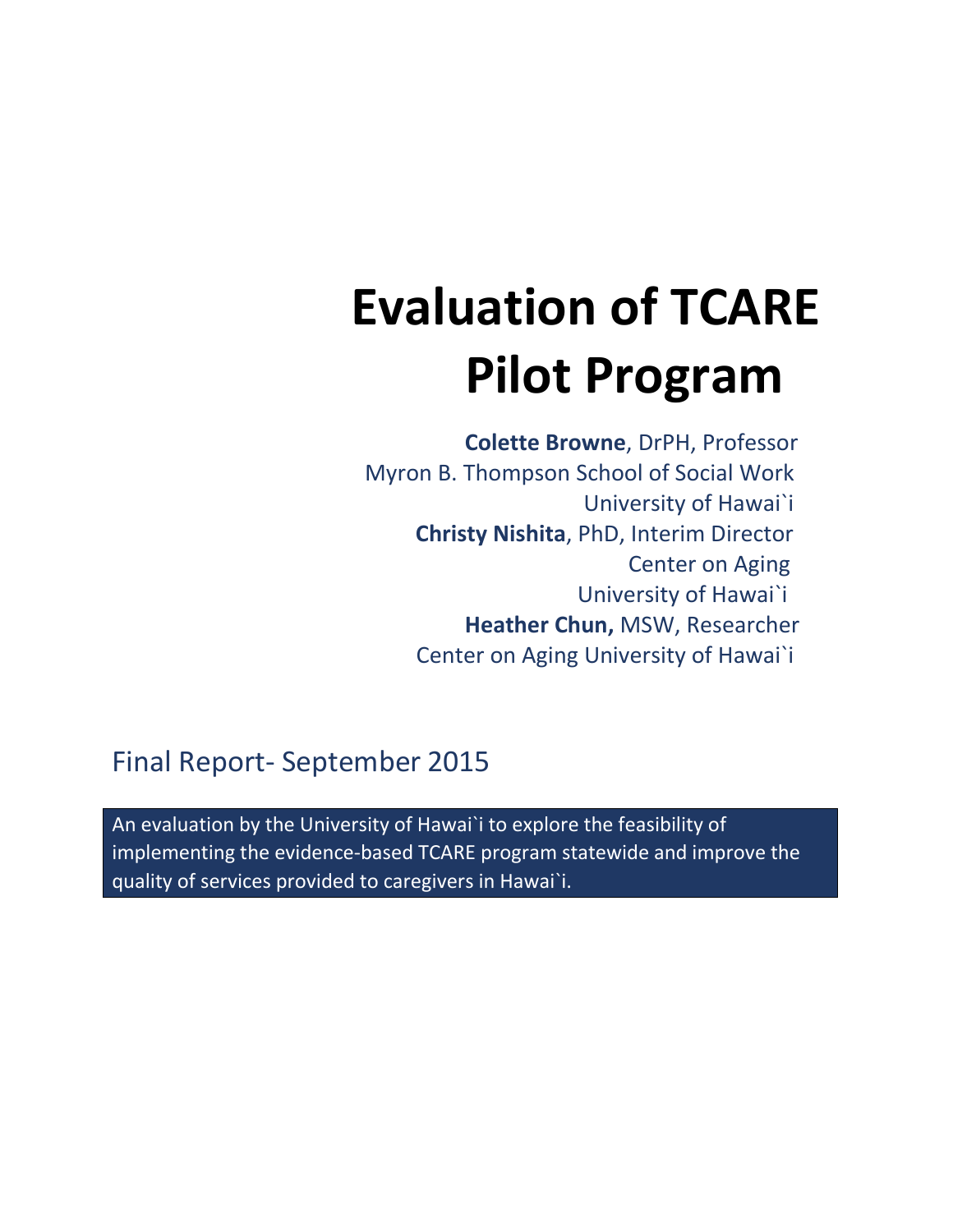## **EXECUTIVE SUMMARY**

The ensuing report describes findings and provides recommendations from the Hawai'i Tailored Caregiver Assessment and Referral (TCARE) pilot project. Supported by a grant from the Administration on Community Living (ACL), and initiated through a contract between the Hawai'i Department of Health, Executive Office on Aging (EOA) and the University of Hawai'i, Center on Aging and Myron B. Thompson School of Social Work (UH), hereafter referred to as the UH Team, a feasibility evaluation of the TCARE program was conducted.

TCARE is a standardized care management process designed to help efficiently target resources and services (both formal and informal) available within a community to effectively and appropriately address caregivers' needs. Aligning with the strategic direction of the State – while capitalizing on the UH's investigations of culturally appropriate and person-centered care management programs for caregivers – TCARE was identified by EOA as an evidence-based program that would enable a standardized approach to caregiver assessment and referral throughout the statewide Aging and Disability Resource Center (ADRC).

The University of Hawai'i team completed a comprehensive evaluation of the TCARE pilot project in partnership with the pilot site, the Maui Area Agency on Aging (AAA), the Maui County Office on Aging (MCOA). **The focus of this evaluation was on the feasibility of implementing TCARE statewide.** Quantitatively, the TCARE processes, specifically the timeliness and mechanics, were evaluated. To begin to better understand the characteristics of our state's caregivers, participant data was also analyzed. The Team also utilized qualitative methods to determine the feasibility of TCARE's statewide integration within the ADRC. Key informant interviews with AAA County Directors, EOA, and other states who have adopted TCARE were conducted. UH also completed participant interviews and a focus group with MCOA staff on their experiences in the TCARE pilot project. Lastly, ongoing dialogue with Tailored Care Enterprises, LLC. further informed this project's evaluation.

#### Recommendations based on the results of this evaluation:

**The adoption of the TCARE model statewide offers the potential for improving care and support to older adults and families.** The evaluation finds TCARE to be feasible, but statewide integration through the ADRC will require a large investment of State resources. The limited availability of affordable LTCSS remains a serious problem to the adoption of any long-term care system that aims to improve assessment and coordination of care. As such, we consider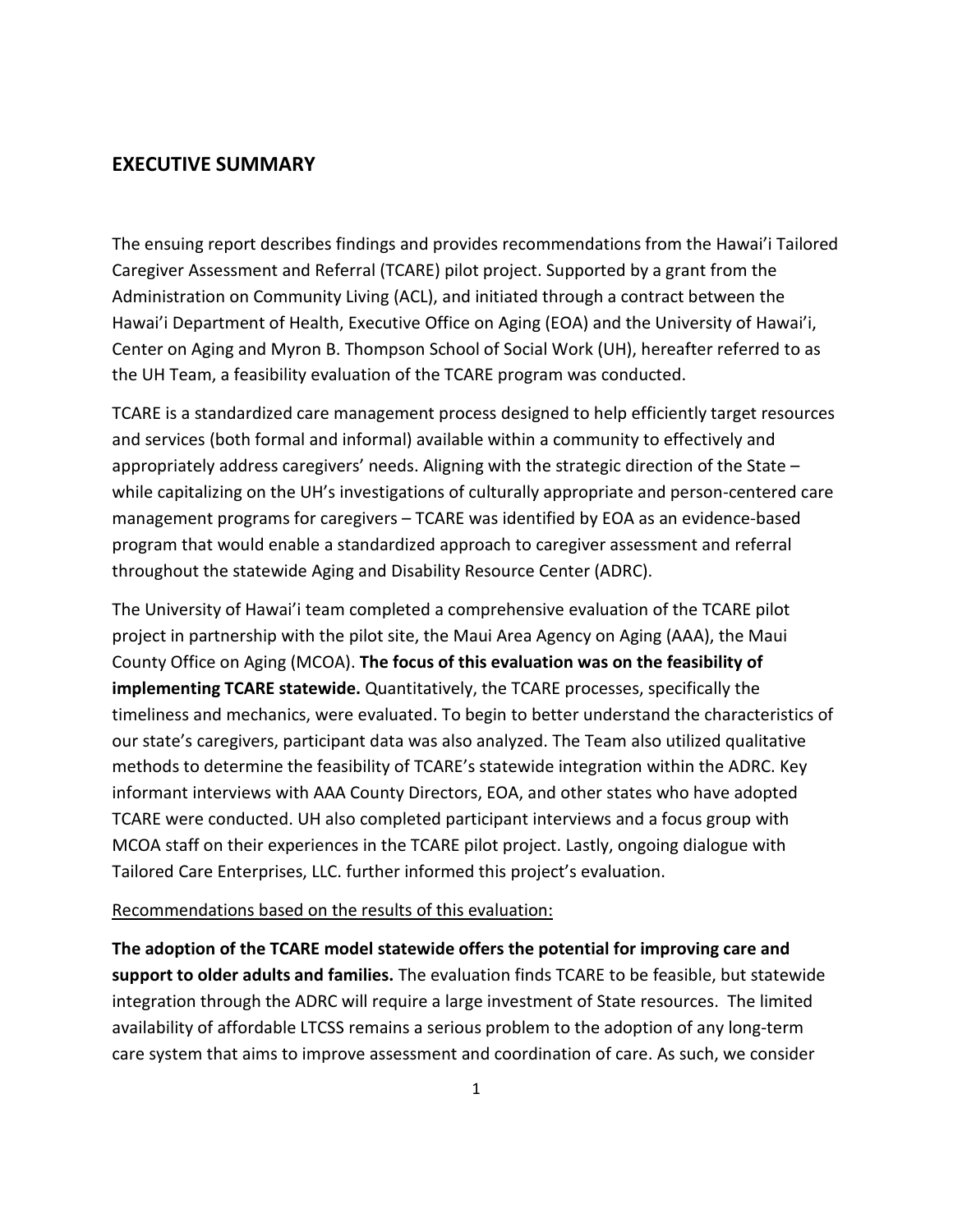and discuss the cost and sustainability of statewide implementation in a later section of this report. Table 1 below is a summary of the report's recommendations:

| <b>Recommendations</b>                       |                                                                                                                                                                                                                                   |  |
|----------------------------------------------|-----------------------------------------------------------------------------------------------------------------------------------------------------------------------------------------------------------------------------------|--|
| Feasibility of<br><b>ADRC</b> Integration    | • Ensure TCARE included within ADRC<br>expansion<br>• Implement TCARE screener through I&R staff                                                                                                                                  |  |
| <b>Operations and</b><br>Sustainability      | • Utilize train-the-trainer approach for<br>sustainability and provide continuing<br>support<br>• Integrate TCARE into Harmony and create a<br>crosswalk of resources<br>• Ongoing evaluations to strengthen caregiver<br>support |  |
| <b>Need for Cultural</b><br><b>Tailoring</b> | • Develop a culturally tailored TCARE protocol                                                                                                                                                                                    |  |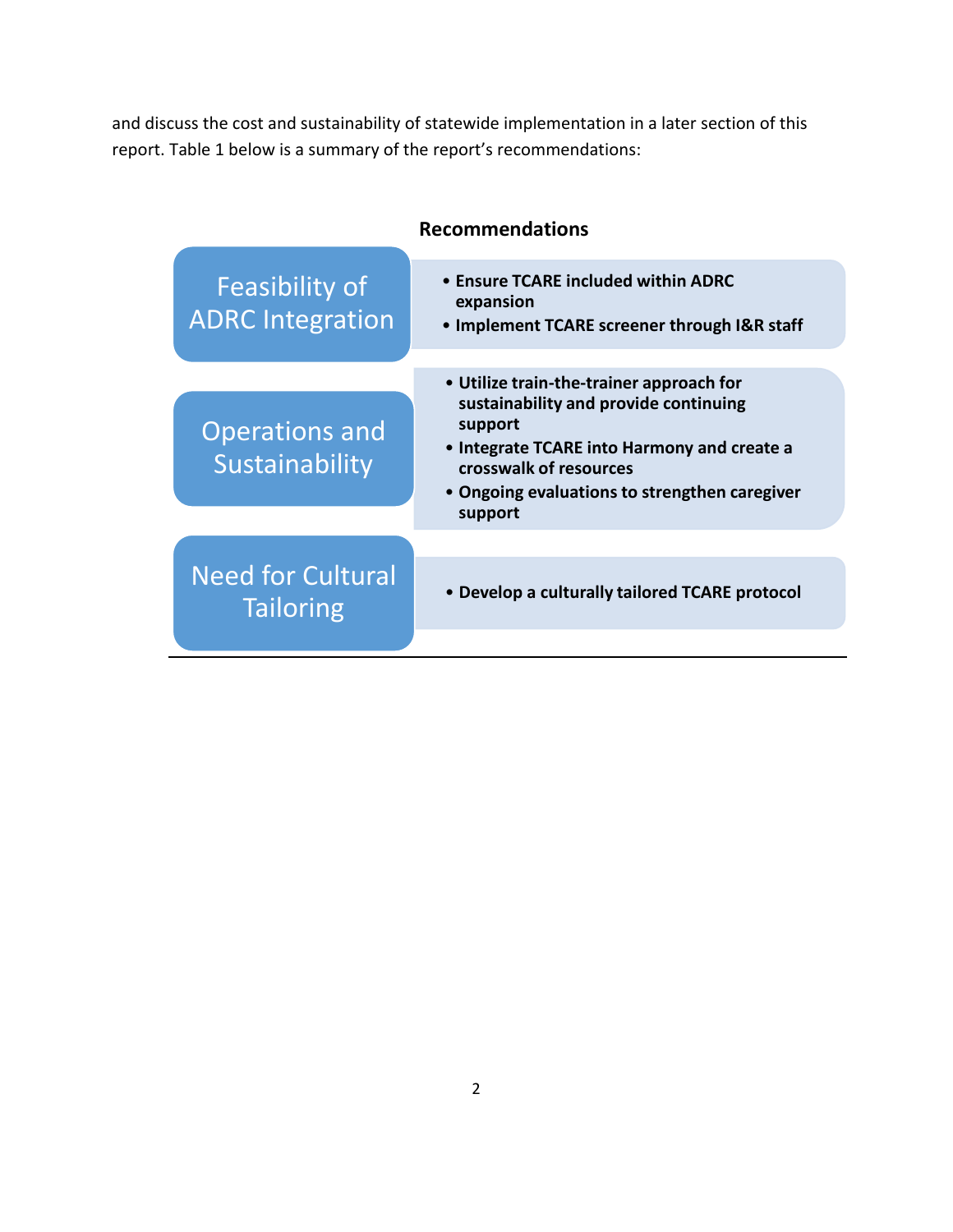## **I. INTRODUCTION AND BACKGROUND**

Without proactive planning, our rapidly aging state will face extreme economic and social challenges. Systems change initiatives are underway, both locally and nationally, to develop infrastructures capable of supporting those who are aging and their caregivers. Nationally, federal systems – for example, the Administration on Aging (AoA), a department under the Administration for Community Living (ACL) which administers Older American's Act—are evolving to meet these escalating needs. Trends in funding are incentivizing state programming that has been demonstrated through rigorous evaluation to be evidence-based and effective. Enabling informed decision making that allows for individual preferences, or person-centered planning, is also being embedded within federal initiatives that strengthen long-term services and supports (LTSS) for older adults throughout the United States.

One federal initiative is the development of Aging and Disability Resource Centers (ADRCs). Aligned with the rest of the nation, Hawai'i is in the process of developing and implementing a statewide ADRC. The Area Agency on Aging (AAA) in each county is the operating entity for the ADRC in Hawaii. The vision of Hawai'i's ADRC is "to serve residents of all incomes and ages in every community in Hawai'i as the highly visible and trusted source of information on the full range of long-term support options and as the single point of entry for access to public longterm support programs and benefits." As a strategic priority issue of the State Unit on Aging (SUA) – the Executive Office on Aging (EOA), ADRC funding and support is being administered through EOA to the AAAs as efforts continue to fully develop ADRCs within each county. Evidence-based programming and person-centered processes are at the core of Hawai'i's ADRCs, strengthening service approaches and ensuring efficient spending of public funding for services that are demonstrated to have proven outcomes.

One of the major accomplishments of Hawai'i's ADRC has been the adoption of a standardized intake and assessment tool for care recipients. The implementation of this tool is still underway in two counties and the natural progression of the State's efforts to standardize personcentered assessment processes with care recipients is to expand to caregivers. As a strategic direction outlined within EOA's Strategic Plan, assessment, projection of needs, and the development of sufficient family caregiver supports over the next decade will be imperative. There has been a growing recognition of the significant contribution caregivers make to care for older adults within our communities, with Hawai'i's caregivers providing 144 million hours of care in 2013, an economic value of \$2.1 billion<sup>1</sup>.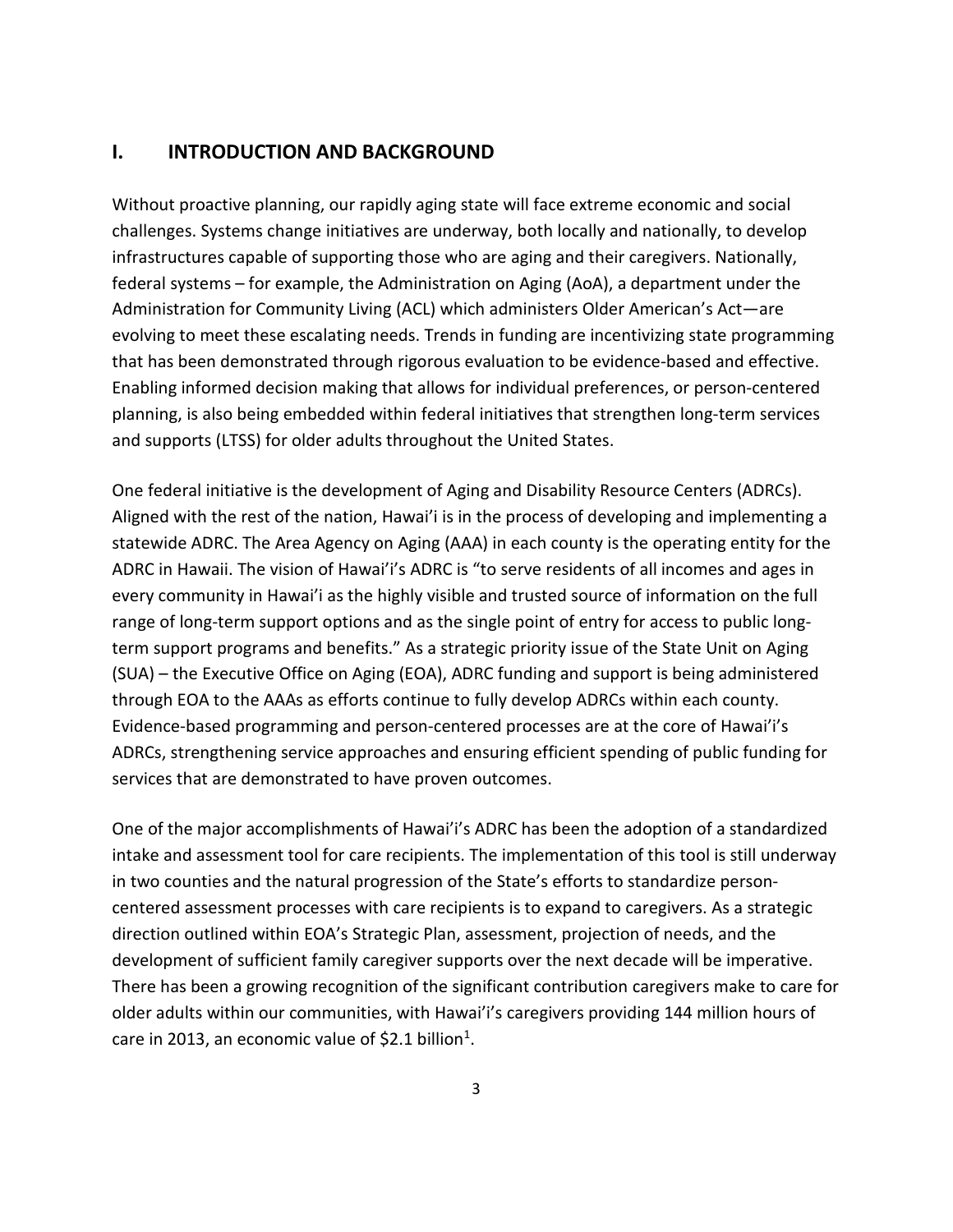At the conception of this project, numerous conversations and efforts to explore evidencebased caregiver interventions occurred, with a strong interest in strengthening the infrastructure of LTSS for caregivers throughout Hawai'i. Aligning with these strategic directions – while capitalizing on the UH's investigations of culturally appropriate, person-centered, and evidence-based care management programs for caregivers – Tailored Caregiver Assessment and Referral (TCARE) was identified by EOA as an evidence-based program that would enable a standardized approach to caregiver assessment and referral throughout the statewide ADRC. Prior to this project, there was no uniformity of caregiver assessment tools between the AAAs. In addition, the caregiver assessments used by the AAAs were not person-centered, were constructed to collect the data needed for federal and state reporting, and largely focused on demographics.

Between 2011 and 2013, collaborations between EOA and the University of Hawai'i led to several planning meetings, discussions with TCARE founders and researchers, and grant writing efforts to enable the application and evaluation of TCARE within Hawai'i's unique population. Made possible by an ADRC grant that EOA received from ACL in 2013, a contract between EOA and the University of Hawai'i – Center on Aging and Myron B. Thompson School of Social Work was initiated. The contract between EOA and the University of Hawai'i facilitated a partnership between 2014 and 2015 to train ADRC staff on the TCARE protocol, conduct a TCARE pilot project, and to complete the proceeding feasibility evaluation.

#### **Program Description: Tailored Caregiver Assessment and Referral (TCARE Program)**

The Tailored Caregiver Assessment and Referral (TCARE) protocol is a standardized care management process designed to help efficiently target resources and services available within a community – both formal and informal – to effectively and appropriately address caregivers' needs. After rigorous review of program data, TCARE was acclaimed by ACL as an evidencebased care management program. Validated through 25 years of research on family caregiving, TCARE is grounded in the *Caregiver Identity Theory*. <sup>2</sup> The *Caregiver Identity Theory* describes caregiving as a systemic process of identity change, for example, changing from the original role of daughter to caregiver. The identity change is recognized as a significant factor influencing the type and severity of stress the family caregiver is enduring.

Theoretical Grounding. The *Caregiver Identity Theory* highlights three insights that describe the variations among caregivers. First, stress is multidimensional and caregivers perceive stress differently from one another. Second, the type and quantity of caregiving tasks vary greatly, as does the duration of time in which they occur, the costs they incur, and the benefits the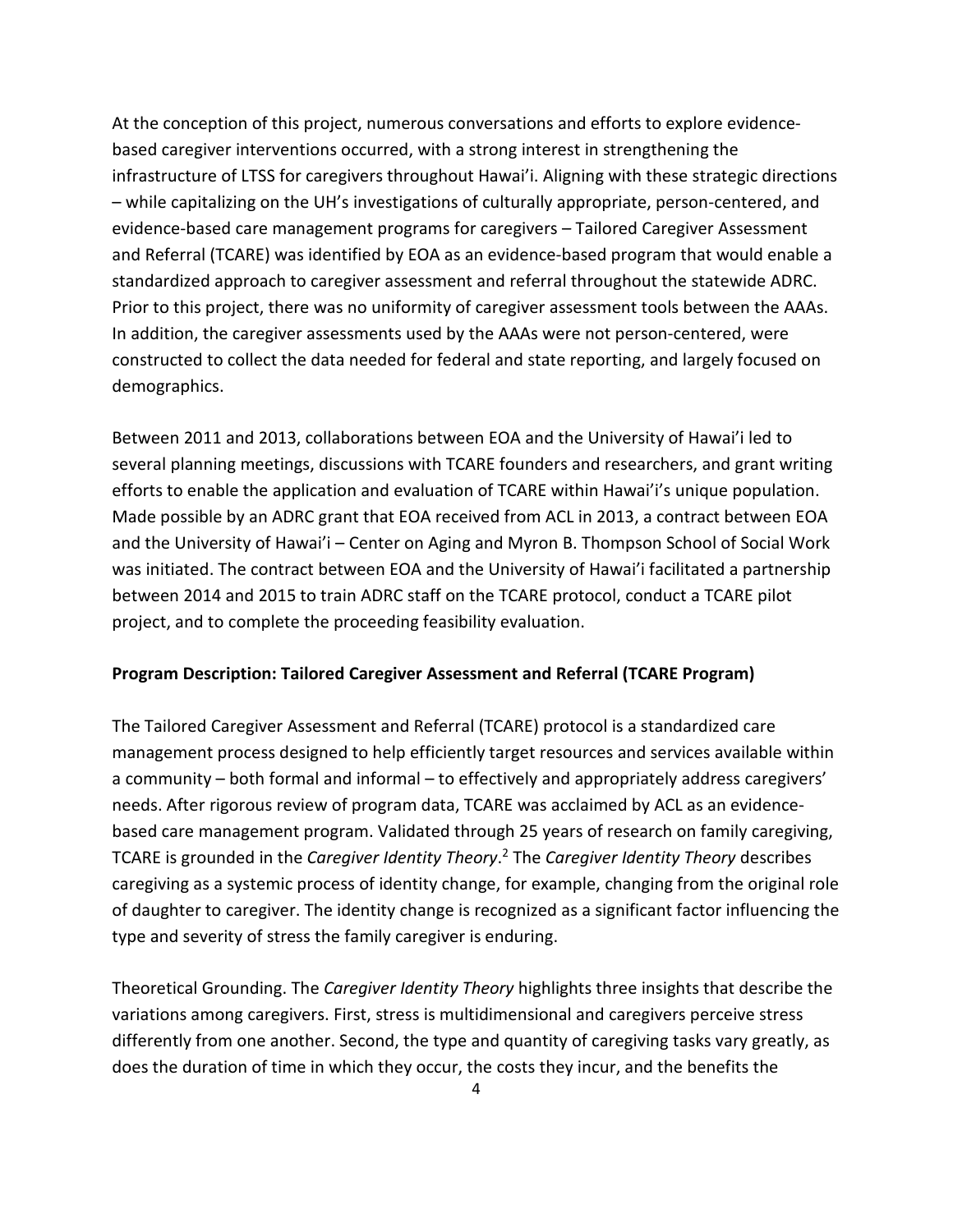caregiver perceives. Lastly, there is great variation in service utilization among caregivers, with caregivers only utilizing services they want or need.

The theory explains why caregiving interventions are not uniformly beneficial for all caregivers. For example, a son who is a new caregiver to his mother with dementia may be struggling with feeling that his mother should be doing more to care for herself, as she's always done, not understanding the progression of the disease. Rather than looking solely at publicly funded caregiver LTSS, such as respite, an evidence-based assessment will produce individualized recommendations for care planning. Through computer software that uses a decision algorithm to provide a profile of the caregiver and suggestions for a service plan, TCARE care managers' work with a caregiver to develop a person-centered care plan. In this example, the TCARE protocol will highlight the identity discrepancy this caregiver is facing. Knowing that the caregiver is struggling with identity discrepancy, or his perception that he should be assuming the role of a son more than as his mother's caregiver, the care manager will be better equipped to suggest strategies to help this caregiver cope with his new and evolving role. The care manager may suggest to the caregiver that he consider education on dementia to help him learn about the disease and strategies to help him care for his mother, assisting him in identifying educational classes in the community while working collaboratively on his care plan. A support group may be suggested to help him cope with his transition from the role of a son to a caregiver for his mother. Informal supports, such as other family members, may additionally be considered to help shoulder the responsibilities of caring for his mom.

TCARE Processes. Care managers and caregivers work together on the core elements of care management through a **six-step TCARE process**: (1) Conducting an assessment; (2) interpreting the assessment; (3) identifying appropriate goals, strategies, and services; (4) consulting with the caregiver; (5) developing person-centered care plans; and, (6) conducting follow-up and evaluating progress. The TCARE processes maximize benefits for families throughout their caregiving journey while appropriately allocating resources. The availability of a standardized care management protocol, such as TCARE, is desired at a time where public funding for LTSS is unable to meet the demand of a rapidly aging demographic and their caregivers. Interventions that support a **systematic assessment of the needs and strengths of caregivers equip care managers with a more efficient way to target public funding.** TCARE trains care managers (also referred to throughout this report as TCARE assessors) to explore support options available in the community or the caregiver's informal networks, such as in the example above, that extend beyond the care manager's typical set of services for which they have the most knowledge.

5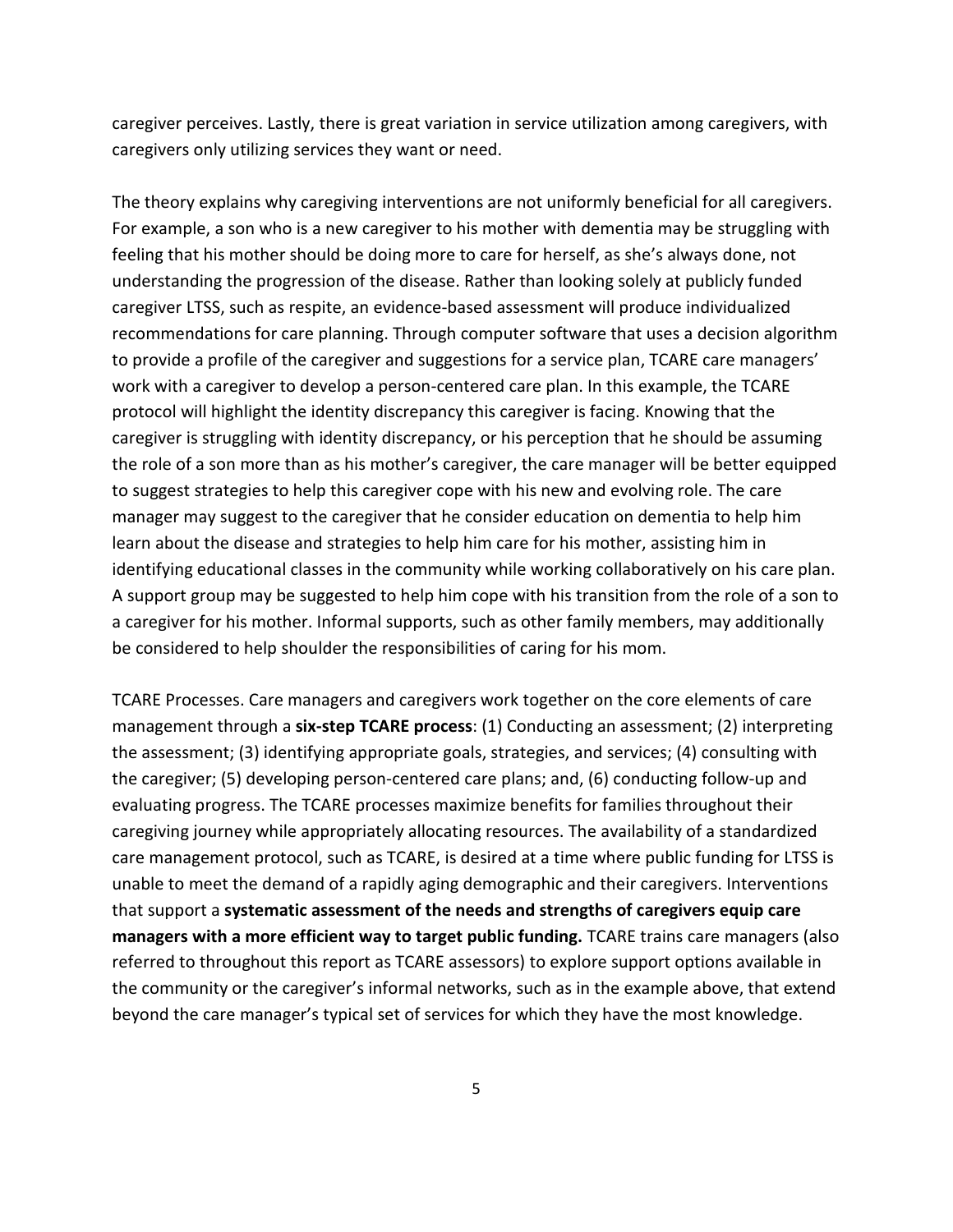## **II. PILOT PROJECT**

## **This evaluation project explored the feasibility of implementing TCARE statewide, thereby improving the quality of services provided to caregivers in Hawai`i.**

#### **Partners, Collaborators, and Roles**

- **The Executive Office on Aging (EOA).** In October 2014, the Department of Health, Executive Office on Aging (EOA), with funds from the Administration on Community Living (ACL), awarded a contract to the University of Hawai`i Center on Aging (COA) and the Myron B. Thompson School of Social Work (MBTSSW) to evaluate the TCARE pilot project in Hawai`i. Throughout the project, EOA administered and maintained the contract with the University of Hawaii, maintaining regular, ongoing, and timely communication. Additionally, EOA provided feedback as key informant during the project's evaluation.
- **The University of Hawai'i Team.** Composed of faculty from COA and MBTSSW, the UH Team was responsible for overseeing the implementation and evaluation of the TCARE pilot project with the Maui County Office on Aging (MCOA), Hawai`i's TCARE pilot site. Ongoing project support to maintain close and regular support was provided to the eight TCARE care managers and leadership at the MCOA. For the project's evaluation protocol, UH focused on the fidelity of TCARE implementation, feasibility of the TCARE model for statewide replication, and if necessary, recommending changes and adaptations to the TCARE model, with particular attention to multicultural and rural populations.
- **Maui County Office on Aging (MCOA).** MCOA, one of Hawaii's four AAAs, was the site for the TCARE pilot project. MCOA's leadership in ADRC development and implementation is noteworthy, and as the first AAA in Hawaii to have their ADRC fully functioning, it was a natural fit for the piloting of TCARE. In December 2014, eight care managers became TCARE certified through MCOA; six of these care managers participated in the pilot project. During the pilot project, UH remained in close contact with MCOA for the TCARE evaluation. In July 2015, care managers provided feedback to UH on the pilot project during a focus group, and the MCOA County Executive was interviewed as a key informant.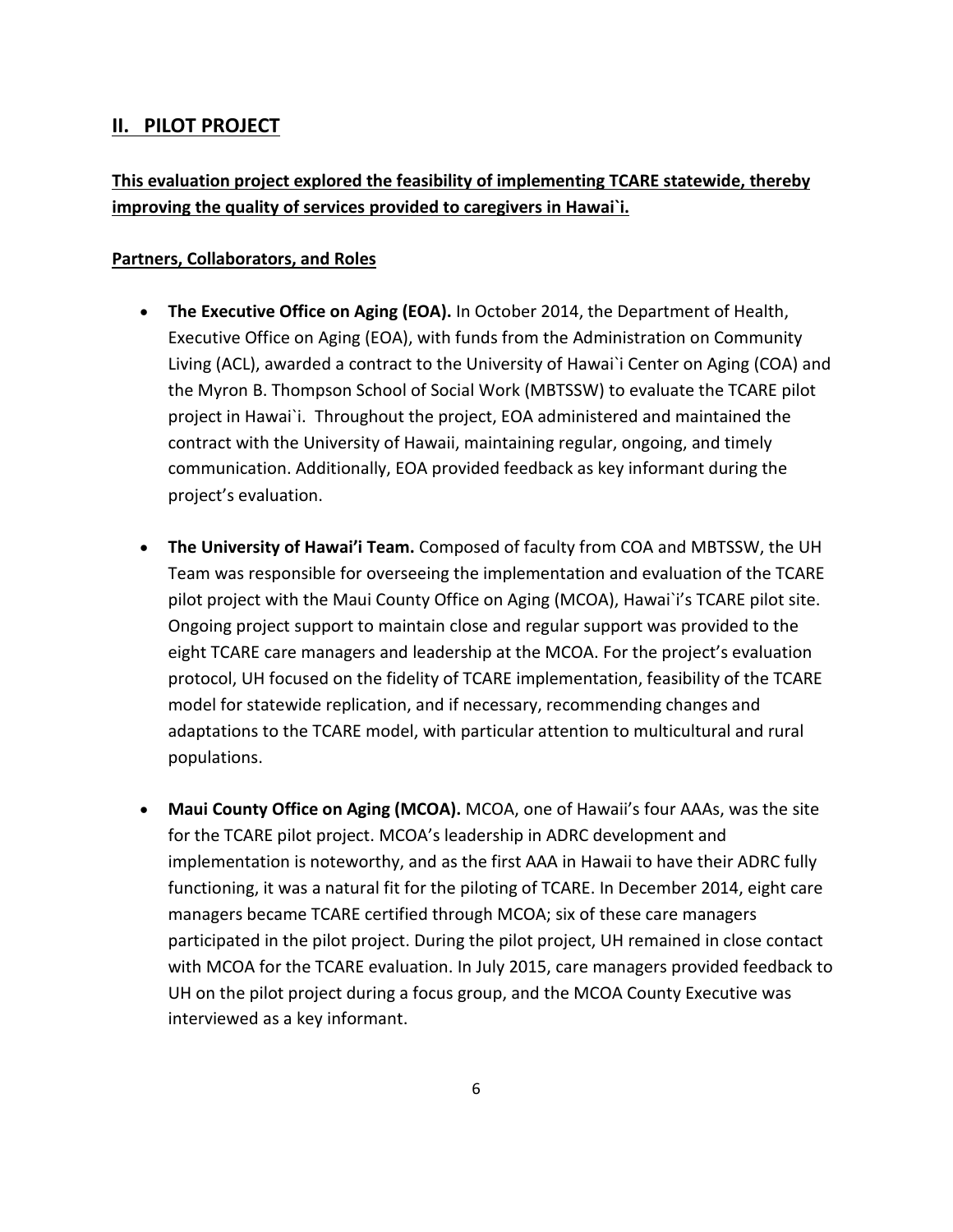• **Tailored Care Enterprises, LLC.** In September 2014, Tailored Care Enterprises, LLC provided an in-person training to care managers with MCOA and staff at EOA. After the in-person training, Tailored Care Enterprises, LLC provided additional webinar trainings to complete Hawaii's training, led a TCARE screener training, and certified eleven care managers in December 2014. Of the eleven certified, seven care managers participated in the TCARE pilot project. Throughout the pilot project, Tailored Care Enterprises, LLC maintained regular and ongoing communication and technical assistance with UH, EOA, and MCOA. They also provided data to UH for the evaluation of the pilot project.

#### *Project Timeline*

The pilot project launched on February 2, 2015 and new participants included within the first phase of the project's evaluation were accepted through May 8, 2015. Moving forward, care managers completed 3-month TCARE follow-ups with each caregiver during the second phase of the project, with the pilot concluding on August 7, 2015. Concurrently, during the 3- month TCARE follow-up period, UH collected participant data, conducted additional qualitative evaluations, and analyzed the project's findings. Finally, UH completed the proceeding final report for submission to EOA, in accordance with their contract and in advance of EOA's final grant report to ACL.

#### *TCARE Pilot Protocol*

UH and MCOA care managers had several planning meetings and discussions to inform the protocol that would guide the implementation of the Hawaii TCARE pilot project. In an effort to recruit a diverse sample, the pilot project targeted both caregivers who were new to MCOA and those who had been working with MCOA previously. With approval from the University of Hawaii Institutional Review Board (IRB), UH developed and provided training to MCOA on the informed consent for caregivers participating in the Hawaii TCARE pilot project. Prior to participation, care managers were instructed to utilize the script developed by UH to introduce the project to caregivers, requesting each caregiver's written consent to participate. After collection, UH requested MCOA care managers to upload caregiver consent forms into the statewide secure Social Assistance Management System (SAMS) database.

At the launch of the project, each care manager was asked to complete the TCARE protocol with a minimum of five caregivers. During the first phase of the project – between February 2, 2015 and May 8, 2015 – care managers were expected to complete the following four TCARE components with each caregiver: TCARE assessment form, TCARE assessment summary worksheet, TCARE care consultation worksheet, and TCARE care plan. To complete all four components, care managers typically required one conversation with each caregiver by phone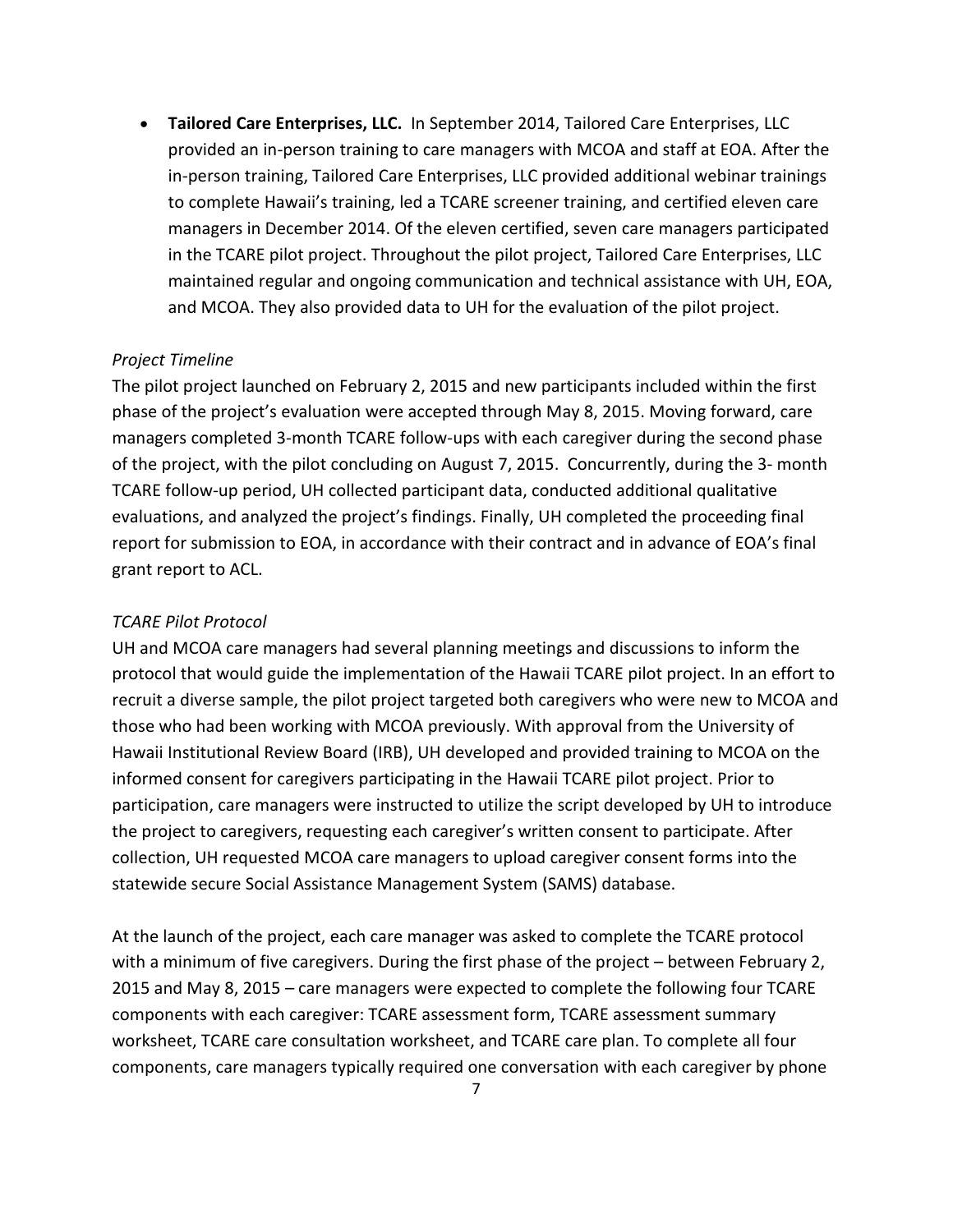and two follow-up in-home visits, although the number of discussions varied by caregiver. The four components were to be completed within 3 weeks, which is the timeframe prescribed by Tailored Care Enterprises, LLC.

Adhering to the protocol outlined by Tailored Care Enterprises, LLC, the Hawaii TCARE pilot project administered a 3-month TCARE follow-up with each caregiver. As part of the process, a short TCARE screener (developed by Tailored Care Enterprises) would be used and based on scores, a full in-home assessment would be administered. The TCARE follow-up was intended to monitor the caregiver's progress and determined whether or not the existing care plan was still appropriate or needed modifications. When warranted, updates to caregiver care plans were made together with caregivers and their care managers. All 3-month follow-ups were required to be completed by August 7, 2015 to be included within the pilot project's evaluation.

#### *Support Provided by UH*

Regular and ongoing communications were conducted between UH, EOA, MCOA, and all stakeholders in the TCARE pilot project. At a minimum, bi-weekly communications with the pilot project site (MCOA) occurred through conference calls during staff meetings, emails, and travel to Maui. UH provided individual technical assistance to MCOA staff and leadership weekly, on average, and occurring more often when needed. The chart in Appendix B details the major support activities conducted by UH throughout the Hawaii TCARE pilot project.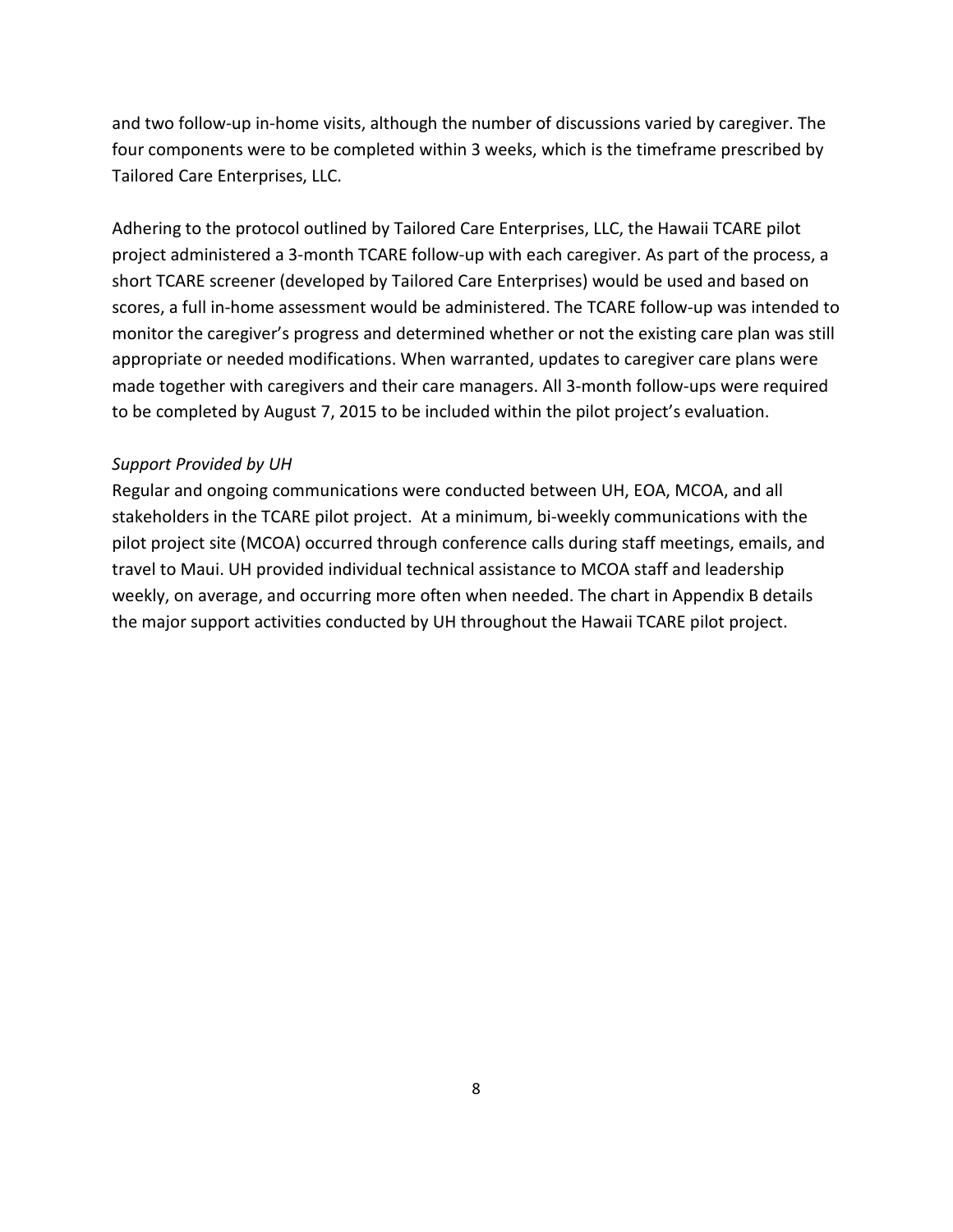## **III. EVALUATION METHODS**

The Administration on Community Living (ACL) has designated TCARE as an evidence-based care management protocol for caregivers of older adults. In a randomized controlled trial, positive caregiver outcomes have already been demonstrated. The purpose of this pilot project, therefore, was not to evaluate the effectiveness of the TCARE intervention, rather, the aim was to explore TCARE's feasibility in Hawai`i and second, monitor the fidelity of Hawai`i's pilot. To ensure a high quality evaluation, the UH Team utilized both quantitative and qualitative methods.

#### *Quantitative Methods*

First, as EOA's intention was to explore the viability of integrating TCARE within the state's ADRCs, the TCARE processes were analyzed beginning with quantitative methods. The amount of time between the in-home assessment and care plan, as well as the number and types of service recommendations were examined. Further observations looked at whether or not the mechanics of TCARE were consistent with the protocol defined by Tailored Care Enterprises, LLC. To better understand the characteristics of the pilot's participants, caregiver characteristics were also analyzed.

UH was given administrative access to TCAREe (the online software care managers use to complete the TCARE processes). All quantitative data for the pilot project were collected through TCAREe by UH and tracked in an excel database. Collectively, UH analyzed the data and produce the findings included within this report.

#### *Qualitative Methods*

UH analyzed the feedback shared by key players of the pilot project (AAA Executives, EOA, TCARE assessors, and caregivers), as well as from other states that have adopted TCARE, gathering additional information that could inform the future of the TCARE program in Hawai'i. UH collected and analyzed data using standard, accepted qualitative methods.

#### *Key Informant Interview Methods*

• **AAA Executives-** Understanding the perspectives of the AAA Executives/Directors who oversee the county-based ADRC operations was imperative to gauging their interest and concerns for statewide TCARE adoption. An AAA Executive questionnaire was developed by UH. Each of the four county Executives were then approached and asked to participate in a one-on-one key informant interview. Two out of the four AAA Executives participated; Honolulu County and Maui County's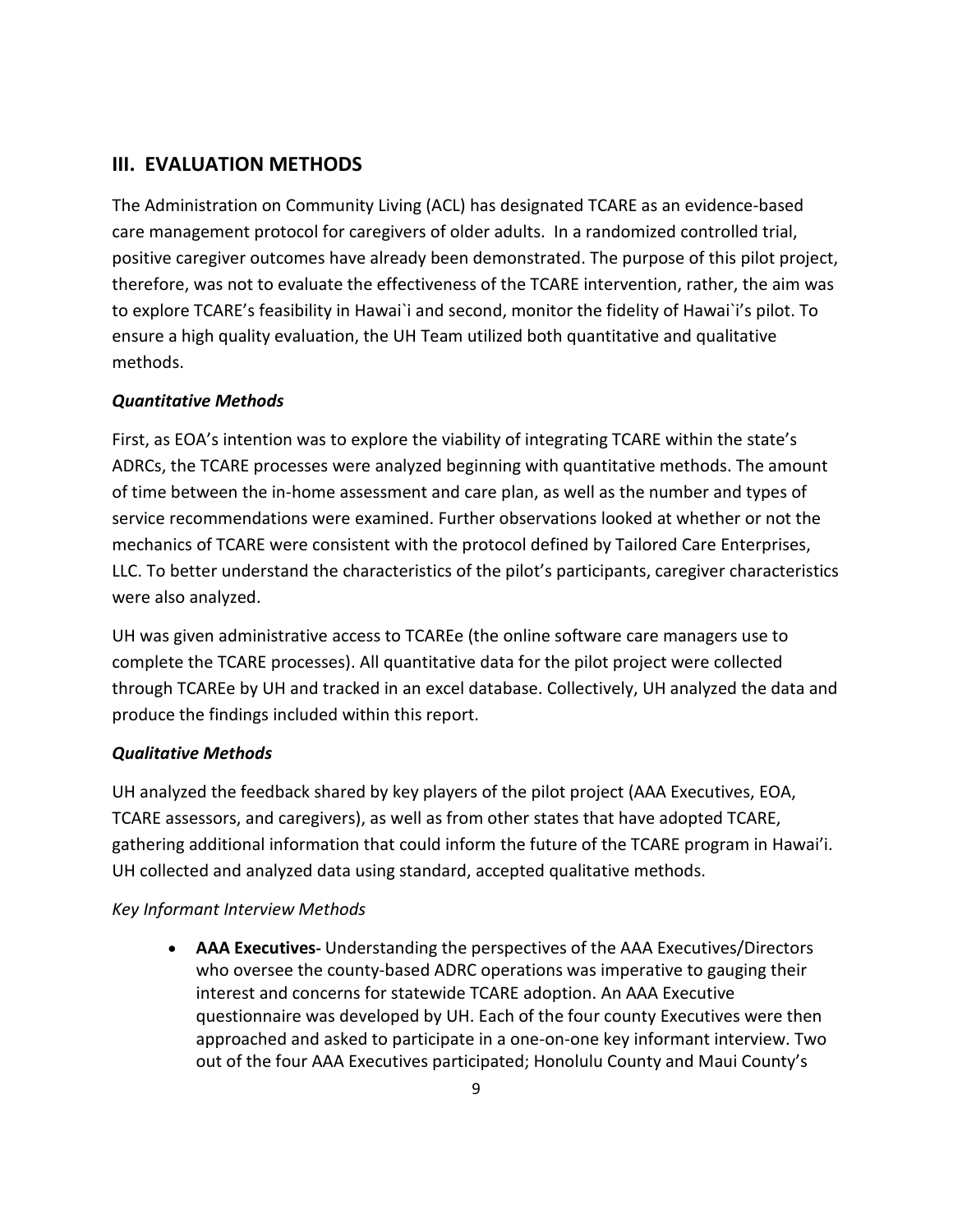Executives were interviewed. The interviews were conducted in June 2015 and each interview lasted approximately one hour.

- **Interview with EOA-** As the State Unit on Aging (SUA) responsible for administering funding and planning for the state's Aging Network, EOA will have a vital role in the sustainability of TCARE as the pilot project concludes. Following the conversations with AAA Executives, UH developed a questionnaire for EOA to explore areas of concern expressed by the AAA Executives as well as TCARE sustainability options. The interview was conducted in June 2015 and lasted one hour.
- **Interviews with Michigan, Minnesota, and Washington-** UH looked at other states for examples of best practices in the implementation of TCARE. Tailored Care Enterprises, LLC recommended Michigan, Minnesota, and Washington as wellestablished TCARE systems with strong leadership systems. Telephone interviews were conducted in July 2015 and lasted one hour each.

#### *Caregiver Interview Methods*

In July 2015, a sample of caregiver participants were interviewed by telephone about their experiences in the program. UH attempted to contact all caregivers with a signed informed consent and in total, eight (8) caregivers consented to an interview. When the researcher contacted participants, she used a script developed by UH which identified that the interview was voluntary, that the conversation would be recorded (and the recording disposed of after analysis), and that all information provided would remain anonymous. The researcher asked twelve (12) questions about the participant's experiences in the TCARE program.

#### *Focus Group Methods with MCOA Care Managers*

On July 1, 2015, UH researchers conducted a focus group with Maui County Office on Aging (MCOA) staff to better understand experiences implementing TCARE, discuss recommended changes, including cultural translation. The researchers chose a focus group format to allow MCOA care managers to provide both structure and unstructured comments about their experiences working with older adults and families using TCARE over the past 6 months. Researchers asked questions specific to cultural translation, as well as questions on implementation and administrative issues. All comments were recorded manually by one of the researchers, and data were reviewed by both researchers for accuracy and comprehensiveness. Data analysis followed commonly used qualitative research method analysis strategies.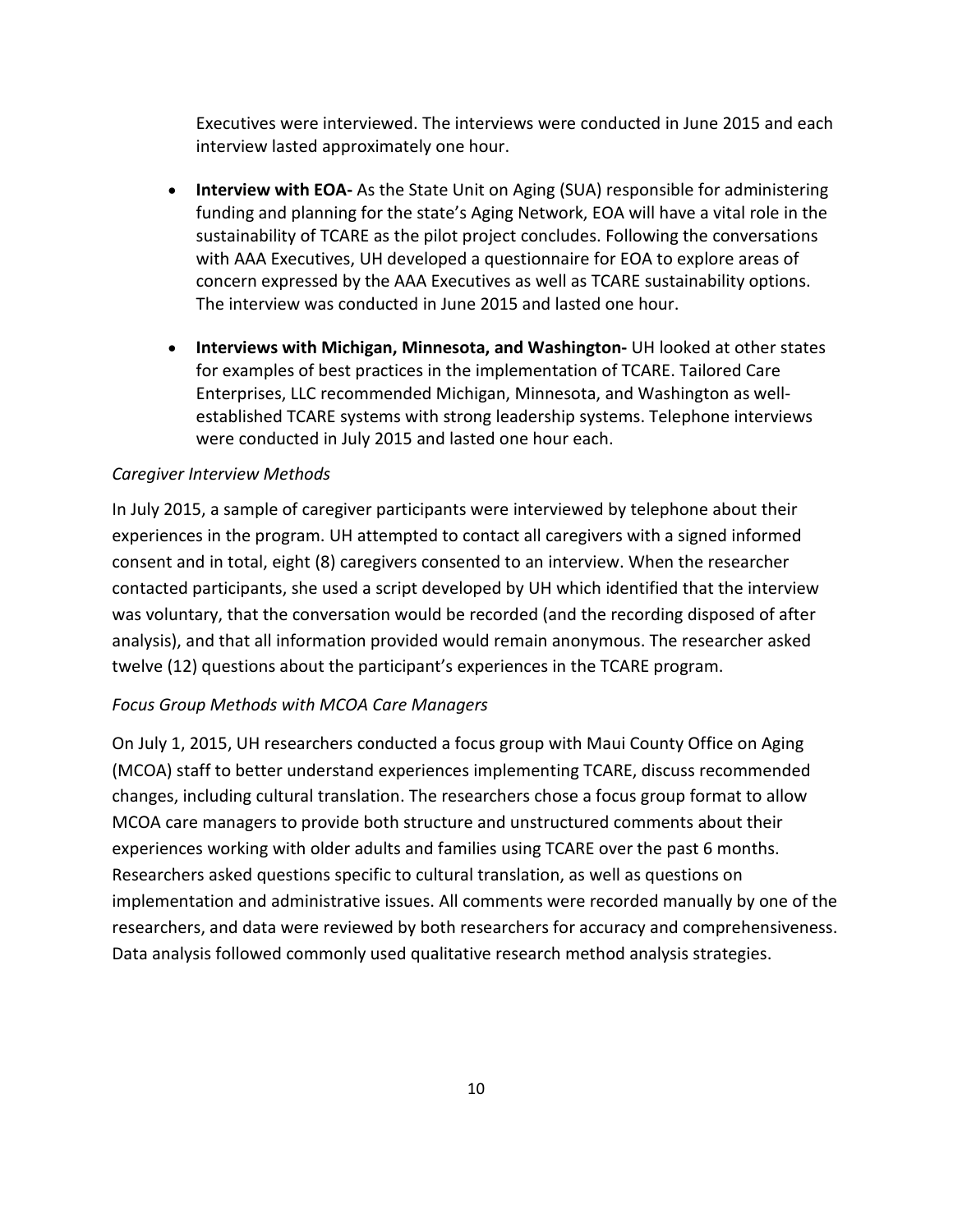## **IV. EVALUATION RESULTS**

#### *Caregiver Participants*

Thirty-eight caregivers were approached to participate in the TCARE pilot project (see Figure 1). Of that sample, 31 participants consented and were included within the project's evaluation (n=31). Five participants were excluded from the project's evaluation (as they did not complete the four TCARE processes during the first phase of the pilot), 1 participant did not provide informed consent, and 1 participant withdrew their informed consent during the pilot project; these eight participants were not included within the evaluation of Hawai'i's TCARE pilot project. Of the 31 participants included within the pilot project, 26 were caregivers previously affiliated with MCOA and 5 caregivers were new to the organization (see Figure 2).

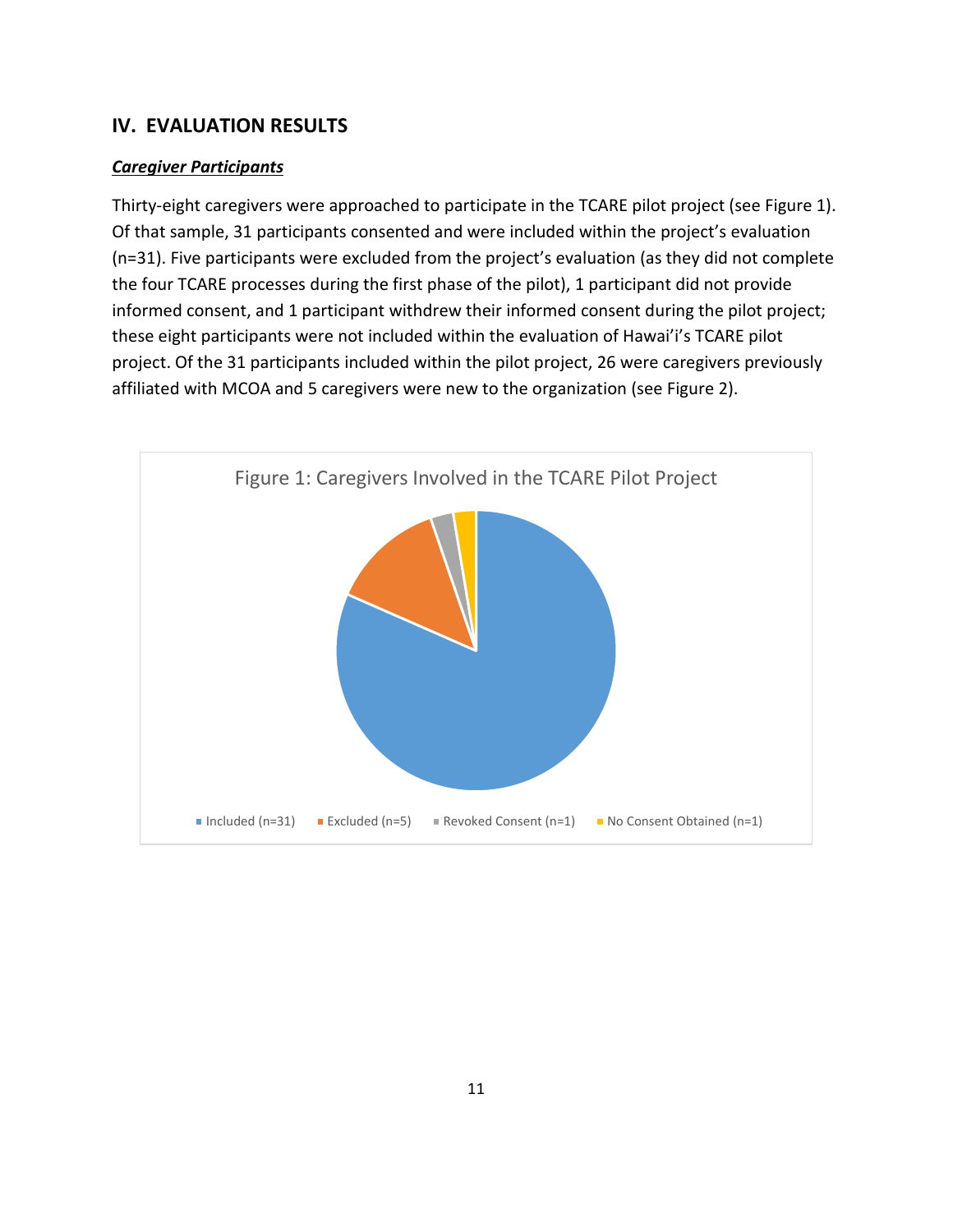

## *Caregiver Demographics*

Caregiver gender, age, ethnicity, and employment status were collected and included within this evaluation's findings (see Table 1).

| Table 1: Caregiver Demographics |                                              |  |
|---------------------------------|----------------------------------------------|--|
| $N = 31$                        |                                              |  |
| <b>Caregiver Gender</b>         | Males = $10(32%)$                            |  |
|                                 | Females = $21(68%)$                          |  |
| <b>Caregiver Age</b>            | Mean = $61.7$ years                          |  |
|                                 | Range = $42$ years $-83$ years               |  |
| <b>Caregiver Ethnicity</b>      | White = $10(32%)$                            |  |
|                                 | Hispanic/ Latino = $2(7%)$                   |  |
|                                 | African American = 1 (3%)                    |  |
|                                 | Asian = $14(45%)$                            |  |
|                                 | Native Hawaiian/ Pacific Islander = $3(10%)$ |  |
|                                 | Portuguese = $1(3%)$                         |  |
| <b>Caregiver Employment</b>     | Full Time = $9(29%)$                         |  |
|                                 | Part Time = $5(16%)$                         |  |
|                                 | Fully Retired = $11$ (36%)                   |  |
|                                 | Unemployed = $6(19%)$                        |  |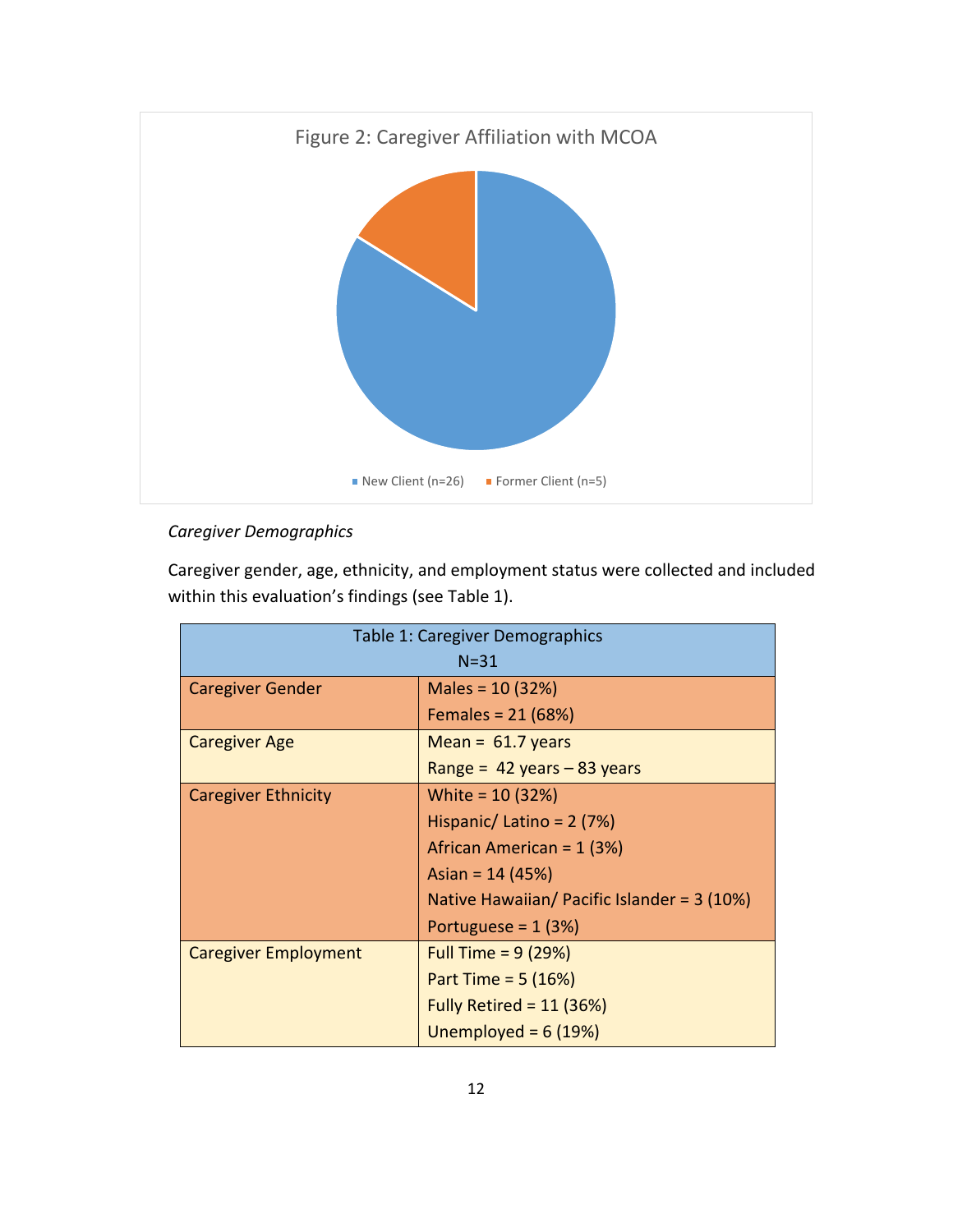## *Caregiver Assessment Findings*

The following caregiver assessment findings were collected during phase 1 of the pilot project (see Table 2).

| Table 2: Caregiver Assessment Findings |                       |  |
|----------------------------------------|-----------------------|--|
| $N = 31$                               |                       |  |
| <b>Care Recipient with Dementia</b>    | $Yes = 25 (81%)$      |  |
|                                        | $No = 6(19%)$         |  |
| <b>Relationship Burden</b>             | $Low = 23 (74%)$      |  |
|                                        | Medium = $5(16%)$     |  |
|                                        | $High = 3 (10%)$      |  |
| <b>Objective Burden</b>                | $Low = 14 (45%)$      |  |
|                                        | Medium = $10(32%)$    |  |
|                                        | $High = 7 (23%)$      |  |
| <b>Stress Burden</b>                   | $Low = 17(55%)$       |  |
|                                        | Medium = $11(35%)$    |  |
|                                        | $High = 3 (10%)$      |  |
| <b>Depression</b>                      | $Low = 16(52%)$       |  |
|                                        | Medium = $10(32%)$    |  |
|                                        | $High = 5 (16%)$      |  |
| <b>Identity Discrepancy</b>            | $Low = 7 (23%)$       |  |
|                                        | Medium = 15 (48%)     |  |
|                                        | High = $9(29%)$       |  |
| <b>Uplifts</b>                         | Low = $6(20%)$        |  |
|                                        | Medium = 10 (32%)     |  |
|                                        | $High = 15 (48%)$     |  |
| <b>Intention to Place</b>              | $Yes = 5(16%)$        |  |
|                                        | $No = 26 (84%)$       |  |
| <b>Weekly Total Hours of Care</b>      | Mean = $44.7$         |  |
|                                        | $Range = 4 - 128$     |  |
| Caregiver self-reported health         | Poor = $5(16%)$       |  |
|                                        | Fair = $6(20%)$       |  |
|                                        | Good = $15(48%)$      |  |
|                                        | Very Good = $5(16%)$  |  |
| <b>Caregiver Income</b>                | Less $$10k = 3 (10%)$ |  |
|                                        | $$10k - 15k = 3(10%)$ |  |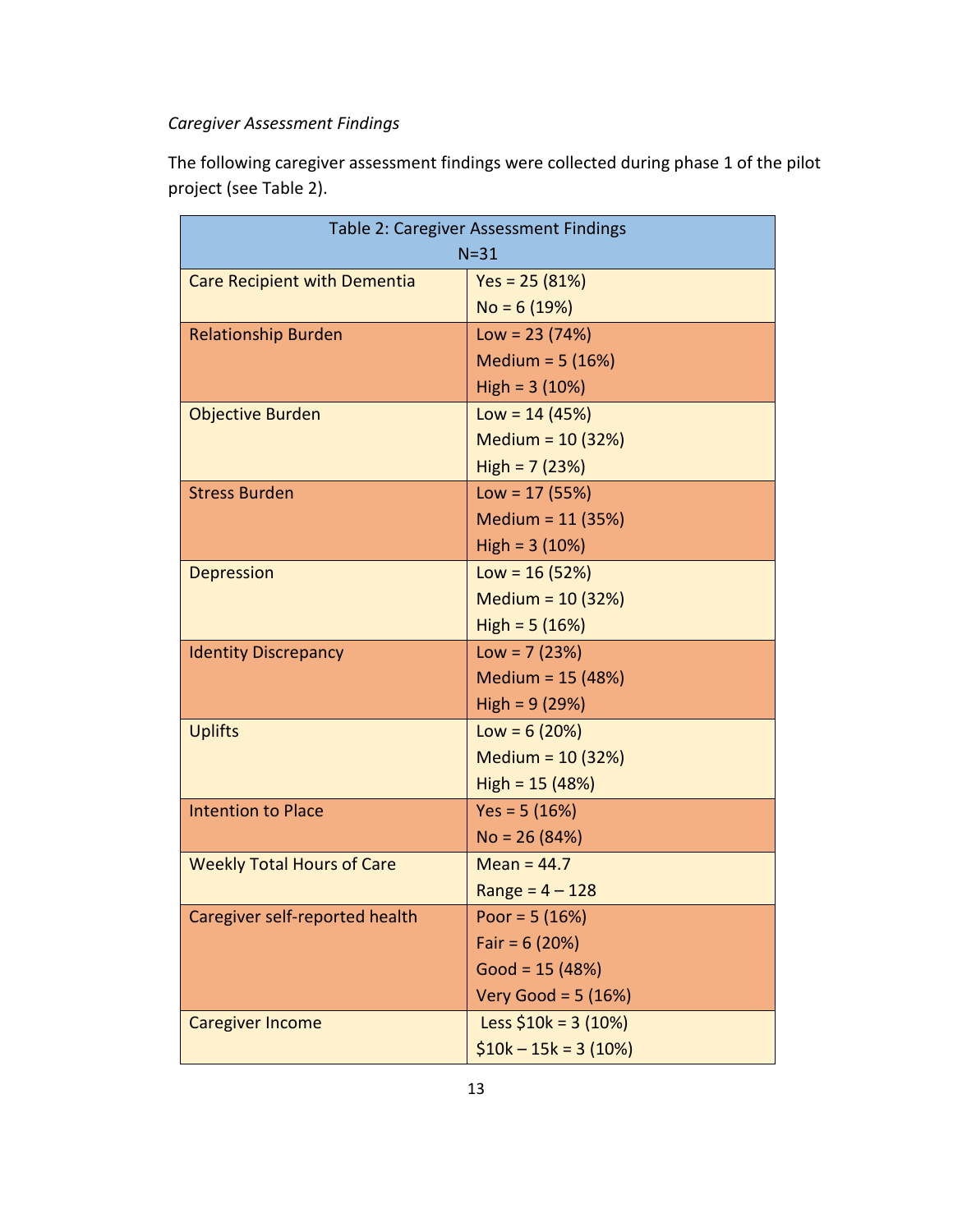|                                  | $$15k - 25k = 5(16%)$          |
|----------------------------------|--------------------------------|
|                                  | $$25k - 35k = 3(10%)$          |
|                                  | $$35k - 50k = 8(25%)$          |
|                                  | $$50k - 75k = 6(19%)$          |
|                                  | More $$75k = 3 (10%)$          |
| <b>Care Recipient Unmet ADL</b>  | Low = $5(16%)$                 |
|                                  | Medium = $15(48%)$             |
|                                  | $High = 11 (36%)$              |
| <b>Care Recipient Unmet IADL</b> | Low = $2(6%)$                  |
|                                  | Medium = $11(36%)$             |
|                                  | High = $18(58%)$               |
| <b>Care Recipient Living</b>     | Alone = $5(16%)$               |
| Arrangements                     | With Another Relative = 2 (7%) |
|                                  | With Caregiver = $23(74%)$     |
|                                  | Nursing Home = $1(3%)$         |

#### *Three Month Follow-up with Caregivers*

The TCARE protocol indicates that as a follow-up, care managers administer the short TCARE screener with caregivers. This follow-up period was set at 3 months. Scores from the screener determine whether a full assessment and support plan revision is needed. However, MCOA care managers elected to utilize the full in-home assessment as the follow-up instrument. This full assessment was completed with 27 out of the 31 caregivers. In other words, the TCARE protocol indicates that the screener is used to determine whether a full assessment and support plan revision is needed. However, in Hawaii's pilot, scores from the full assessment was used to determine whether a support plan revision was needed. For example:

1) If a caregiver's burden scores and identity discrepancy scores were low, *and* if the caregiver did not have an intention to place their care recipient in an institutional setting, a support plan revision was not needed.

2) If caregivers demonstrated high burden scores and identity discrepancy scores *and*  did have an intention to place, then another support plan (or revision) was needed.

Of the 27 participants who completed the full assessment, scores from 4 out of the 27 full assessments actually did not meet the criteria to trigger an in-person meeting to revise the support plan. Twenty three participants did meet the criteria to trigger a support plan revision. This may mean that the caregiver's situation stayed the same or even worsened. However, it is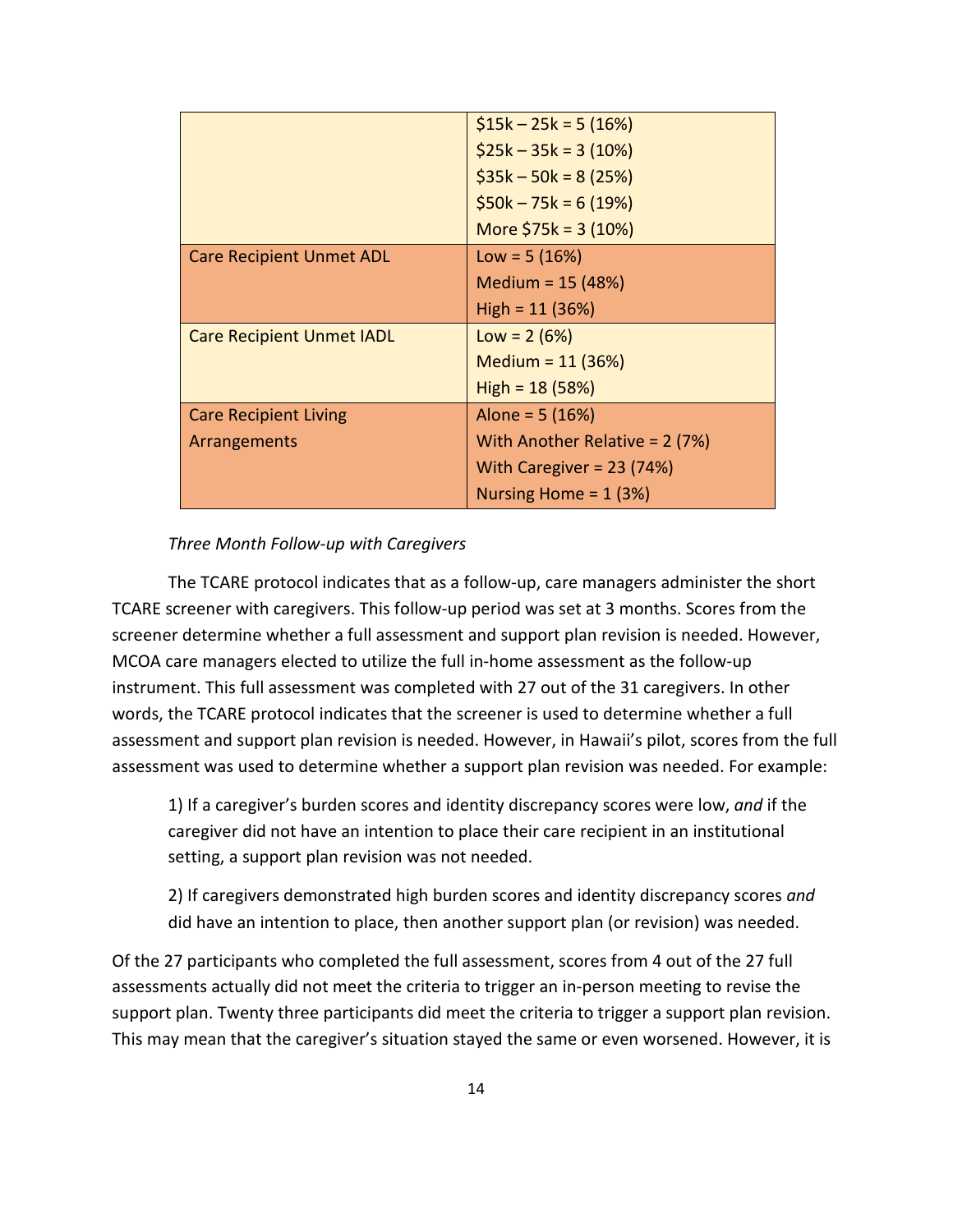more likely that the window of time (3 months) is too short; it takes time to link caregivers to services.

Of the 23 participants that did meet the criteria to trigger a support plan revision, only 11 support plan revisions were completed. Care managers reported that they were unable to complete all the support plans for a variety of reasons, such as having to travel to another island to meet with the caregiver, caregiver appointment cancelations, and other work that delayed their ability to complete the processes within the required timeframe.

#### *Findings from Caregiver Interviews*

Two themes emerged from the telephone interviews with a sample of caregivers.

#### *1. Increased accessibility and awareness of a Caregiver Network*

Seven caregivers identified that working with their care manager on TCARE helped them become more aware of services that were available to them in the community. One caregiver shared that the adult daycare her husband had been attending prior to her participation in TCARE is now providing her husband with bathing services. This caregiver went on to say, "The adult day care has been more open with us and I feel that we are partners now; I guess the system is really working."

Extending beyond their increased accessibility and awareness of services in the community, all participants shared that they have developed strong rapport with their care manager. Caregivers acknowledged their comfort in contacting their care manager in the future if needing additional assistance, which further extends their network of support.

#### *2. Significance of Caregiver's Role*

The TCARE program's singular, person-centered focus on a caregiver is unique. For many who participated in this pilot project, this is the first program they've participated in that has placed the emphasis on the caregiver as the center of assessment and support planning. Caregiver participation is vital to the TCARE processes. One participant exclaimed, "[TCARE] gave me an opportunity to put in my thoughts on what is important as a caregiver." Moreover, caregivers acknowledged that the TCARE program was one of personal discovery, validation, and gratitude. One participant summarized her participation in the program by stating, "The questionnaire at the end [of assessment] was so helpful; an eye opener. It made me realize that I'm pretty lucky to be the caregiver of my husband." Lastly, another participant admitted, "She specifically mentioned what I'm doing okay; that's really important because caregivers are just doing the best they can."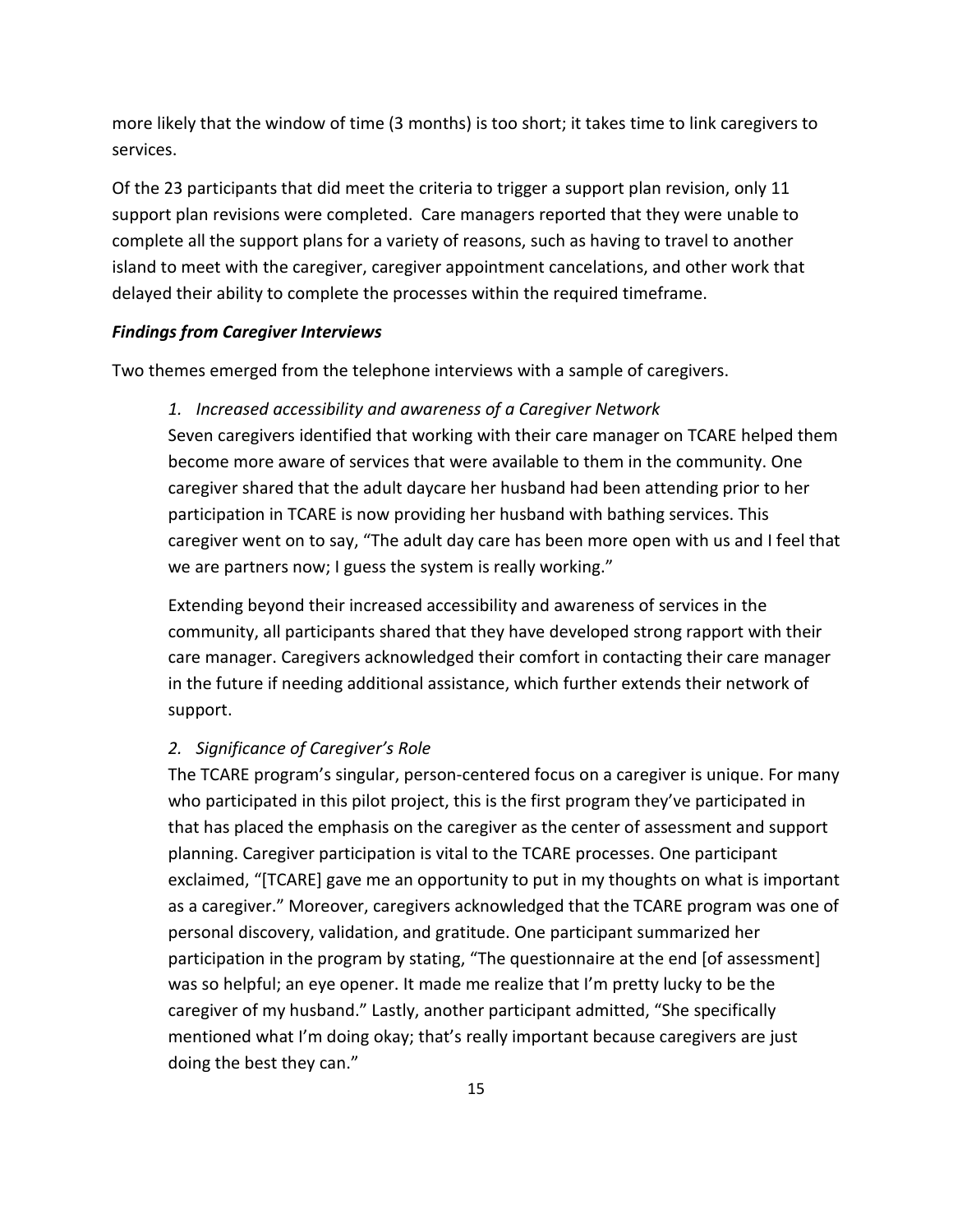#### *Summary and Discussion of Caregiver Findings*

Qualitative findings indicate an *increased awareness of services and supports* in the community as a result of their participation in the TCARE pilot project. Overwhelmingly, caregivers felt that the TCARE processes strengthened their rapport with their care manager, which largely contributed to their opinions and experiences in the program. Not only did the program foster a stronger relationship with their care manager, but it also validated the caregiver's responsibility to their care recipient, the uplifts in their life, and objectively detailed their challenges.

It is difficult for evaluators to indicate whether the TCARE model improved caregiver support in this pilot project. First, care managers had difficulty completing the follow-up assessment and support plan with caregivers. However, administering the short TCARE screener over the phone may be more feasible for care managers. The majority of caregivers (23 out of 27) *did need additional support* at the 3-month time period. Only 4 did not need additional assessment and support, based on their scores on burden, identify discrepancy, and "intention to place" questions. This finding may indicate that the caregiver situation did not change, or even got worse. However, this finding can be interpreted differently, that it takes time for care managers and caregivers to connect with services. The 3-month timeframe is likely too short. Future evaluations will need a larger sample size, and a longer follow-up period to note changes in caregiver outcomes.

For some, the primary *challenge* was a language barrier. Echoed by care managers throughout the project, the University of Hawai'i researchers also experienced difficulty communicating with caregivers when interviewed during the evaluation. Often times, caregivers required questions to be repeated and rephrased several times to ensure they were able to understand what was being asked of them. In addition, some caregivers were not able to distinguish TCARE from other support services they are receiving from MCOA (e.g. the Community Living Program).

#### *Key Informant Interviews*

*Findings from Interviews with Maui and Honolulu AAA Executives.* Conversations with Hawai'i's AAA directors provided evaluators with a more comprehensive assessment on the feasibility of TCARE's statewide implementation. Strongly motivating the information shared by each AAA director was their respective county's ADRCs, which are at very different stages of implementation and development. Findings from these key informant interviews are summarized into three major themes  $- (1)$  developing buy-in, (2) ADRC expansion, and (3) programmatic resources – which are discussed below.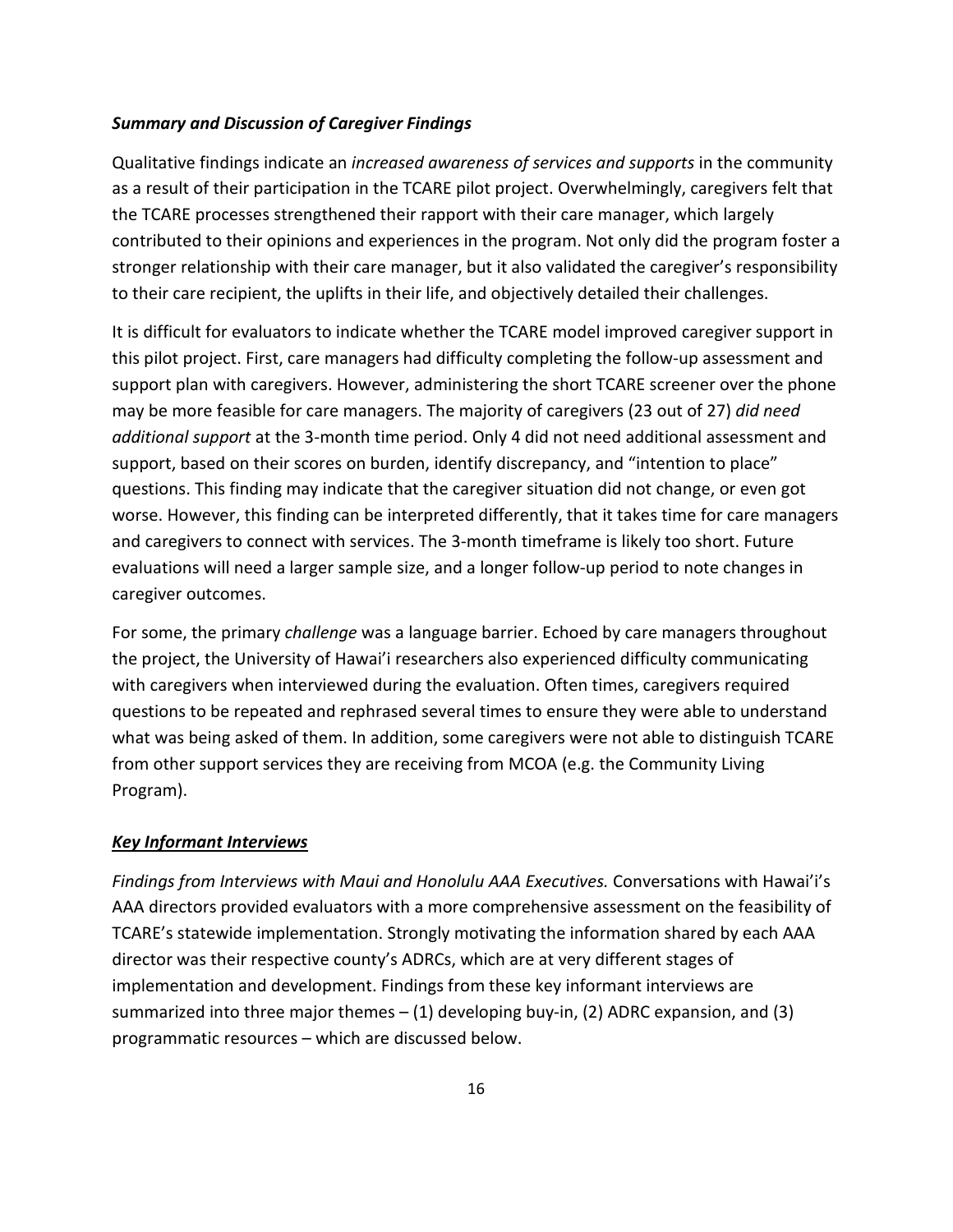#### *1. Developing Buy-In*

Similar to the standardization of a statewide assessment for older adults, integrating a statewide evidence-based assessment and care management program – such as TCARE – will require a paradigm shift among staff and administrators alike. During a time where Hawai'i's systems change initiative requires each AAA to dedicate their resources to developing an ADRC, the AAA directors interviewed shared that it will be important to demonstrate the value of the TCARE program to gain support. More specifically, it will be essential to convey how TCARE makes the ADRC processes more efficient and services more accessible to caregivers.

Developing buy-in will also require additional training on TCARE. As the pilot site for this project, the Maui County Office on Aging is the only AAA to have received TCARE training to date. As such, Maui's AAA County Executive was well versed on TCARE prior to the key informant interview. Honolulu's AAA County Executive, however, received no training on TCARE prior to the key informant interview and therefore required some background information on the program prior to the discussion. Although Honolulu's County Executive had little information on TCARE prior to the interview, she felt that the program may be feasible for her County's ADRC moving forward. Caregiver LTSS were noted by each of the AAA County Executives as lacking in their respective counties, lending to the support for an evidence-based caregiver program such as TCARE.

#### *2. ADRC Expansion: Consolidated Statewide Data System*

As the single point of entry for access to public long-term support programs, the efficiency of Hawai'i's ADRCs is paramount. Both AAA County Executives identified the efficiency of TCARE as imperative to the feasibility of the program's statewide integration. Additionally, each AAA County Executive highlighted the vast resources that have been dedicated to the development of the current statewide client data system, Harmony Information System, during the ADRC system's change initiative. Investing in a new statewide data system for caregivers, through the TCAREe system, may not be prioritized as an efficient use of the limited ADRC resources moving forward. If the ADRC expansion will adopt these standardized statewide assessment tools for caregivers, the AAA County Executives discussed their interest in integrating the TCARE assessment tools within Harmony Information Systems. Consolidating all the ADRC assessment tools within one statewide data system is perceived to be more feasible and efficient. As one AAA County Executive noted, "There are a lot of great pilot and standalone projects. We need to make thoughtful decisions on how everything fits together."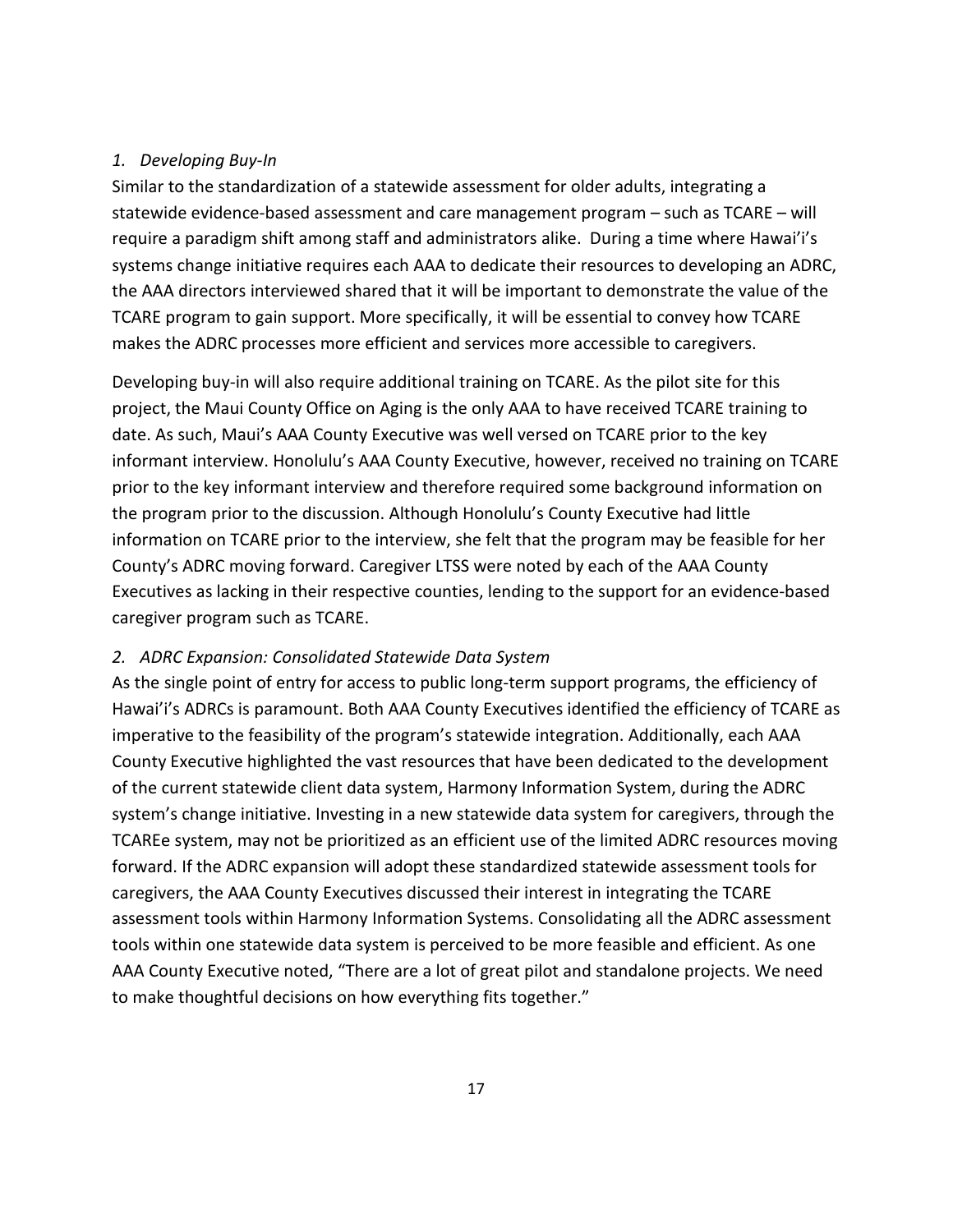#### *3. Programmatic Resources*

Not surprisingly, much of these discussions were focused on the ADRC resources that would be available and necessary to implement and sustain a statewide TCARE program. To determine whether or not their respective ADRC would be able to implement the TCARE program, the AAA County Executives would need to consider the costs of training and sustaining TCARE assessors, the availability of ongoing technical assistance, AAA access to TCARE data, and the resources available to aid the implementation and sustainability of their TCARE programs. AAA County Executives raised questions about EOA's intentions moving forward, and more specifically, whether or not funding would be available to the AAAs if TCARE were embedded within their contracts in the future.

Lastly, in considering how to maximize AAA resources, Maui's AAA County Executive discussed the potential for TCARE to be a tool to aid AAAs in prioritizing public funding for caregivers in the future. She noted, "I would like to make it so that anyone who receives family caregiver services is assessed through TCARE first." By doing so, Maui's AAA County Executive believes that TCARE will enable AAAs to identify at-risk caregivers (those with medium to high levels of burden or those who are considering placing their care recipient in a long-term care facility) and target limited public services to those most in need.

#### *Interview with EOA Staff*

In addition, UH interviewed EOA to further explore the feasibility of TCARE's statewide integration. Findings from this key informant interview are summarized into three major themes – (1) programmatic resources, (2) reconceptualization of caregiver LTSS, and, (3) caregiver LTSS prioritization – which are discussed below.

#### *1. Programmatic Resources*

EOA acknowledged that developing sustainable resources for TCARE integration will require innovation and some consideration on how funding streams may be allocated to the AAAs in the future. Resources from the Older American's Act – for example, administrative funds from Title III or the National Family Caregiver Support Program – may present opportunities for EOA to consider redirecting funds to aid TCARE sustainability. ADRC implementation funds may afford some assistance in the initial integration of TCARE into the statewide ADRC; however, EOA noted that this was not a sustainable source of funding. Legislative funding through the state's Kupuna Care Program may also open an opportunity for future resources; however, with a lack of administrative rules for the Kupuna Care Program currently, EOA cautioned that extending this funding to TCARE may be difficult. Based on the interest of the AAA County Executives, and in addition to the additional funding for its development, EOA acknowledged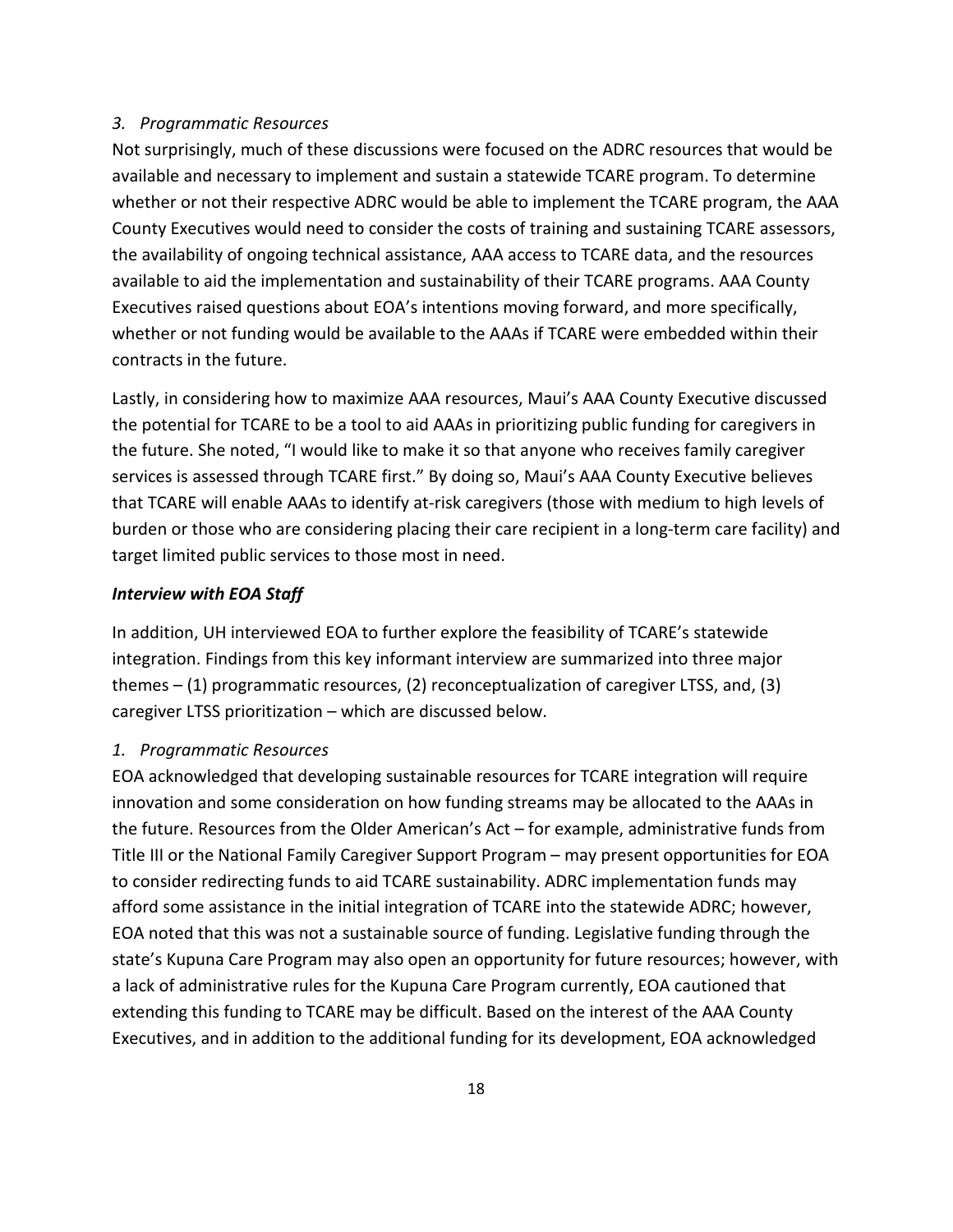that consolidating the TCARE assessment tools into Harmony Information Systems would require additional conversation with Tailored Care Enterprise, LLC.

To maximize the value of TCARE to AAAs, EOA discussed the need for further resources to develop a consolidated statewide ADRC resource database and a robust crosswalk of caregiver LTSS. EOA noted that this necessitates staffing at the state level, however, it may require innovative approaches to fulfilling this function (e.g. volunteers). The upfront investment in a consolidated resource database that includes a robust crosswalk of caregiver LTSS will be substantial; however, EOA highlighted that the benefits have the potential to far exceed the costs.

#### *2. Reconceptualization of Caregiver LTSS*

EOA shared that a fragmented framework has largely limited the county resource databases to services that are contracted through Hawai'i's Aging Network. Consequently, support planning has been limited to generally include services that are contracted or familiar. A consolidated database with a crosswalk of caregiver LTSS will foster a reconceptualization of LTSS for both caregivers and older adults. By focusing resources on the development of a consolidated ADRC resource database, the boundaries on what constitutes a LTSS will be pushed thereby evolving support planning. EOA shared that not only are resources needed to develop the ADRC resource database, but **resources must be invested into training ADRC staff on the criteria for a service to be included in the database, the importance of integrating informal assistance into support planning, and maximizing the utility of the database** once developed.

#### *3. Caregiver LTSS Prioritization*

Aligned with all key informants interviewed, EOA noted the ongoing challenge of serving an escalating population of older adults and their caregivers with limited public resources. To meet this rising demand, EOA shared that they are working with the AAAs and ADRC operation's workgroup to develop a prioritization tool for to target public services to older adults most in need. EOA mentioned that TCARE's screening tool enables a similar approach to targeting public services, as it identifies caregivers who are most at-risk based on their burden scores and intention to place their care recipient.

#### *Interviews with TCARE Implementers in Other States*

All three of the states interviewed – Washington, Michigan, and Minnesota – have been involved with TCARE since the origin of the program. With each of the states, the interest in using TCARE was influenced by a desire to adopt an evidence-based caregiver program. Minnesota views TCARE as a service lending itself to objectivity, which was highly desired within their state. Washington's legislature wanted to see discernible outcomes for their state's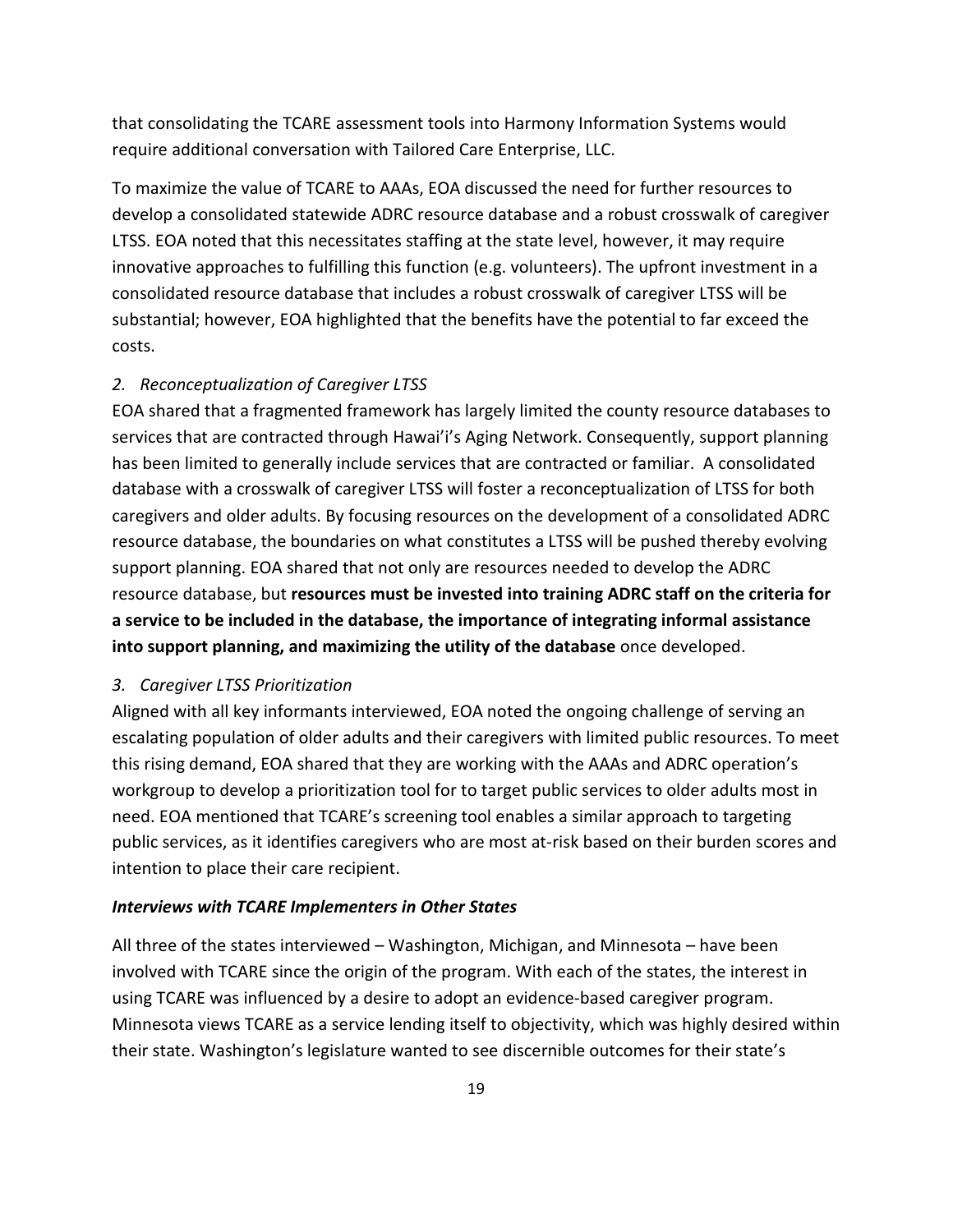caregivers, and with TCARE's standardized tools, it was possible to measure the impacts of the program. Each of the three states have administered the TCARE program through their State Unit on Aging (SUA), with implementation through their AAAs. Not all of the AAAs provide the TCARE program as a direct service through their organization, however. Some AAAs subcontract the TCARE program through community organizations. In Minnesota, for example, AAAs function more as planning and advocacy organizations, contracting direct services – like TCARE – out to community providers.

Since inception, each state's TCARE program has evolved and changed. Through this project's evaluation, conversations with each of these states has provided insights to inform the feasibility of TCARE's statewide integration in Hawai'i. Findings from these key informant interviews are summarized into two major themes – (1) operationalizing TCARE, and (2) sustaining TCARE – which are discussed below.

#### • *Operationalizing TCARE: Grass roots versus State facilitated approaches*

The TCARE operational models for each of the three states interviewed varied significantly. Grass roots approaches were employed by Michigan and Minnesota, both of whom did not mandate TCARE within their AAA contracts. Minnesota, however, requires their AAAs to complete assessments with all caregivers, identifying required elements (all of which are included within TCARE) yet leaving the choice of whether or not to use TCARE up to the caregiver consultant (title given to Minnesota's TCARE assessors). Michigan is looking to follow Minnesota's model, and is currently considering how to change by also requiring caregiver assessment elements, yet not mandating TCARE specifically.

Washington's TCARE model had a very different evolution, as it was facilitated by the SUA through a directive from their state's legislature in 2007, and integrated as a mandatory statewide program within all the AAAs in 2009. The state of Washington has implemented TCARE statewide within each of their 13 AAAs (4 of the AAAs are also ADRCs). Mandated through their contracts with the SUA, each AAA is required to provide TCARE. Some AAAs provide TCARE internally and some contract with community organizations to operate the program. The most common pathway for a caregiver to be connected to Washington's TCARE programs is through information and assistance (I&A) with the AAAs. Washington also utilizes the TCARE screener, which is not a mandatory component of the protocol. The TCARE screener provides Washington with a tool to identify and prioritize caregivers who are most in need and whom would benefit from TCARE's in-home assessment and care planning.

Mandating TCARE for a state's caregiver assessment may reduce many of the challenges identified by Michigan and Minnesota during their key informant interviews. For example,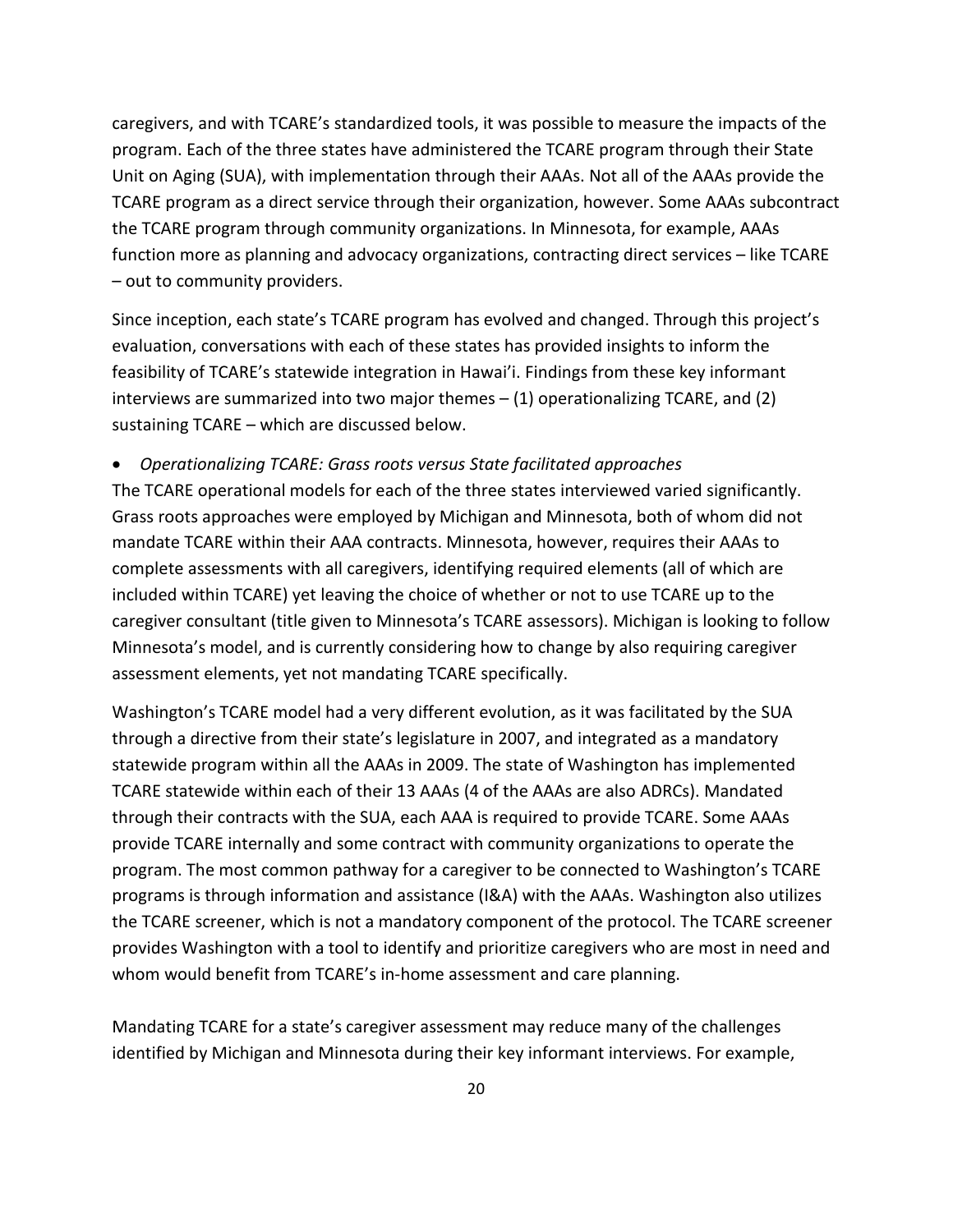when discussing the system's impacts of TCARE with Minnesota, they shared that had the State made TCARE mandatory, they may have experienced more robust and wide reaching program impacts. Furthermore, both Michigan and Minnesota noted challenges related to program scalability. As a service intended to augment their state caregiver assessment, it can be difficult to develop sufficient buy-in to substitute TCARE for the caregiver assessment tools currently in place. Consequently, TCARE may become an outlier program, as noted by Michigan, with program sites using the TCARE protocol on a smaller scale.

Once operationalized, all three states identified multiple pathways for caregivers to access their TCARE programs. Most commonly, however, caregivers are connected to these state's TCARE programs through information and assistance (I&A) with their respective AAA. Other conduits into TCARE programs were caregiver support groups, other caregiver programs – such as Powerful Tools for Caregivers, or through senior helplines.

#### • *TCARE Sustainability*

Michigan, Minnesota, and Washington all attributed the sustainability of their program largely to their investment in TCARE trainers. Attrition of TCARE assessors was an inevitable challenge noted by each state. Through TCARE's Train-the-Trainer program, however, they are able to train TCARE assessors by utilizing trainers within their respective state, reducing ongoing programmatic costs and fostering sustainability. At their program's inception, Washington's partners formed a policy oversight committee charged with developing comprehensive policies for implementation and, in response to budget constraints, establishing restrictive criteria for assessments and costlier services. Almost all of Washington's AAAs have a TCARE trainer, which enables them to train new TCARE assessors and sustain their programs.

Despite the significant reduction in programmatic costs a state experiences over time through their investment in a TCARE Train-the-Trainer model, as evidenced the states interviewed during this evaluation, ongoing resources are required to sustain a state's TCARE program. For example, each TCARE assessor's certification must be renewed annually with Tailored Care Enterprise, LLC. (\$500 per TCARE assessor). Creative mechanisms to finance these ongoing costs were shared by each of the states interviewed. Each state highlighted opportunities to utilize grant funding to sustain their TCARE programs at some point in time. As soft sources of funding, though, grant funding cannot permanently sustain a state's program and so other sources of funding must be secured. Michigan, for example, mentioned that they are currently exploring the use of Title IIID funding from the Older American's Act for TCARE.

States must be able to demonstrate the impacts and outcomes of their programs to develop sustainability. A remarkable example of how states can use data to secure additional program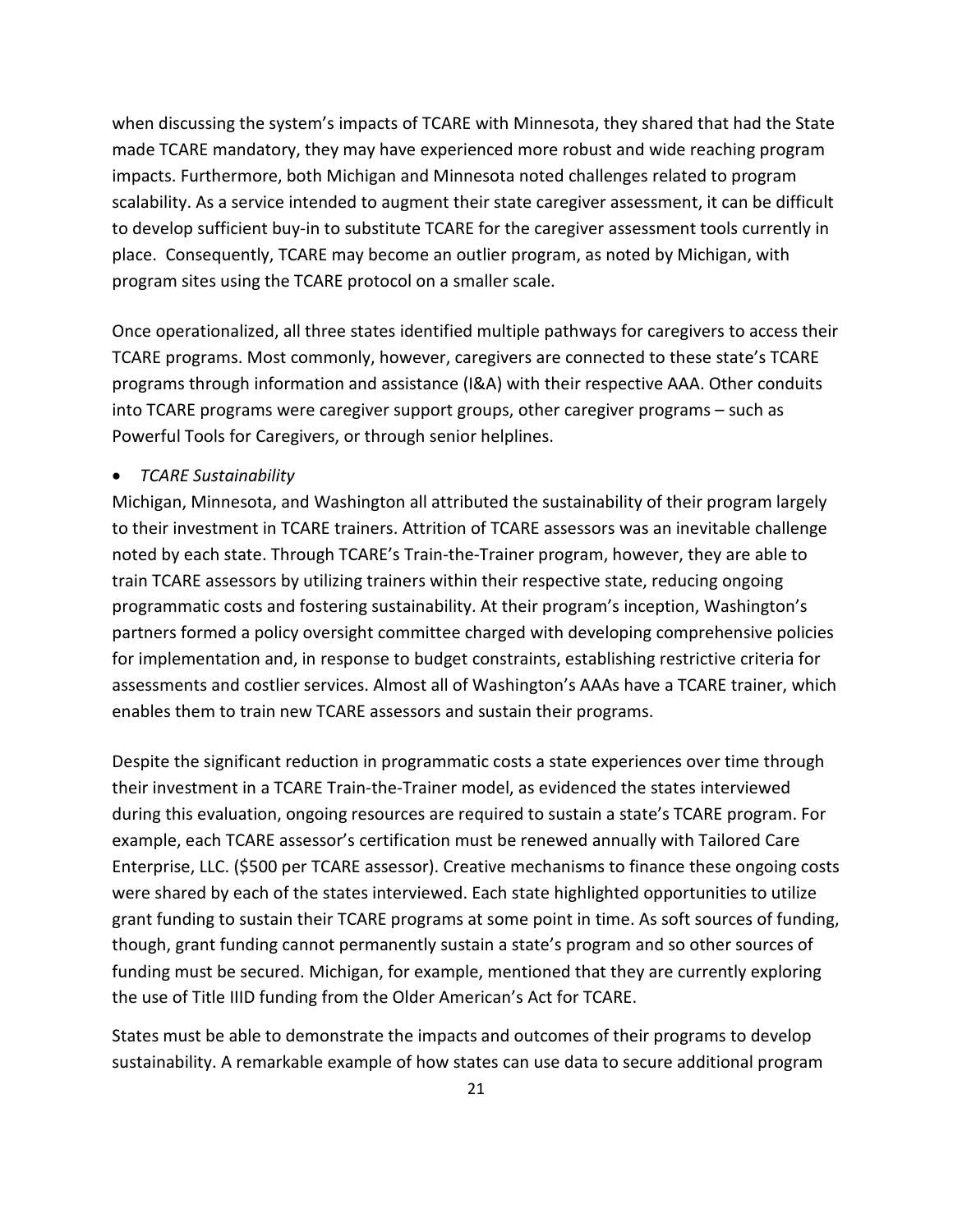resources was highlighted in Washington. By utilizing TCARE research to demonstrate the need to serve caregivers before they burned out and considered long-term care placement, in 2011, Washington successfully leveraged an additional \$3.45 million from their legislature to expand the state's TCARE program. This additional aid also enabled a robust review of the state's investment, as it was assumed the funding would divert seniors from entering into more costly long-term care Medicaid placements by better supporting their caregivers. The review demonstrated that individuals whose caregivers received a TCARE screening were, in fact, less likely to enroll in Medicaid long-term care services. Using TCARE data, which is collected by the AAAs and monitored by the State, Washington continues to be successful in obtaining legislative support to help sustain their program. In addition, Washington is using the data to explore additional long-term aid, such as getting a federal match through a Medicaid waiver application the state is currently working on.

#### *Findings from Focus Group with MCOA Care Managers*

The focus group with MCOA care managers focused on experiences piloting the TCARE program and recommendations for change and cultural tailoring. Please refer to the Appendix for the Focus Group Questions. The following section lists questions and describes major findings:

## *Q: Primary health and other needs of* Kūpuna *—are these similar or different from our community [state]?*

A number of primary health and other needs of Kūpuna were identified; some were viewed as similar to other geographic sites and others as unique to Maui County. All agreed that there were pockets of older adults and caregivers who faced social isolation. There was also agreement that Oahu [Honolulu County] has more services than are available on Maui County. Although wide ranges of older adult needs were discussed, the most common response was the need for housing. Three of the six participants stated that housing was a problem ("We do have more resources on Maui in some sense, but what's lacking is housing--senior housing, assisted living;" "I don't see housing needs as extensive on Lanai/ Molokai;" "[There is a] 2-5 year wait for senior housing on Maui after applying"). Other comments shared were around those needs related to transportation, and care for meals/shopping.

Maui County is a rural community and as such health services were viewed by many as limited or in some cases non-existent, as in this comment: "there is only one geriatrician on Maui in Kula". The lack of services is especially evident on Molokai and Lanai ("i.e., no emergency room care so [you] have to stabilize people and then fly them over, "you cannot get a cast for a broken bone"). Others noted that there were virtually no pharmacies on these islands; and on Lanai there is no veterinary care. One participant brought up a comment about elder abuse, noting that that there are no APS offices on Molokai and Lanai. Moreover, reporting abuse to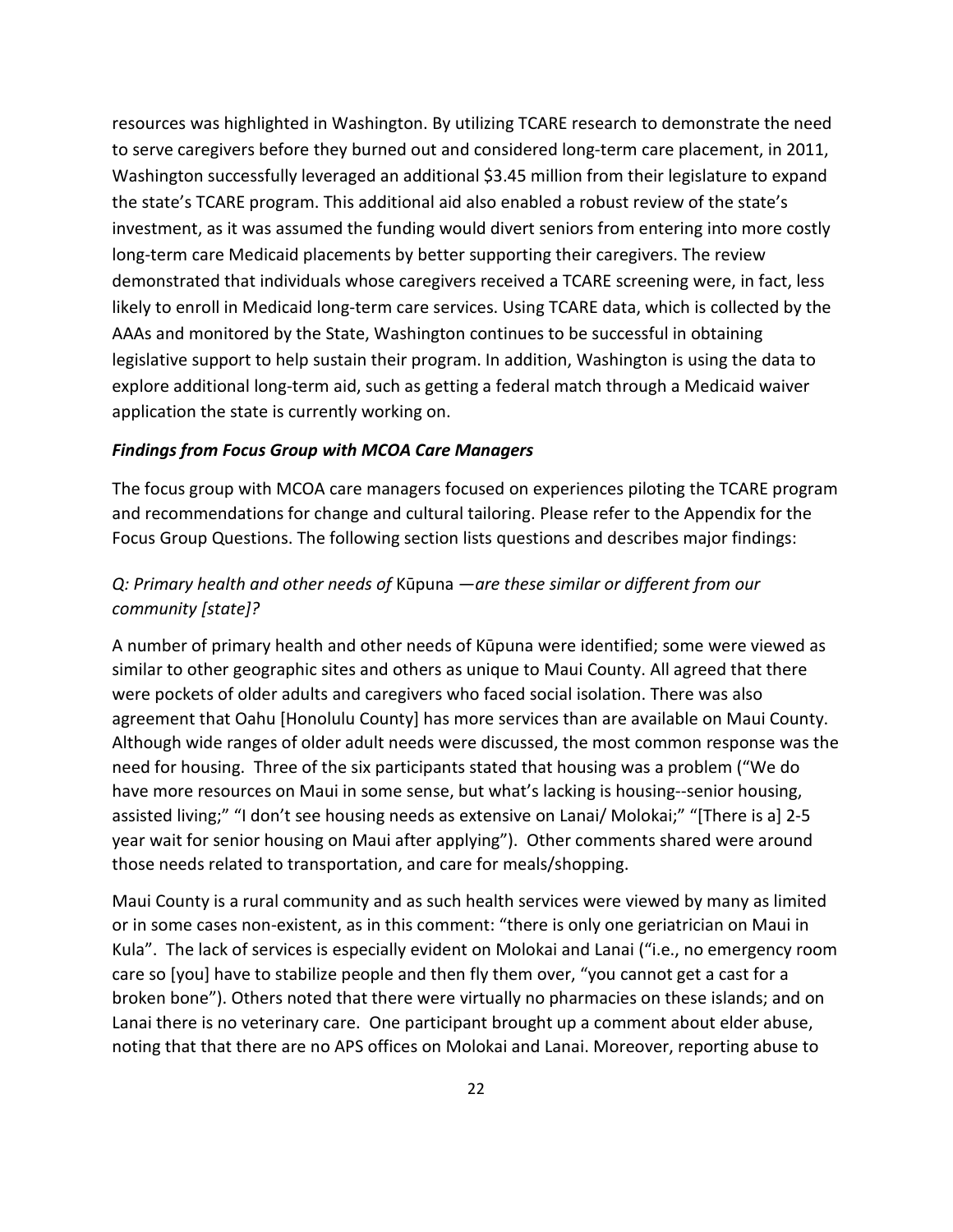APS on these small islands can be difficult because of the small population, where residents often know each other.

## *Q: Your (case manager) communication style?*

Participants freely shared their thoughts on their own personal communication style that they perceive as successfully engaging older adults and caregivers in Maui County in the TCARE protocol. Many comments focused on adopting a friendly and caring and respectful style that allows for casual conversation and relationship building prior to beginning the assessment, often described as "talk story" in Hawai`i:

Talk story part; that's one of the first things I try to start out about. And some humor.

When you go into their home, you notice photos or they have a collection of something. You can use this to talk story; we're not just [a] business

I always thank them for allowing me into their home and being in their space; the respect factor

Talk story is important; social time is so important; I check in during that [assessment] to see how they're doing; I check with them to show that I respect them; I bring treats for their pets, try to remember their names and pet them."

The talk story could be about their family or even the history of Maui. Another commented on the importance of acknowledging the family's pets in the home; as in this: "Pets are key and really important."

#### *Q: TCARE Protocol*

This question sought responses to TCARE protocol for accessing entry into a home and communication with families. Participants were enthusiastic in sharing their comments about this question. Many of the staff shared ways in which they adapted the protocol to meet the needs of Maui families:

That script we had--I threw out the window; I presented instead as 'how can we help you' and how to benefit you not how to benefit the study. I still include it [evaluation], but I do it at the end rather than at the beginning.

Making sure you're addressing people's needs at the beginning.

They also shared their own observations about the needs of caregivers that are often not acknowledged or legitimized by society in general, as in this comment: "Finally people realize how much caregivers are saving the US economy; it hasn't been acknowledged for so long. [Acknowledgment] makes them feel good."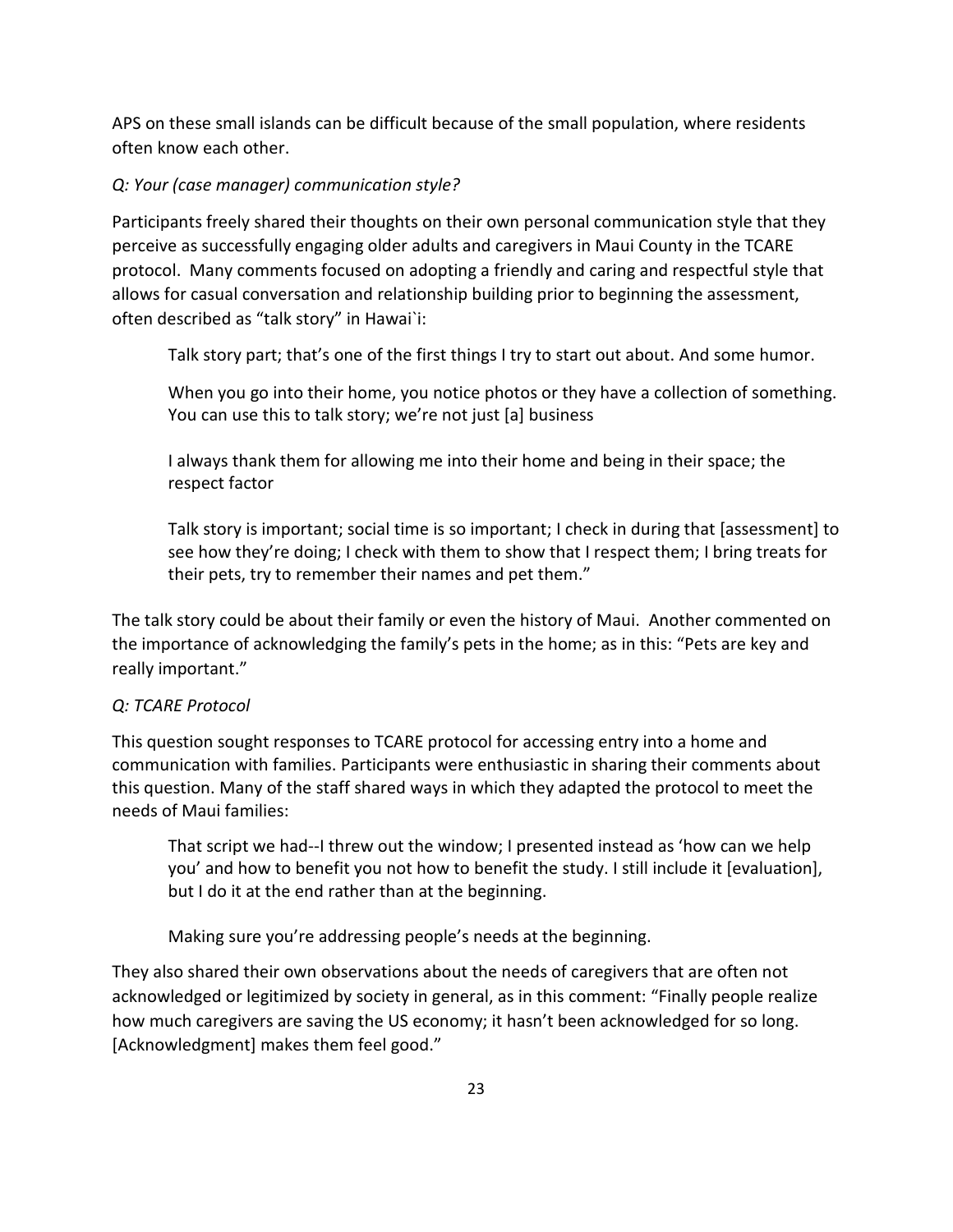Other examples were shared:

I like to mention that TCARE was created by a person who is a caregiver herself, not just in a university, I thought this was a good thing to share (2)

"….They like it, they get emotional. They don't feel like they have the right to have feelings because care recipient has so many needs"

"They almost seem to have guilt for having needs when the care recipient has so much need"

Although one mentioned reasons for non-participation ("People don't have time, they don't want to be a part of another study." Other comments focused on what helped the staff get agreement to participate:

The [caregivers] really wanted to help because they knew that it would help caregivers.

Using UH [University of Hawai`i] provides merit.

I think they feel proud that it's going to be a part of a study with the University. to them, it's local.

#### *Q: What would a new MCOA worker need to know?*

This question resulted in multiple and interesting responses. On one hand, noted in an earlier question, staff stated that they did not note too many unique differences about Maui, either compared to other islands or the continent. However, in this question we heard and observed (i.e., nods in agreement) nearly universal staff agreement on the important role of culture in communication and service delivery that staff should be knowledgeable of: ("It's important for them to learn about the culture.") Another added to this statement, emphasizing: "Culture, tradition, foods."

*Uniqueness of Maui:*

The have to realize that every state, every island is unique.

#### *Common localisms:*

If you go to someone's house, make sure you take your shoes off, and if they offer you something to drink, don't say no. Those things can be looked at as, why, you better than me? Don't speak so quickly, let there be time for them to be heard.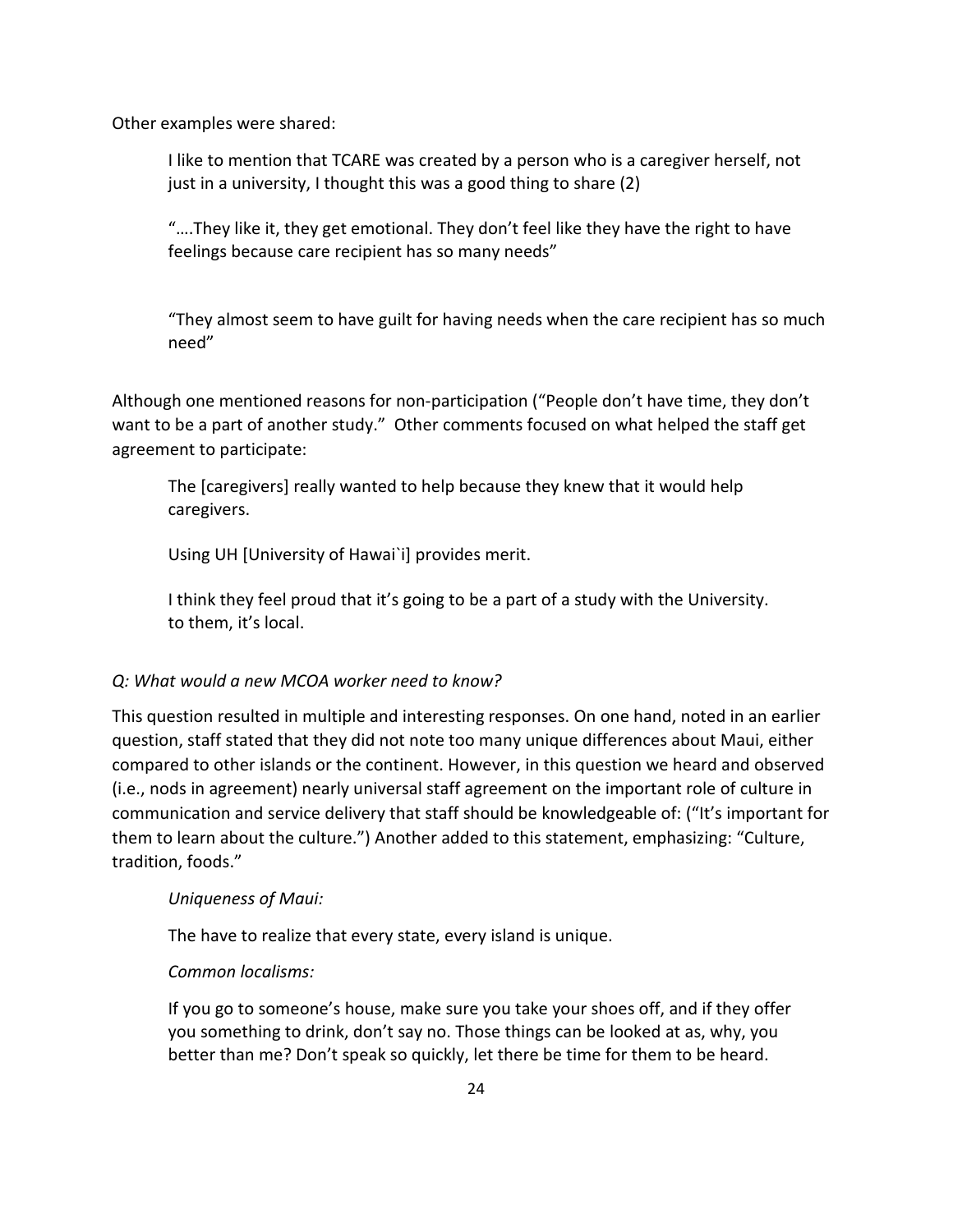Don't be offended by what they say to you, it's just them and the way they are.

They aren't trying to be cruel or mean. They're just very outspoken and there's no filter. It's not we're black, we're white. We're a melting pot. Don't take anything personally.

The most important thing is being humble, being respectful, not coming in all arrogant (like you assume things; you think it's an older person, they're frail, they don't know much. You miss the wisdom, life experience. This is a valuable human being with life experience. They know more than you. It's not always a race thing but it can be, it can also be an education thing). If you did not learn how to speak pidgin, don't try.

People are proud of things; they don't want to ask for help. Downplay their needs (Japanese/Asian).

#### *For staff - pay attention!*

Paying attention. Not only are you hearing what they're saying but you're watching. You have to look for clues, watch whether they're being well taken care of. Observe body language.

The daughter called and wanted me to come see him. When I got there, she didn't tell him that I was coming so it was a cold call. So I told him that I noticed a lot of seniors living around there, gave him my brochure, talked to him a little bit, and asked him if he wanted to talk a little more. Invited her in. [The} daughter hadn't been home for a while. He hadn't read his mail, done anything, daughter was worried.

Maui is so small, so remind them that this is all confidential. It's also important to watch (your own) body language (e.g. don't put shirt over face if it smells). Respectdon't just open their refrigerator. Don't just overlook the person that you're talking with (i.e. someone with dementia).

## *Q: Anything additional to share about cultural diversity? Comments were grouped by potential topics in cultural translation (i.e., literacy) and sensitivity to family needs.*

Cultural Translation? Although one participant found little need for "local" translation (I didn't find that the questions were difficult for people to understand (4); again others shared a different point of view as in these examples:

#### *Literacy:*

Interpreter was needed (especially for Ilocano speaking families – this is what is needed most often)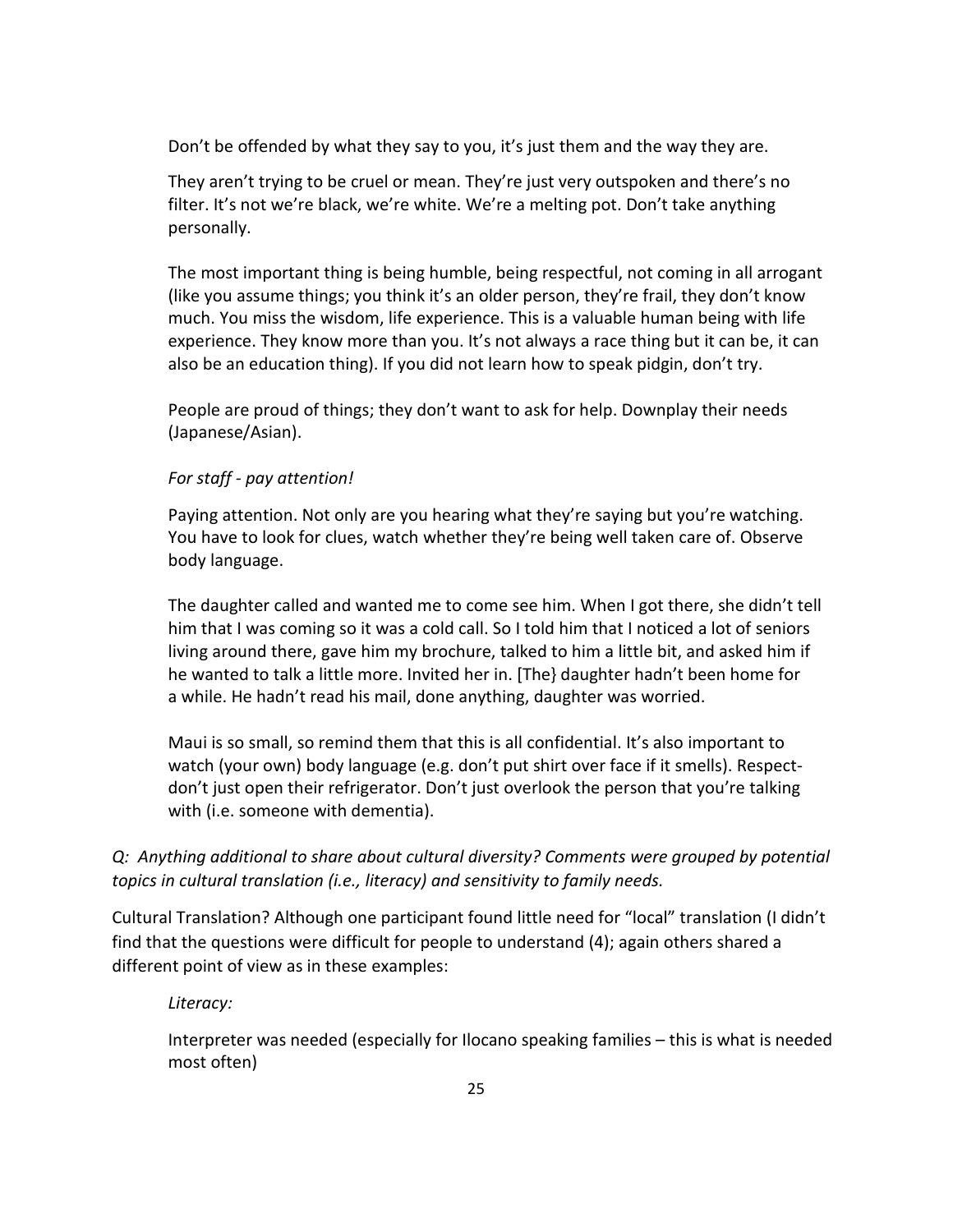Different experience- I had several questions where full English speakers were like what do you mean by that? TV English is not the English they speak in Hawaii. The first round I ask the question exactly as stated but then the second time I break it down

Break it down not using the textbook/ college vocabulary. Use more simple words. It can make them embarrassed. Some people don't even know what the word respite means; it's an industry word. They don't want to ask, so you need to break it down.

#### *Population Gaps*:

I don't think we get all the Polynesians; I think in the 13 years I've been there, I've had one Tongan family. I don't get that (Micronesians) like in Honolulu. How do we reach those folks? They aren't using services.

I've only had one intake with Micronesian

I think their fear is the communication barrier

One participant offered a different point of view on the role of culture in eldercare: "When I look at culture, I don't see it just as ethnicity or race. It's within that individual family. They can come from the same race, but not have the same culture. Everyone is different going into their homes."

#### *Be Sensitive to Family Needs*:

There was some acknowledgement that seeking help outside the family may be shameful to specific populations and staff should be sensitive to this. One suggestion was to use churches to embed services. Others noted that:

Family is scared she won't be protected; there is a lot of shame associated with getting outside help. You have to get someone from the community to show them that it's okay to get outside help and that it would really benefit them and the family. Won't ever access services outside the family.

## Q*: TCARE enhanced ability to make choices?*

Responses were generally positive about the benefits of TCARE, grouped by: a deeper and broader understanding of caregiver needs as a result of using TCARE, and staff increased awareness of limited services.

*Deeper and Broader Understanding of Caregiver Needs:*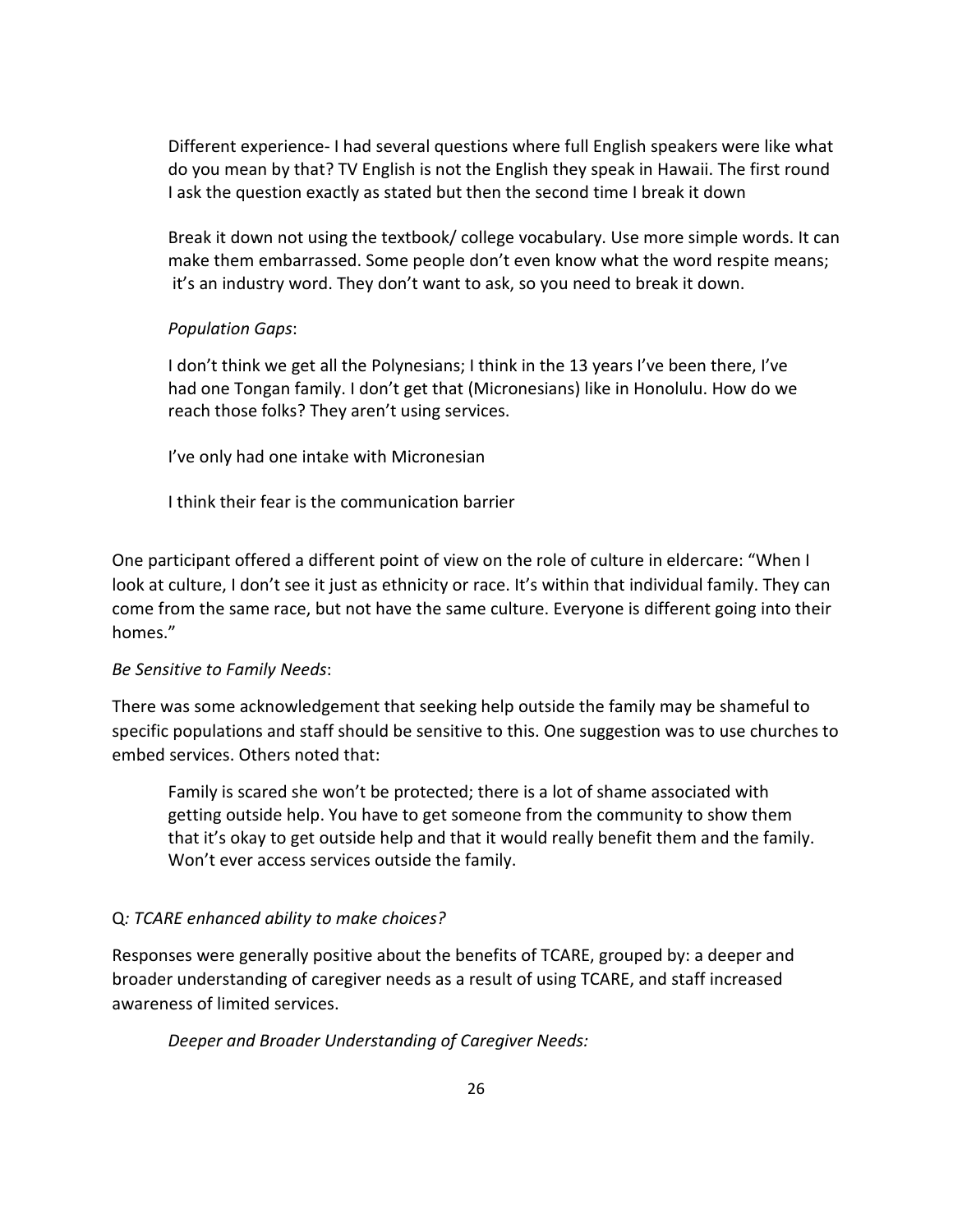…..be able to express what their feelings/ thoughts are, what they're going through. It's like that pressure cooker, they were able to let go of a lot of that steam and they have more of their selves now. It's a river for them, the questions were very emotional for them and it was like this relief valve and she was able to let go of a lot of the stuff that was in her.

I think it's the permission; you have a right to be happy, too. A lot of them going through the consultation, it was hard making a commitment [to care plan]. It's not always "according to the consultation worksheet." What's your stress relief (e.g. going to dinner with a friend, etc.)"?

TCARE is not for every family.

#### *Limited Resources:*

Limitation on the amount of services that are actually available; they don't exist and there are not enough types of resources

#### *Limited Resources….And yet….*

It changed my mindset to at least give them the information that was available. The few resources we had to offer them they didn't always use because of time. It got me and them thinking about the other ways to support themselves. I saw a shift in their thinking; they felt really validated. Even though they did not go to the support group (etc.) they felt strengthened and validated and it would kind of help them catch a breath and a lot of them took better care of themselves (I can ask for help, I can set barriers). There was a strengthening part even though they didn't really follow the plan.

Maybe I don't need to go to this formal [service], maybe my neighbor can help me?

#### Q*: Clear role and responsibilities?*

There was general staff *agreement* over clarity of role and responsibility expectations placed on them but had many questions and comments about the time line required of the protocol.

I think it was kind of clear, but the timeline [TCARE] was not realistic (it took longer). We're in there, listening to everything that's going on, but you cannot expect to be there for just that 45 minutes because that would be rude. Especially when they cry through the whole thing.

Timeline – at least an hour, up to 2 hours.

Sometimes even with hour and fifteen minutes, I felt I was rushing them.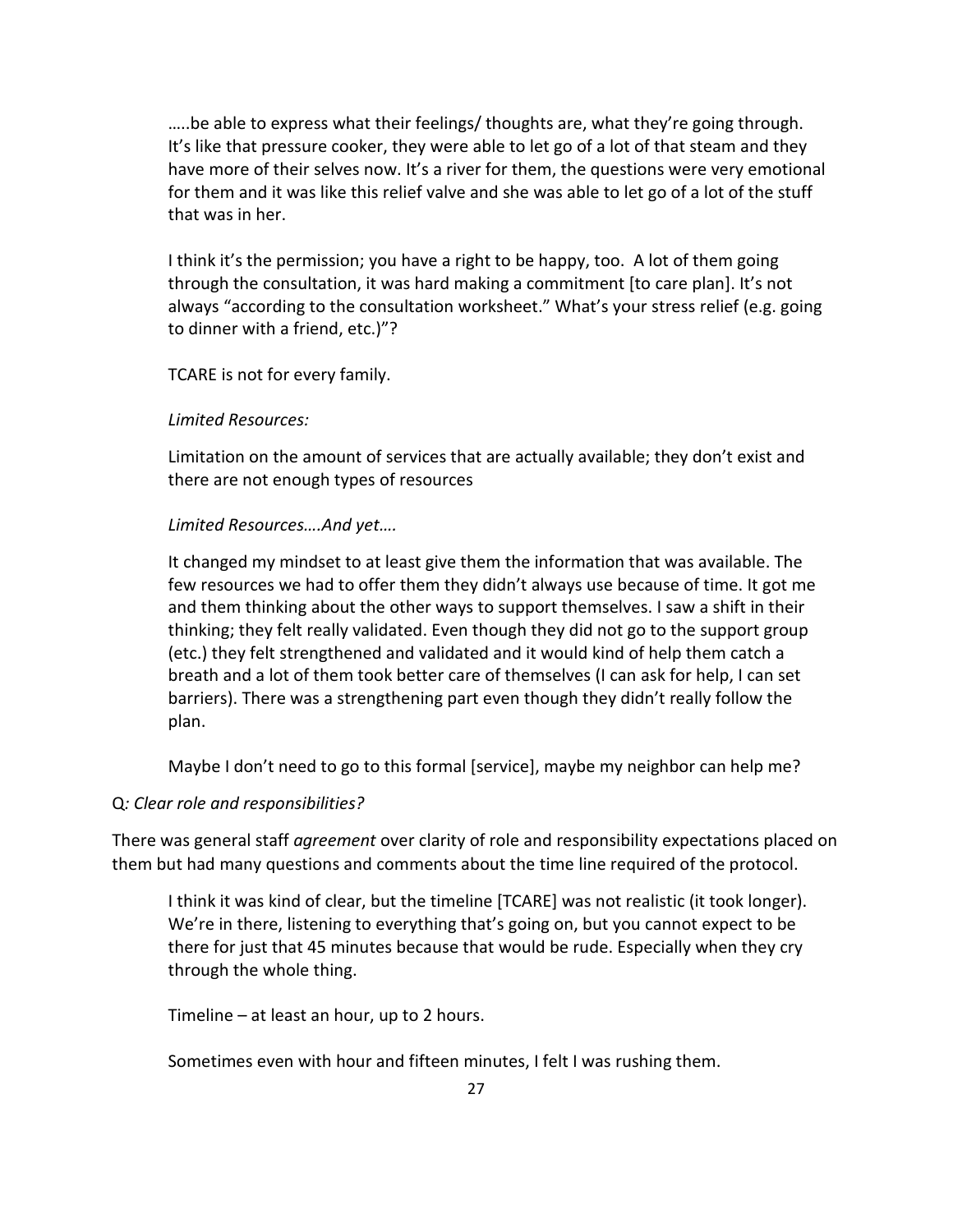In contrast, one participant stated: "I would get them done in 25 minutes – I usually separated them after the home visit (with care recipient)"

Once again, comments around culture and communication emerged:

Local style – watching Judge Judy and asking questions in-between – don't want to be rude

Because we're so multicultural here, you're making connections so that they know you're okay. Importance of talk story

## *Q: Recommendations about assessment and tool?*

Nearly all participants noted the importance of providing a more in-depth caregiver assessment so that they can be more accurate and efficient in identifying family needs, problems, and concerns. The participants noted that the present family assessment tool is inadequate and does not provide information other than demographic and general types of questions ("Families on Maui are important and we haven't really focused on their needs before"). The multiple needs of family caregivers were noted, and there was agreement [verbally and nonverbally] that more attention needs to be directed to caregivers. There was also agreement that the TCARE [software] should be made more user-friendly

…That we can [press] "save" along the way

…Printed version of the TCARE materials is unreadable (font is too small)

…it kept kicking us out (all)

…you can't go back to where you were, you have to sign back in and hope it's still there

…it was very rigid on the navigation of it

….when you put in the case name, you have to go back to put in the demographics in another area

Q*: Recommendations about service plan protocol*

Same concerns, system challenges.

….it took me 8 hours to input just one (care plan)

*Q: Delivery of TCARE processes*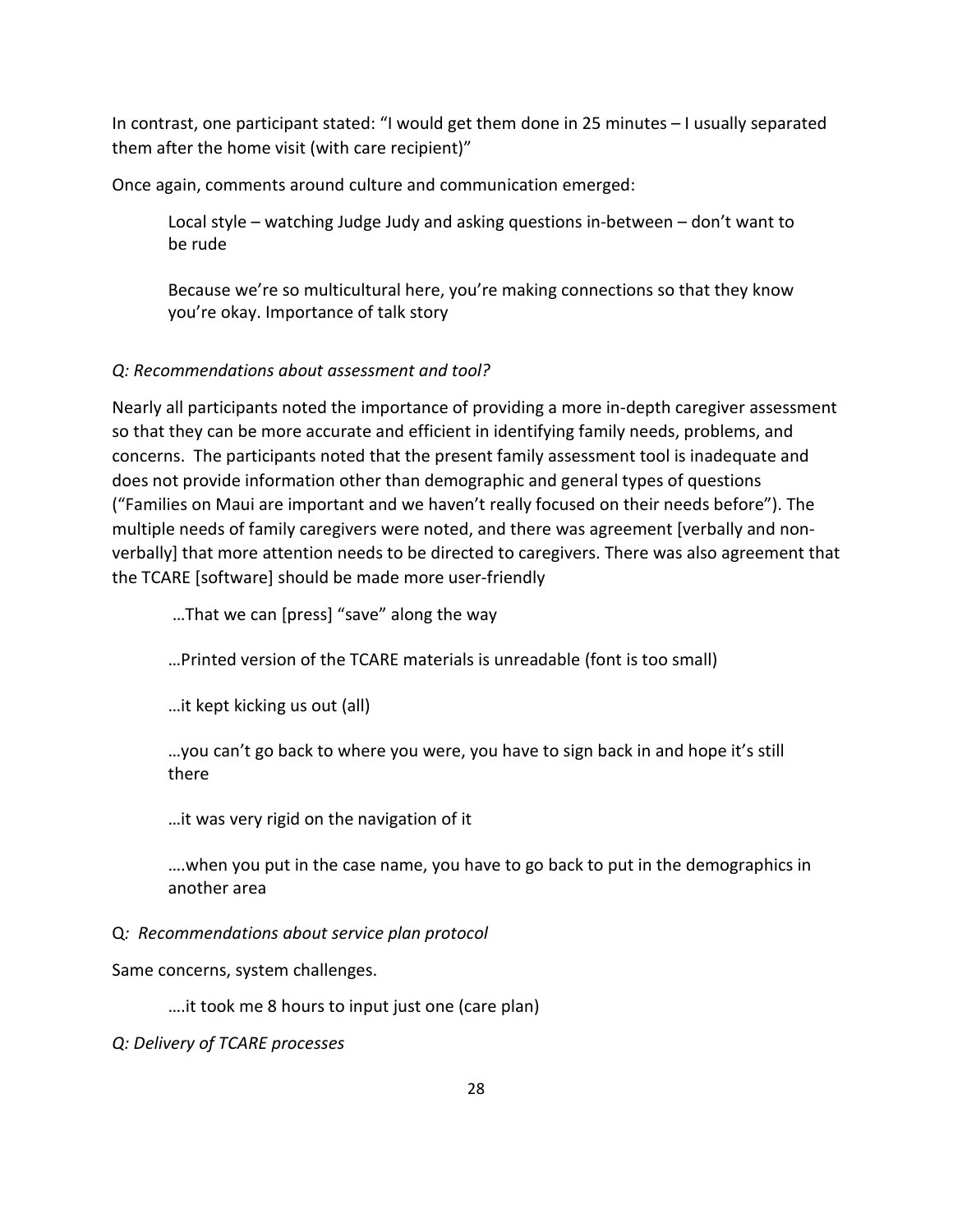We began to hear similar *comments* from earlier questions, with many focused on the limited resources and services that are available to caregivers on Maui County.

There's a small pool (of services) to work with

Service options felt repetitive [for me]… it's not the program; it's our lack of resources

There are [very limited] services on Lanai and Molokai

*Q: Comments on training or supervision/mentoring, anything about written materials and web; any challenges coming up with service recommendations:*

With questioning, staff shared a number of different concerns. There was disagreement over the webinars (webinars were and were not helpful to some ("I'm a hands on person. It seemed like the same information over and over and over again" and "I am a hands-on person. Interactive webinars would have been more helpful"). One comment voiced by one participant centered on the difficulty the staff member had in getting caregiver signatures on the care plan that became a barrier. In response to this concern, two participants suggested that service recommendations were framed with families as JUST suggestions, and this made it easier for families to accept the care plan.

A number of additional and constructive suggestions were offered around the training aspect of TCARE:

We needed more of a bridge between the 2-day training and training on the software... it looked so different from what we had in our book.

…why not just start with the software?

…showing an example of the software at the beginning would have been helpful

...I would need about a  $\frac{1}{2}$  day of training on the software

## *Q: Comments on integration.*

MCOA presently uses the Harmony program to assess older adult needs, and this question sought participant Reponses as to their thoughts on potential of TCARE's integration into Harmony. One participant shared her positive view of TCARE, as in this comment: "Overall, I really do like TCARE. Caregivers are an underserved population and we need to beef up our services for them." Others noted that the program needed improvements in a number of areas:

For a program that's been implemented in so many states, I didn't expect so many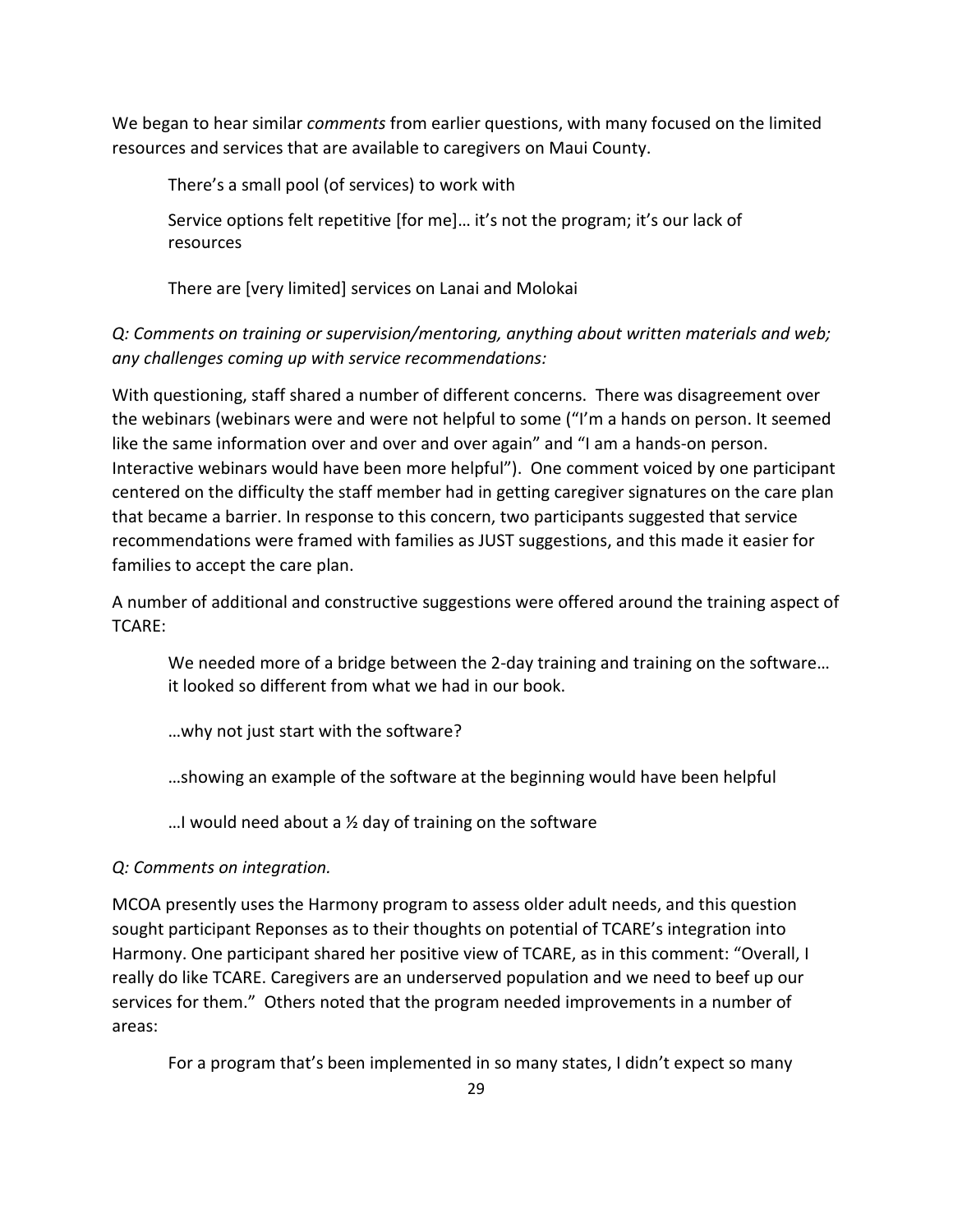bugs (in software). It's a useful tool.

They need to loosen the rigidity of how we ask questions, the software

[I think the] response card – would be better on pages of assessment

" . . . I marked my assessment."

It was sometimes easier to give the caregiver a copy of the assessment.

#### *Overall Summary and Conclusions from the MCOA Staff Focus Group:*

- **1.** *Older Adult and Family Caregiver Needs***.** On Maui County, older adult and Kūpuna needs are both similar (i.e., housing, isolation) and unique (i.e., culture) to the broader community**.**
- **2.** *Caregiver Assessment*. The use of a caregiver assessment tool was found to be helpful in better understanding identifying caregiver needs by MCOA. The present family/caregiver form used by MCOA is not comprehensive as it primarily collects demographic information.
- **3.** *Caregiver Assessment Tool*. A more comprehensive family caregiver tool and protocol such as TCARE assessment and protocol is needed and will benefit older adults, families and service providers.
- **4.** *Importance of Culture in Communication*. Culture plays an important role in communicating with older adults and families and should be integrated into any assessment tool and protocol. Some examples of where culturally responsive communication is beneficial include: 1) when staff are welcomed into a home; 2) the pace of the communication; 3) the pace of the assessment and care planning; and 4) awareness of cultural variations in communication; i.e., agreement may not really mean agreement.
- **5.** *Limited Community Resources*. The assessment is comprehensive and identifies multiple needs that often do not match the community resources; i.e., programs may not be available, affordable or accessible) There is a need to develop more community resources that are linked to the assessment protocol.
- **6.** *Creativity Expanded*. For some, limited resources lead to more creative approaches on their part and the part of family caregivers to meeting needs and addressing problems.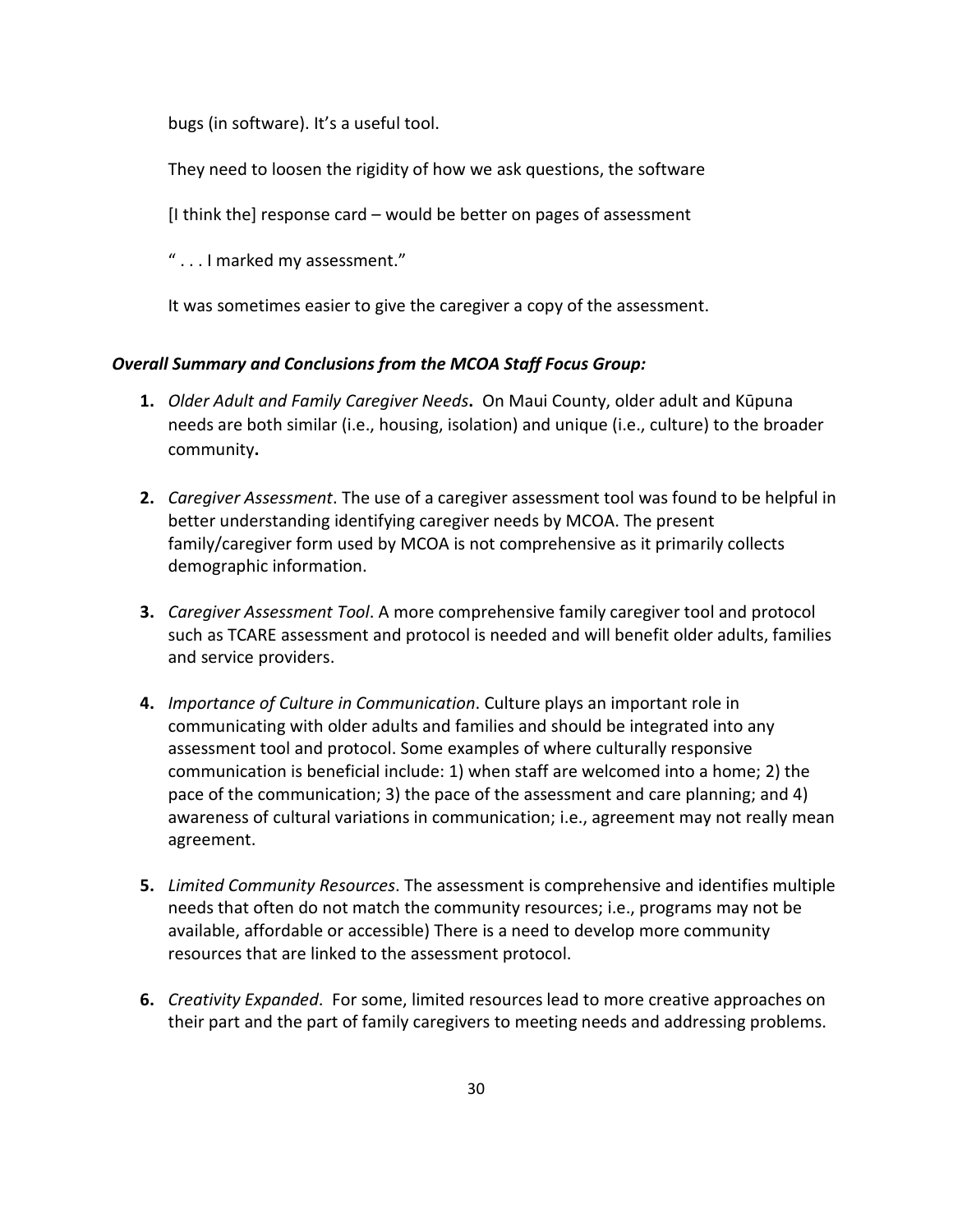- **7.** *Need to Link TCARE to Resources*. Unlike other TCARE pilot programs, this pilot program did not have web links to community resources. Staff were challenged to provide this. We recommend that if installed, Maui County community resources should be linked to the TCARE protocol for it to be really useful.
- **8.** *Population Gaps.* Micronesians were identified as a population gap for MCOA.
- **9.** *Web Based Program*. The web-based program needs tweaking—not all found the webinars helpful and for some the print was too small (hard to read).
- **10.** *Integration into MCOA*. A number of responses were unclear as to how the integration of TCARE into the MCOA assessment system would be implemented, and more discussion with staff will be important prior to any decision about TCARE on Maui.

#### *Findings on TCARE Processes*

*Synthesis of qualitative data led to these additional findings from the UH Team: 1) timeliness of TCARE assessment and care planning; 2) mechanics; and 3) service recommendations.*

*1. Timeliness of TCARE Assessment and Care Planning.* The ability for care managers to maintain timeliness between the TCARE assessment processes is an important consideration for statewide expansion. Not only is timeliness important to maintain the fidelity of the TCARE program, but it's imperative for care managers to maintain timely communication as a caregiver's journey is continuously changing. The level of assumed responsibilities for care, an identity change in relation to the care recipient, and a change in identity standards are incessantly evolving with the changes in care recipient need and the context of care.

Program protocol, as defined by Tailored Care Enterprises, LLC., requires no more than three weeks between the TCARE in-home assessment and support plan. The average amount of time between the TCARE in-home assessment and care consultation (where the caregiver and care manager discussed and agreed upon a support plan) was 16.9 days, falling well within program limits. The range, however, varied drastically, with the least amount of time between these processes being 0 days and the most being 89 days. This wide range was due to several factors: care managers' existing workload taking priority over pilot responsibilities, the need to travel to a neighbor island (e.g. Lanai) to meet with caregivers, and caregivers' cancellation of appointments.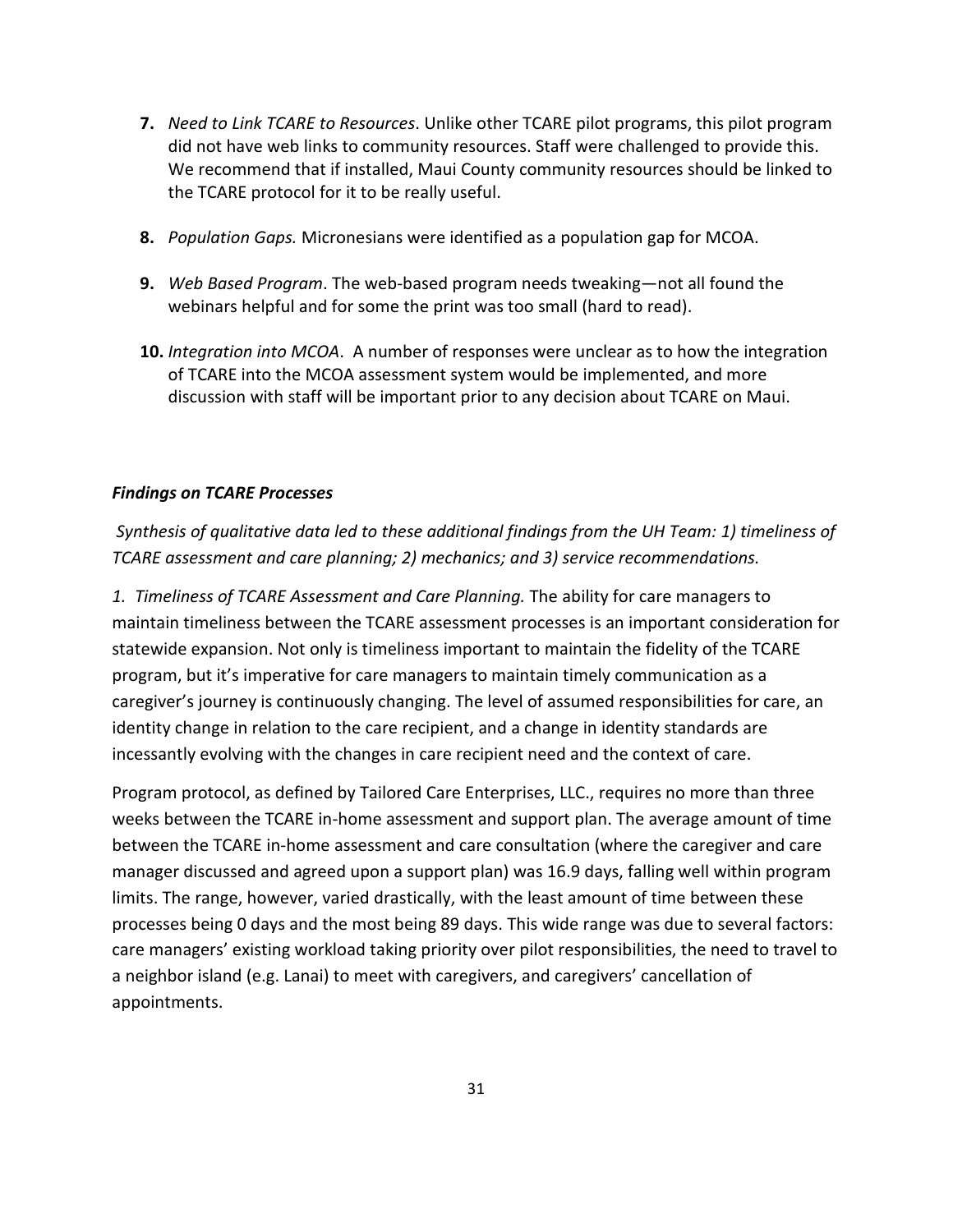*2. Mechanics.* The evaluation of the TCAREe software was based on observations of the TCARE assessment data entered within the TCAREe database and feedback from care managers. The mechanics of the TCARE assessment tools were consistent with the TCARE program procedures. Minor concerns were addressed through ongoing technical assistance with Tailored Care Enterprises, LLC and UH. Two significant issues, however, required additional training with care managers throughout the pilot project:

First, care managers in the pilot project most often work with older adults as a primary service recipient, and caregivers second. Therefore, many of the triggers in the "triggers for follow-up" section (an open-ended section for notes by the care manager) were focused on issues with the care recipient. Ongoing reminders were necessary to ensure a caregiver-centered approach was maintained by care managers to sufficiently identify triggers that warrant additional follow-up on caregiver needs. It is important for caregivers to understand that they are able to contact their care manager for help if their own condition declines or situations change.

Additionally, the TCARE program should recommend no more than 3-5 services or supports to a caregiver during the care consultation process. Recommending too few services or supports may not provide the caregiver with sufficient options whereas recommending too many may be overwhelming and stifle the caregivers ability to process which supports may be best for them. Several care consultation worksheets identified too many service and support options, at times exceeding 20 choices, and consequently may have overwhelmed the caregiver during the support planning discussion. Mitigated through ongoing training with care managers, care consultations and support plans at the latter end of the pilot project were more conservative in the number of recommendations.

*3. TCARE Service Recommendations.* TCARE is often commended for the program's ability to alter the paradigm of care managers, not only by broadening their view of caregiver LTSS but also by working with the caregiver to be creative in identifying informal and non-traditional supports that may be leveraged. For example, one support plan that leveraged a caregiver's insurance plan benefits to cover a gym membership. More generally, however, non-traditional caregiver LTSS and informal supports were not included within the TCARE support plans in this pilot project. The services recommended most frequently to caregivers during the TCARE care consultation were services that are commonly referred to through contracted aging service providers. For example, respite, adult daycare, chore, and meal services were often included within the pilot's support plans. Evidenced through the feedback from care managers during the evaluations focus group, these contracted services are in high demand and the supply remains insufficient.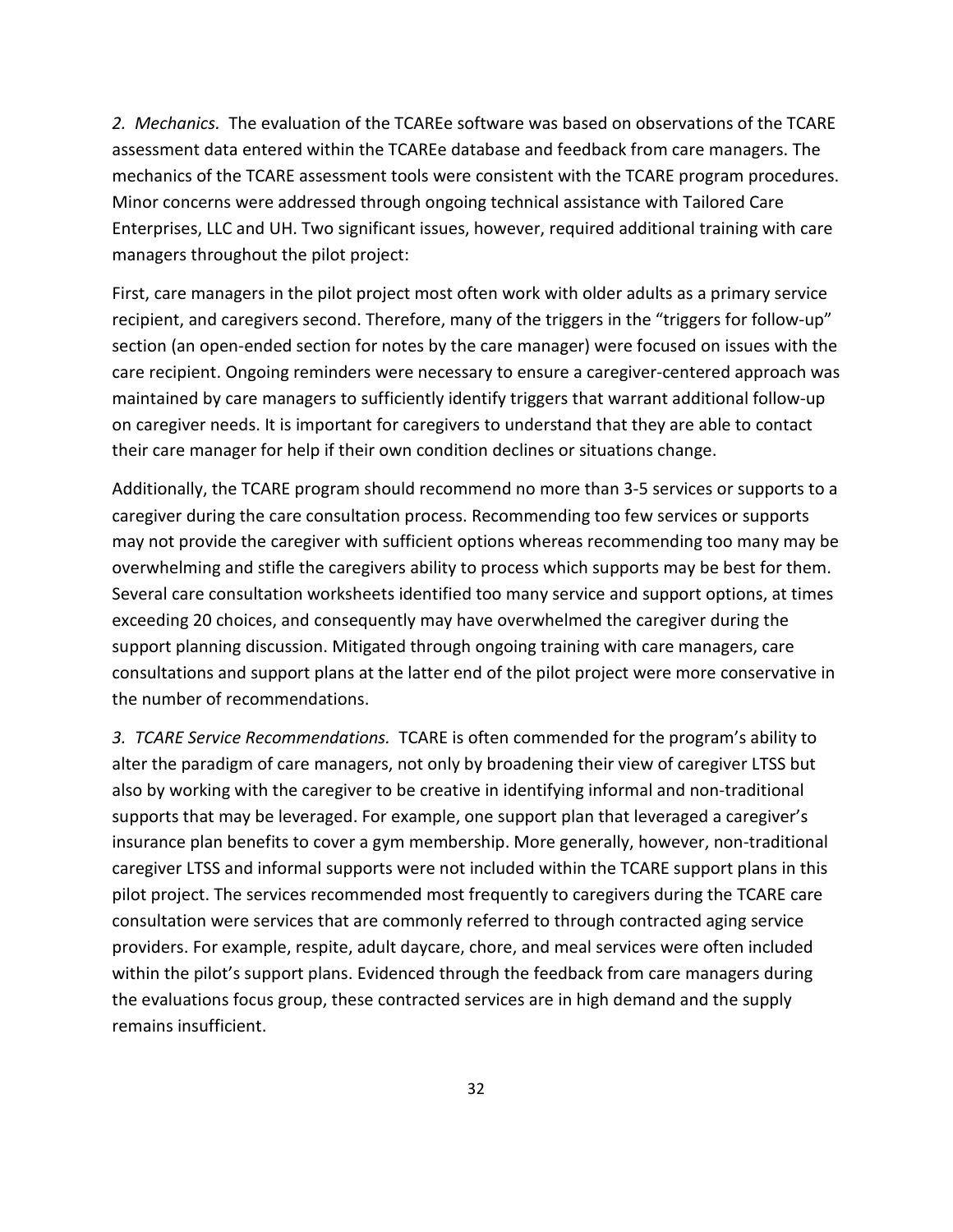## **V. DISCUSSION: FEASIBILITY OF TCARE STATEWIDE INTEGRATION**

Hawai'i is in the midst of implementing a statewide ADRC. As the State has invested substantial resources into the standardization of a statewide assessment for older adults, it is natural that the next step would extend this standardized assessment approach to caregivers. There are many factors for the State to consider, however, when weighing the feasibility of TCARE's integration within the statewide ADRC.

Unquestionably, sustaining TCARE within the ADRC will require ongoing resources. Caregiver funding streams through the Older American's Act (Title IIIE) and the State's Kupuna Care program may provide an opportunity for TCARE support, however, additional resources will be essential. Utilizing current funding sources may not be deemed feasible by EOA as the 2015 Hawai'i State Legislature reduced appropriations for the State's Kupuna Care Program, which funds many older adult and caregiver respite services. Subsequently, EOA is currently challenged to prioritize a reduced level of funding while efficiently targeting resources to meet the mounting needs of older adults and their caregivers statewide. A potential strategy is to expand of the types of caregiver support services provided by Kupuna Care.

The upfront costs for statewide integration of TCARE into the ADRC will be substantial, and therefore will require EOA to consider TCARE's advantages and strengths relative to other priorities outlined in their strategic plan and current State Plan on Aging. The problem for the State remains that of an inadequate permanent funding stream to provide older adults and families with the needed supports and services that are affordable and accessible.

TCARE can target limited funding streams to caregivers with the highest needs and those who are most economically challenged. Targeting services to those with the greatest need– for example, caregivers who are considering placing their care recipient in a nursing home, assists the State in maximizing limited public resources and, possibly preventing or delaying more costly care. Not only does TCARE have the ability to target services to those most at-risk but it also would provide the State with a mechanism to determine whether support and services are making a measurable difference to caregivers.

There is a growing interest in programs that demonstrate positive outcomes for caregivers. As a person-centered and evidence-based care management program, TCARE has consistently demonstrated improved caregiver outcomes, such as a decrease in identity discrepancy, decrease in the frequency of depressive symptoms, and a decrease in burden.<sup>3</sup> TCARE has also demonstrated a decrease in caregivers' intention to place the person they're caring for in a nursing home.3 LTSS to sustain older adults and their families are imperative. Investing in caregiver programs, like TCARE, reaps economic benefits that have the potential to far exceed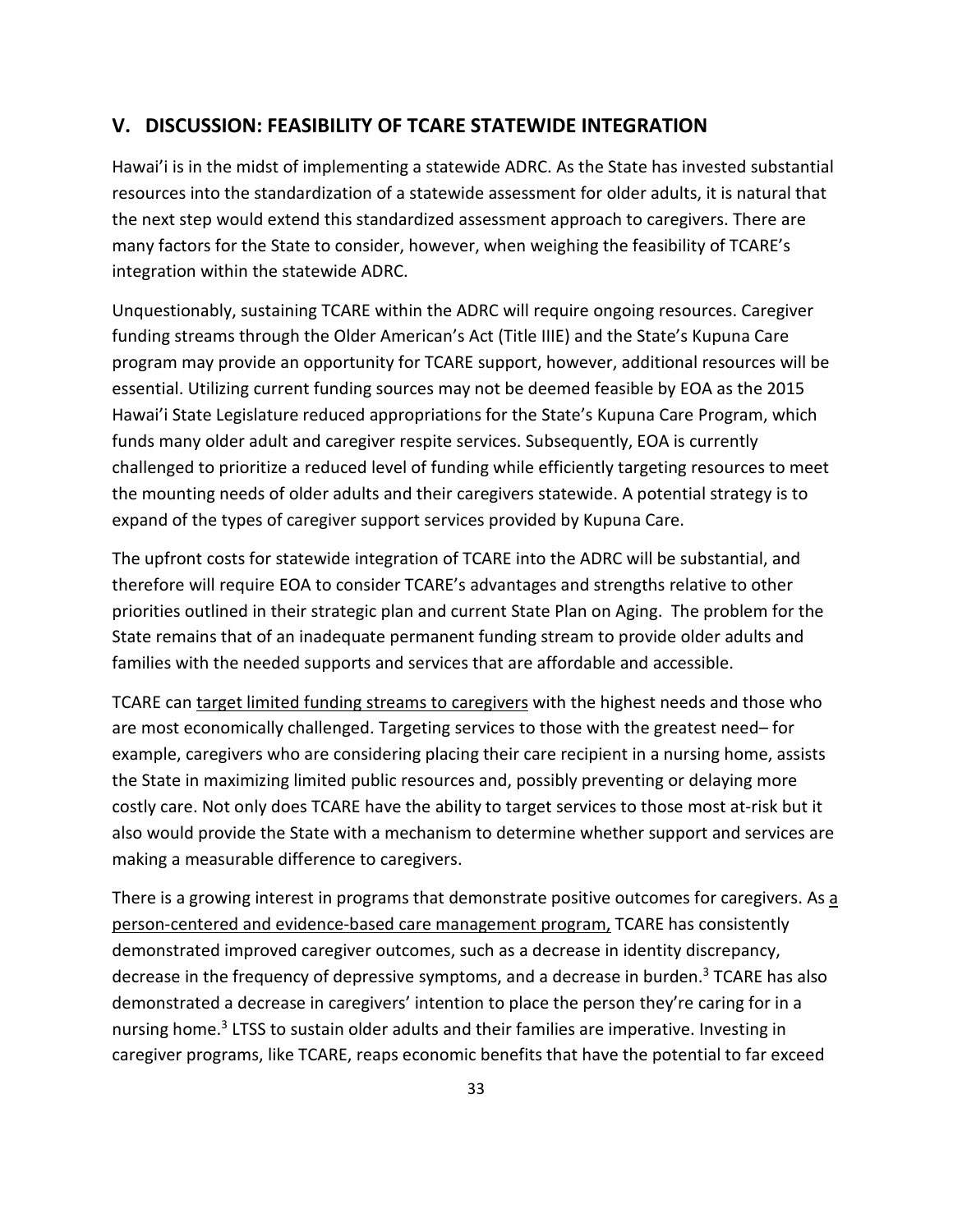the costs. Washington, for example, has demonstrated that caregivers screened through TCARE provided care to people who were approximately 20% less likely to enroll in Medicaid longterm care services in the 12 months following their caregiver's screening, compared with prior years.4

To maximize the efficiency of TCARE, software system improvements are needed. Collecting data through a statewide database would inform policy through a better understanding of the caregivers being served, their unmet needs, systems of support, and service utilization. Tailored Care Enterprises, LLC. has developed an online software platform, TCAREe, which was used for the Hawai'i Pilot Project. Integrating the TCARE assessment tools and decision algorithms into the State's Harmony Information System should be considered. Embedding TCARE within Harmony Information Systems would enable the State to monitor the program, and in addition, EOA's program evaluator and statistician would be capable of analyzing the data to measure caregiver outcomes, which could be used to inform public policy. Washington was the first State to automate the full TCARE process in this way, through integration into their State's client data system using custom-built software. Working with Tailored Care Enterprises, LLC., Hawai'i can build upon Washington's example if TCARE is embedded statewide.

Further fees would be required for software development. First, it would be important for the State to invest in developing a robust crosswalk of caregiver LTSS in the statewide ADRC resource directory. Currently, each county is responsible for maintaining their ADRC resource database. EOA acknowledges the need for funding to develop a consolidated statewide ADRC resource database, however, it may require innovative approaches to staffing this function (e.g. volunteers). During the project's key informant interview with EOA, the discussion also highlighted a systemic need to broaden the conceptualization of LTSS for both caregivers and older adults. A fragmented framework has largely limited the county resource databases to services that are contracted through Hawai'i's Aging Network. Many of Hawai'i's information and referral (I&R) staff have been certified by the Alliance of Information and Referral Systems (AIRS), a professional I&R credentialing program, which is advantageous as the State considers how to evolve the ADRC's statewide resource database. Building upon the AIRS certification obtained by many ADRC I&R staff, the feasibility of TCARE's integration will also rely on the utility of the ADRC resource database for TCARE care managers. Developing a comprehensive crosswalk of caregiver LTSS within the ADRC resource database will be a challenge. It will require staff capable of developing a robust inventory of caregiver LTSS, as well as funding to contract with Tailored Care Enterprises, LLC. so that the crosswalk can be built upon the AIRS Taxonomy – the North American standard for indexing and accessing human services resource databases. If an investment into the ADRC's statewide database was made, however, the efficacy of Hawai'i's TCARE program would undoubtedly be strengthened.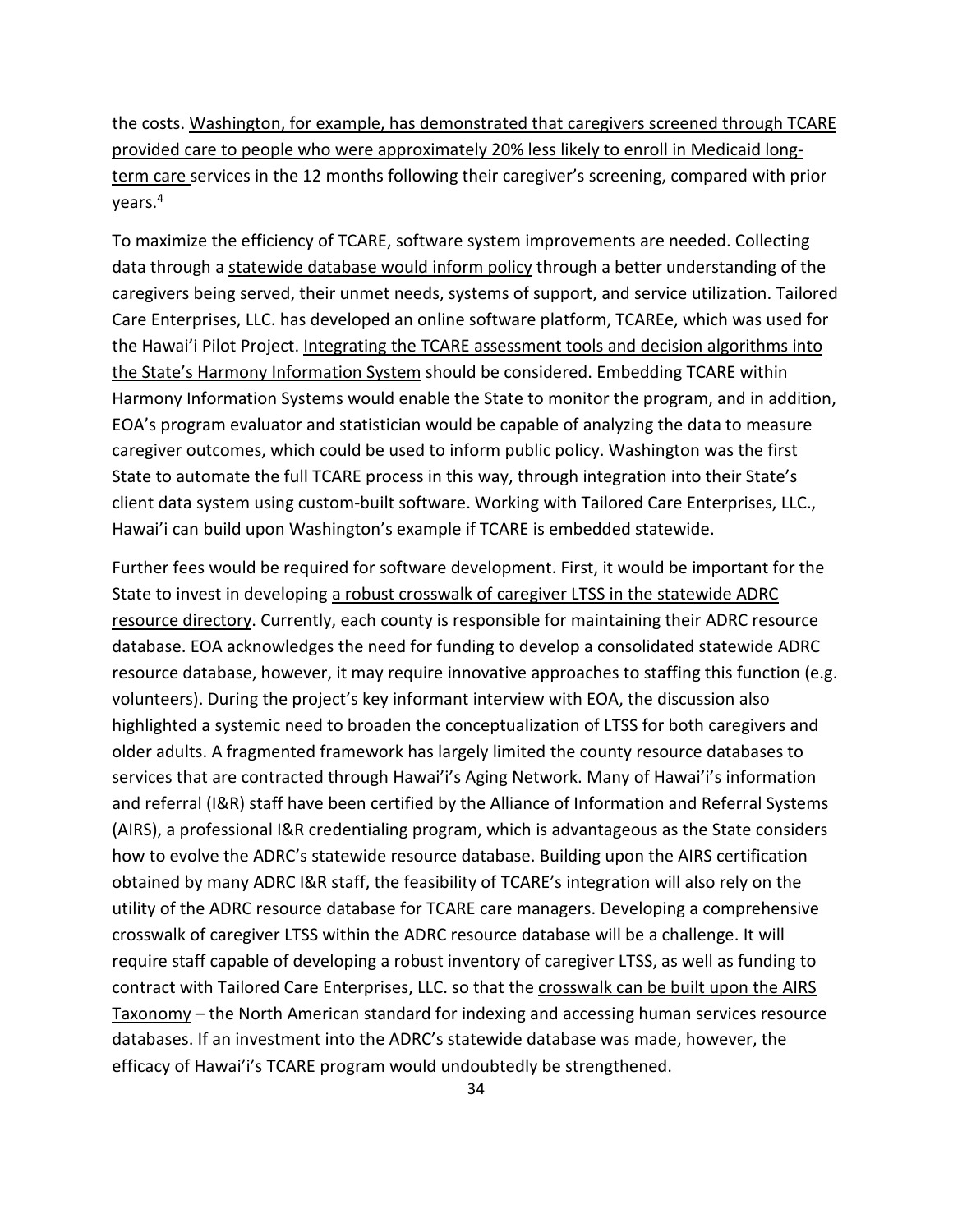In addition to system improvement, staff capacity is also a major concern. Findings from this pilot project indicate that care managers were challenged in adding the TCARE program to their existing workload, particularly in conducting the 3-month follow-up. The effective use of the TCARE screener will make the process more efficient. I&R staff can be trained to administer the short TCARE screener over the phone. Only caregivers whose score reaches a certain threshold will be given the full TCARE assessment and support planning process. Similarly, during the follow-up period, the screener can again be used to determine whether a full assessment and modification to the support plan is needed. Better use of the screener will make the most of staff time.

Training of additional TCARE assessors will be necessary for statewide expansion, and a "train the trainer" approach will be most efficient. Currently, only one ADRC site – Maui County Office on Aging, as the project's pilot site – has certified TCARE assessors. Equipping each ADRC site with access to TCARE assessors will be necessary for program expansion and statewide accessibility. Hawaii should identify current local TCARE assessors to become TCARE trainers. Local trainers will be better able to respond to issues and work with care managers to improve their practice. For example, in the prior section of this report, findings suggested that slight adjustments were needed to ensure that care managers think "outside the box" and recommend informal and non-traditional services in addition to traditional services in their support plans. A local trainer will be able to better respond and work with care managers to respond to any issues and ensure fidelity to the TCARE model.

In summary, the upfront investment in TCARE will be substantial but may lead to a number of positive outcomes. First, adoption and integration of TCARE will equip the State with a mechanism to measure caregiver outcomes. It will provide key stakeholders in the aging network with robust data to present to the Legislature when advocating for additional LTSS funding for caregivers. Additionally, an upfront investment in a train-the-trainer approach to TCARE program expansion will enable Hawai'i to sustain and develop additional TCARE certified care managers. TCARE's largest expense is the training and certification of care managers, and so a train-the-trainer program would significantly reduce the program's expenses and aid its sustainability.

*See the Appendix for a budget breakdown TCARE costs for statewide implementation.*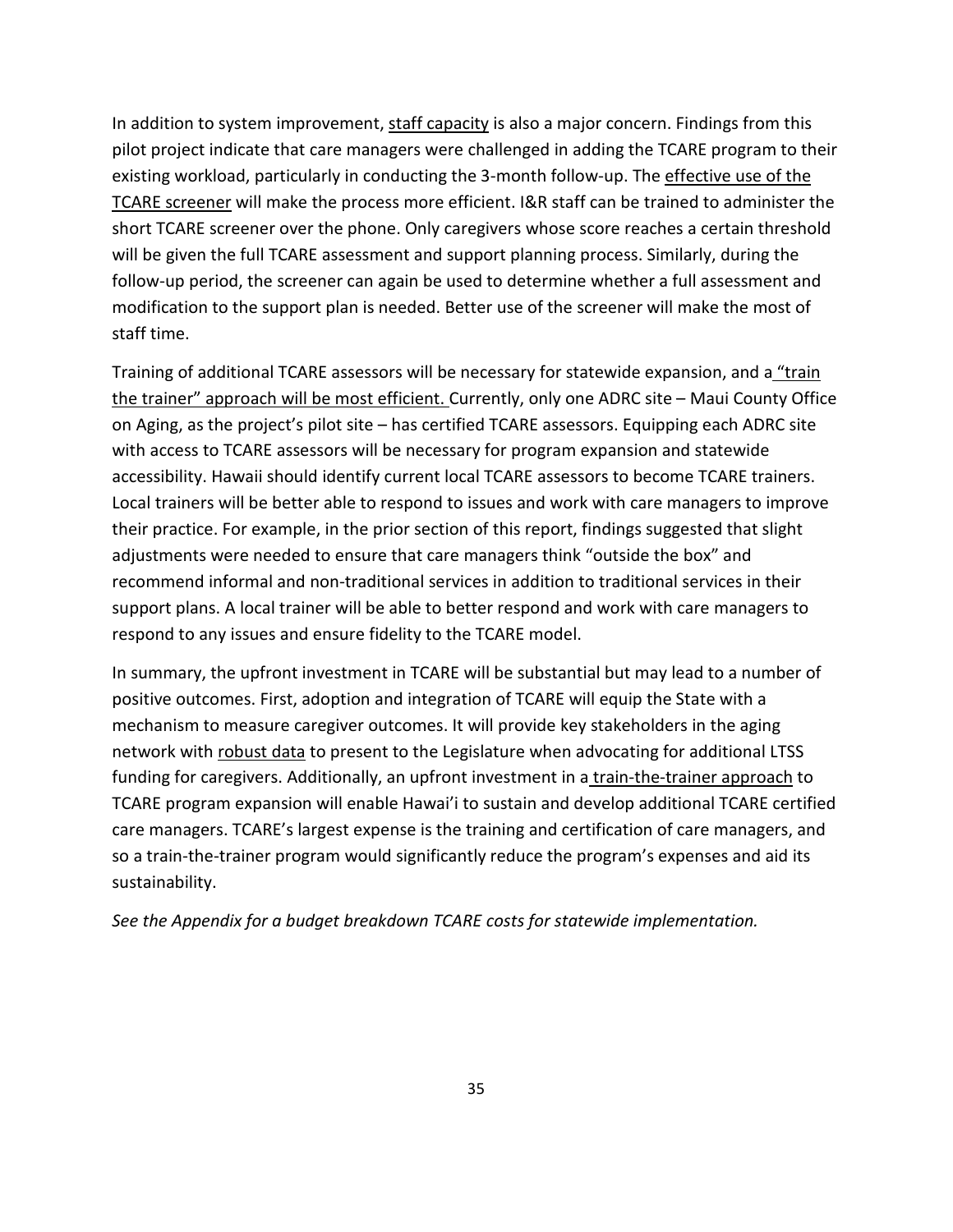## **VI. RECOMMENDATIONS**

Based on the findings detailed in the preceding evaluation, the UH Team recommends that EOA embed TCARE within the statewide ADRC. The evaluation finds TCARE to be feasible, but statewide integration through the ADRC will require a large investment of State resources in not only TCARE integration but in ensuring that sufficient LTCSS are affordable and accessible to older adults and their family caregivers. Quality geriatric assessments for older adults and caregivers are only a first step in assuring an improved quality of life for older adults and their caregivers. Supplementary information in the appendices to provide additional information on the evaluation processes and a detailed summary of the resources required for future investments in TCARE.

| Feasibility of<br><b>ADRC Integration</b>    | • Ensure TCARE included within ADRC<br>expansion<br>• Implement TCARE screener through I&R staff                                                                                                                                  |
|----------------------------------------------|-----------------------------------------------------------------------------------------------------------------------------------------------------------------------------------------------------------------------------------|
| <b>Operations and</b><br>Sustainability      | • Utilize train-the-trainer approach for<br>sustainability and provide continuing<br>support<br>• Integrate TCARE into Harmony and create a<br>crosswalk of resources<br>• Ongoing evaluations to strengthen caregiver<br>support |
| <b>Need for Cultural</b><br><b>Tailoring</b> | • Develop a culturally tailored TCARE protocol                                                                                                                                                                                    |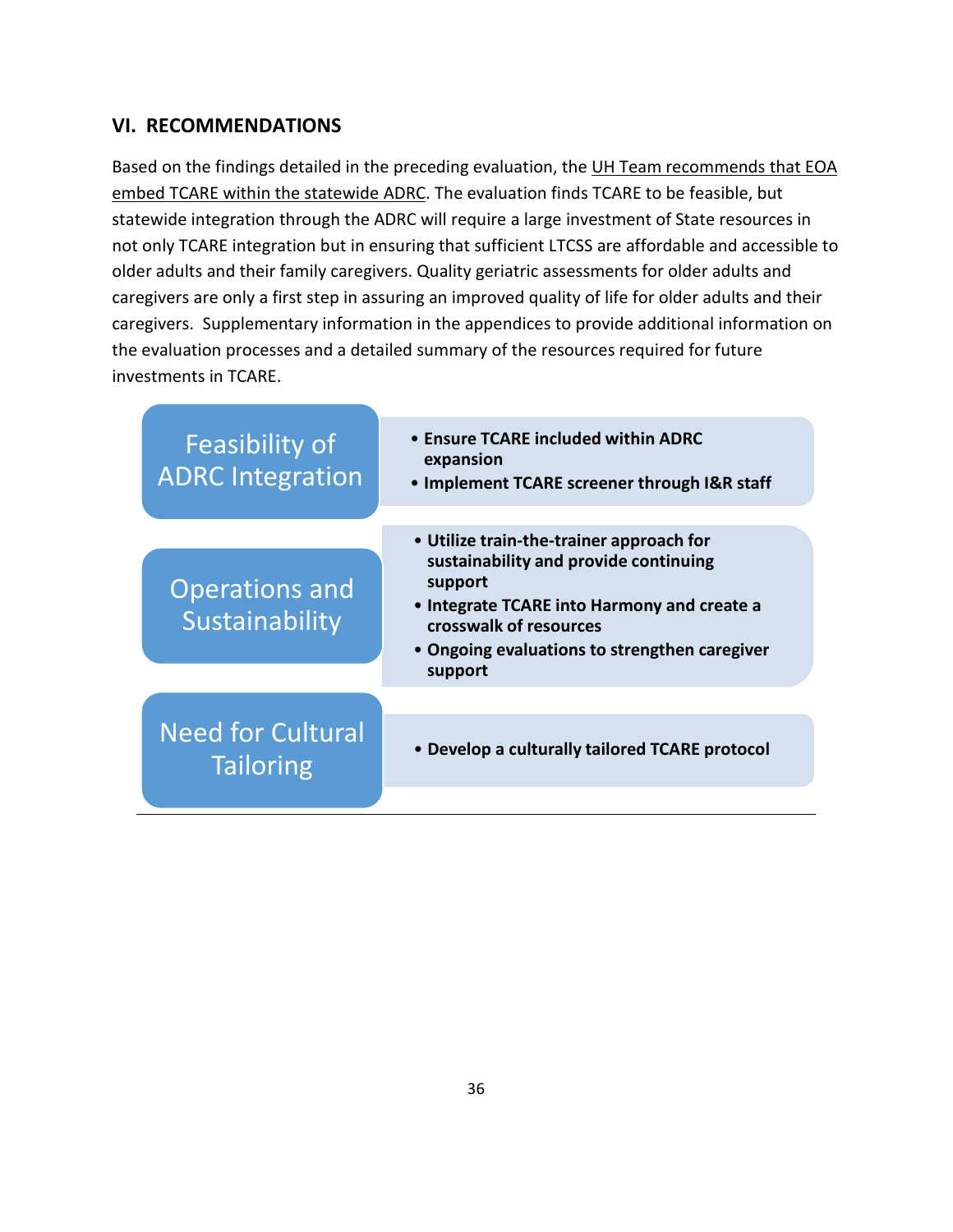The following section details UH's recommendations based on TCARE evaluation findings:

## **1. Ensure TCARE is included within ADRC Expansion**

- As TCARE would require substantial resources to implement statewide, it is recommended that EOA embed TCARE similarly through Hawai'i's AAA contracts, thereby enabling program monitoring and evaluation.
- EOA should form an oversight committee prior to statewide integration. This may be more feasible by expanding an established ADRC committee, such as the ADRC operations workgroup, to include these functions.

## **2. Implement TCARE Screener through I&R Staff**

- It is recommended that the State require the TCARE screener as a component of Hawai'i's TCARE protocol. Doing so will enable the ADRC to identify caregivers who are most at risk of burnout and/ or those who are considering placing their care recipient in a long-term care facility. Additionally, if the caregiver requires an inhome assessment, information on their income will be collected which will provide the ADRC with another mechanism to target services to those most economically in need. The addition of the TCARE screener is timely, as EOA and Hawai'i's AAAs are currently in the process of developing a prioritization tool through the ADRC operations workgroup.
- Caregivers in Hawai'i would be identified for the TCARE program through I&A with the ADRC. Aligning with the ADRC's no wrong door approach, it is recommended that EOA and the AAAs strengthen caregiver's accessibility to TCARE by providing information and outreach to community providers and organizations on the TCARE program.

#### **3. Utilize a train-the-trainer approach and provide continuing support**

• It is recommended that each of Hawai'i's AAAs have a minimum of one TCARE trainer to aid program sustainability. Equipping each AAA with a TCARE trainer will require the State to invest in the TCARE Train-the-Trainer program. More information on the TCARE Train-the-Trainer program's associated costs can be found in the Appendix.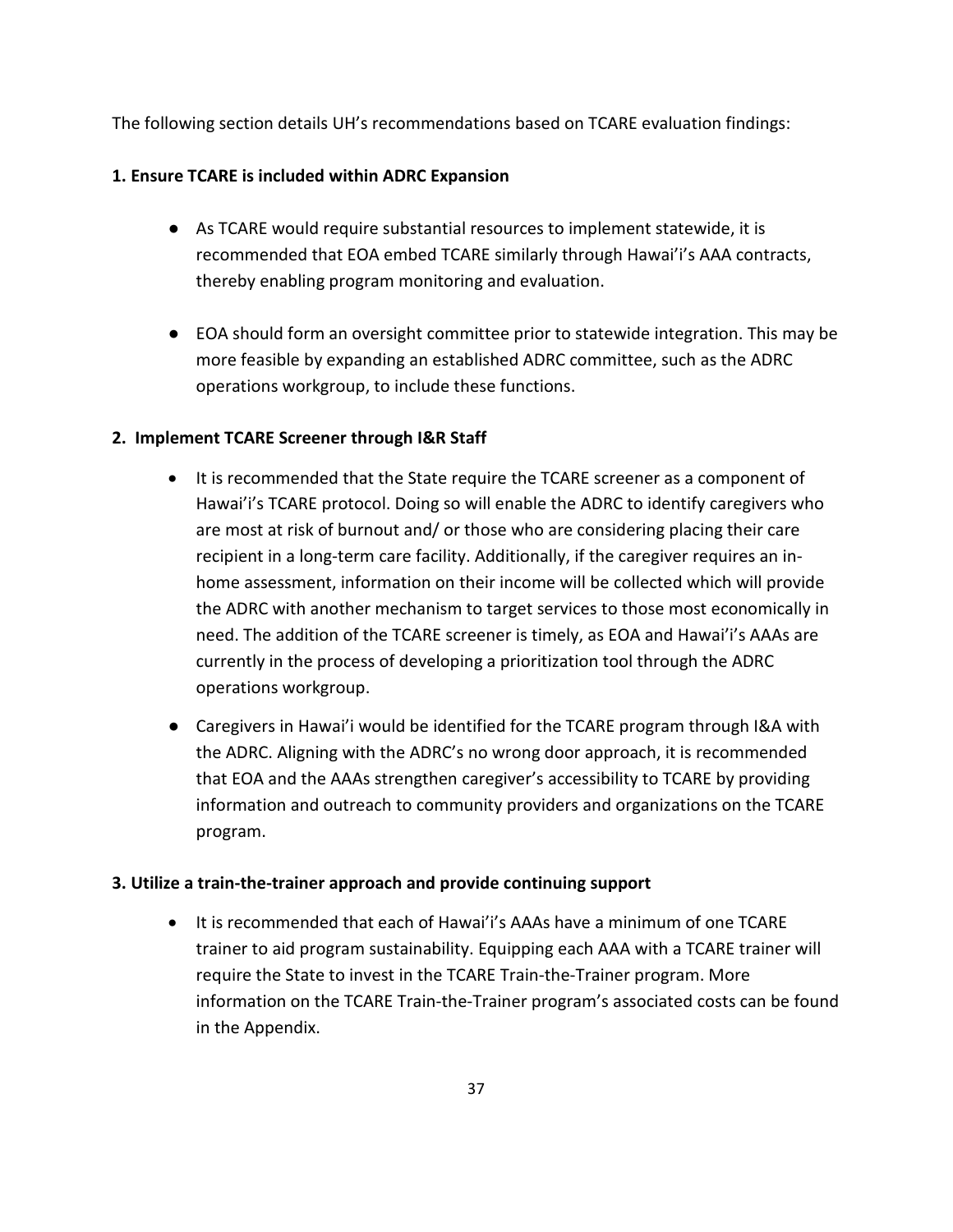- As not all AAA staff in Hawai'i meet TCARE's preferred minimum education standards, it is recommended that EOA work with Tailored Care Enterprise, LLC. to ensure all TCARE assessors have developed sufficient clinical skills prior to receiving their TCARE certification. Tailored Care Enterprise, LLC. is willing to provide additional clinical training to AAA staff who do not meet these minimum standards.
- Ongoing TCARE training for each ADRC is recommended. Initially, this training will help develop buy-in. Long-term, ongoing training will maintain proficiency on administering the TCARE program. Tailored Care Enterprises, Inc. has offered to provide free webinar trainings to Hawaii, which will be a valuable resource for the state's TCARE program in the road ahead.
- Ensuring there is adequate support available to each AAA as they implement TCARE within their respective organization will be critical. As such, it is recommended that ongoing technical assistance (from both Tailored Care Enterprises, LLC. as well as technical assistance from the State) is available for the TCARE program.

#### **4. Integrate TCARE into Harmony and create a crosswalk of resources**

- It is recommended that EOA integrate the TCARE assessment tools and decision algorithms into the State's Harmony Information System (see the Appendix for more information).
- Strengthening the utility of both the ADRC and TCARE, it is recommended that a crosswalk of caregiver services within the ADRC resource database be developed (see Appendix for more information). Throughout the study's evaluation, the remaining unmet service needs of caregivers were elevated by participants and key informants alike. Developing a crosswalk of caregiver services within the ADRC resource database will enable care managers to utilize a broaden lens of caregiver supports and services during care planning, while more efficiently targeting the scarce public resources that are available to those most in need.

#### **5. TCARE requires ongoing evaluations**

• Ongoing evaluations of a statewide TCARE program will be essential. These evaluations will sustain buy-in among those administering the program, and in addition, will foster program sustainability. Data from the TCARE program will be useful in securing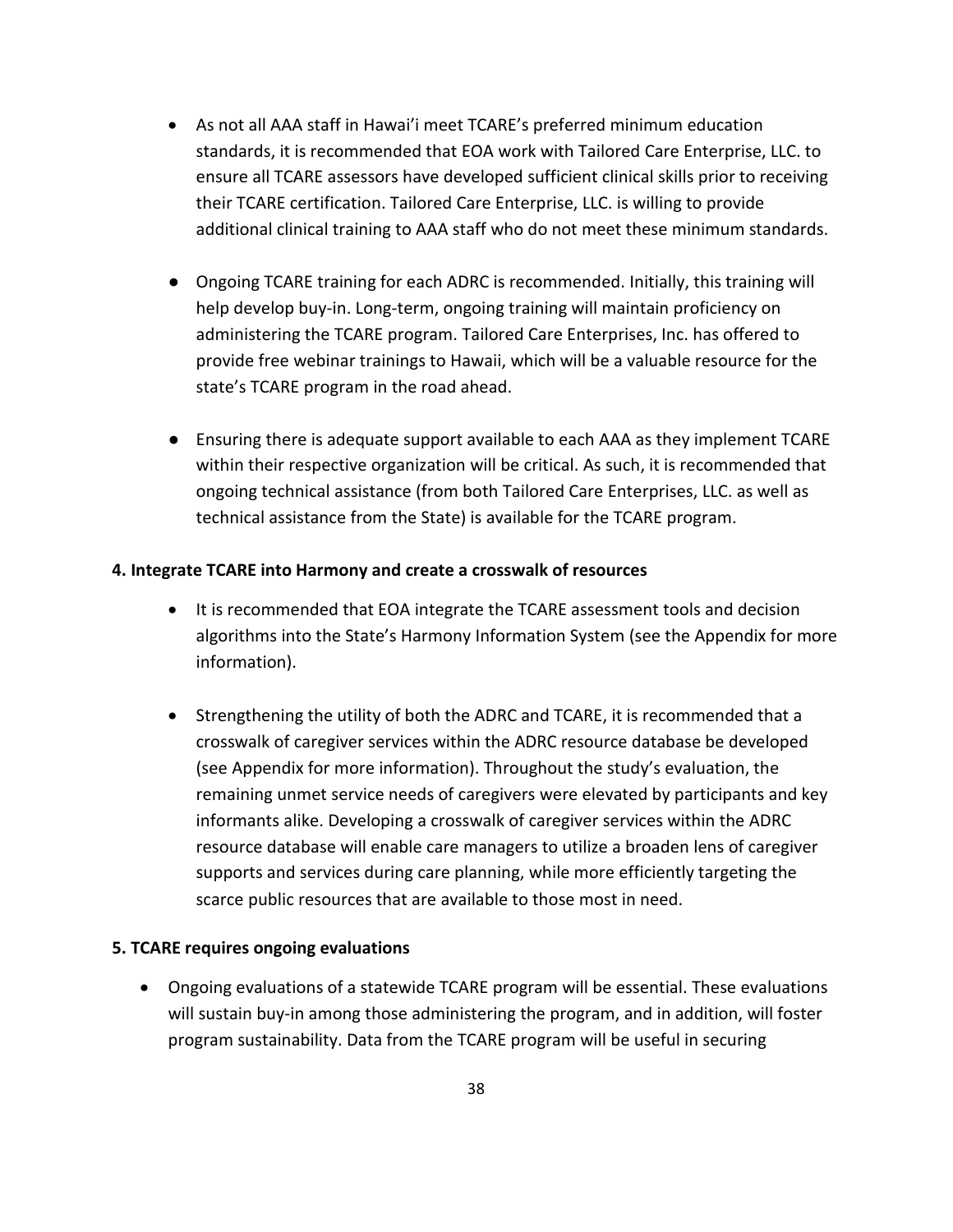additional program resources (e.g. legislative funding), while concurrently assessing caregivers' remaining unmet needs.

#### **6. Develop a culturally tailored TCARE protocol**

• The cultural findings presented within this project's evaluation surface important considerations about the TCARE protocol for statewide implementation. As such, it is recommended that EOA and the UH participate in planning discussions with Tailored Care Enterprise, LLC about the need for a culturally tailored TCARE protocol for Hawai'i.

#### **Conclusion**

*The University of Hawai`i recommends that the Executive Office on Aging adopt the TCARE model statewide.* The evaluation finds TCARE to be feasible, but statewide integration through the ADRC will require a large investment of State resources in both TCARE integration and in the availability and affordability of LTSS for older adults and their family caregivers. UH provides recommendations to improve efficiency by adopting a "train the trainer model" and integrating TCARE tools within Harmony. The Appendix section to follow outlines costs for software integration and training. In addition, the investment in TCARE needs to be framed within its potential benefits. TCARE provides structured, standardized support to caregivers and enables the targeting of resources to those most in need. Adoption of the TCARE model will enhance caregiver support services statewide.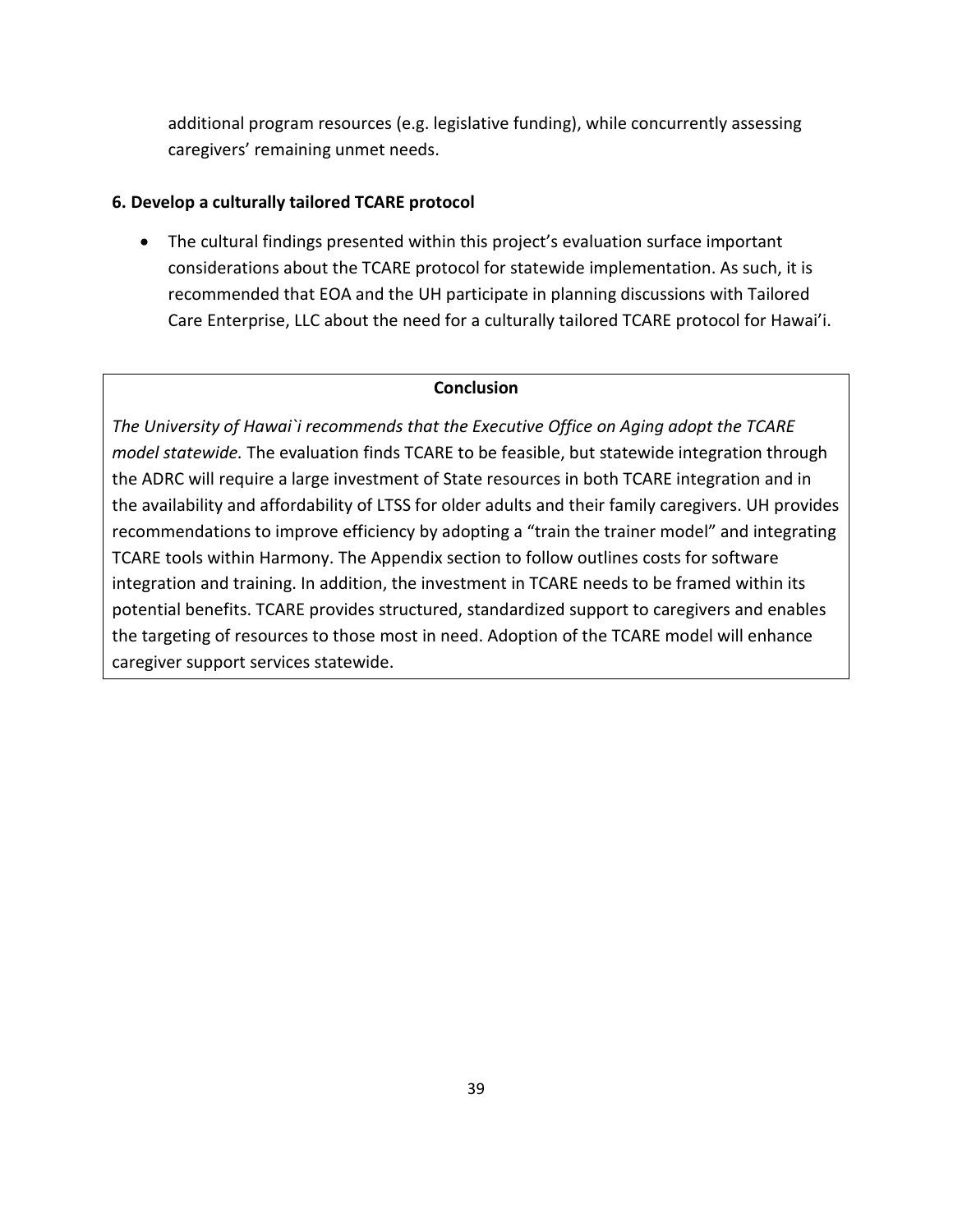## VII. REFERENCES

- 1. AARP (2014). Hawaii caregivers provide \$2.1 billion in unpaid care. Retrieved 7/20/15 from [http://states.aarp.org/hawaii-family-caregivers-provide-2-1-billion-in-unpaid-care](http://states.aarp.org/hawaii-family-caregivers-provide-2-1-billion-in-unpaid-care-sc-hi-wp-advocacy/)[sc-hi-wp-advocacy/](http://states.aarp.org/hawaii-family-caregivers-provide-2-1-billion-in-unpaid-care-sc-hi-wp-advocacy/)
- 2. Montgomery, R. J. V., Rowe, J. M. & Kosloski, K. (2007). Family caregiving. In J.A. Blackburn & C. N. Dulmus (Eds.), Handbook of gerontology: Evidence-based approaches to theory, practice, and policy (pp. 426-454): John Wiley & Sons.
- 3. Kwak, J., Montgomery, R., Kosloski, K., and Lang, J. (2011). The impact of TCARE on service recommendation, use, and caregiver well-being. *The Gerontologist*, doi:10.1093/geront/gnr047
- 4. Lavelle, B., Mancuso, D., Huber, A., and Felver, B. (2014). Expanding eligibility for the Family Caregiver Support Program in SFY 2012: Updated findings (RDA Report 8.31). Olympia: Washington State Department of Social and Health Services, Research and Data Analysis Division. Available at: [https://www.dshs.wa.gov/sesa/rda/research](https://www.dshs.wa.gov/sesa/rda/research-reports/expanding-eligibility-family-caregiver-support-program-sfy-2012)[reports/expanding-eligibility-family-caregiver-support-program-sfy-2012](https://www.dshs.wa.gov/sesa/rda/research-reports/expanding-eligibility-family-caregiver-support-program-sfy-2012)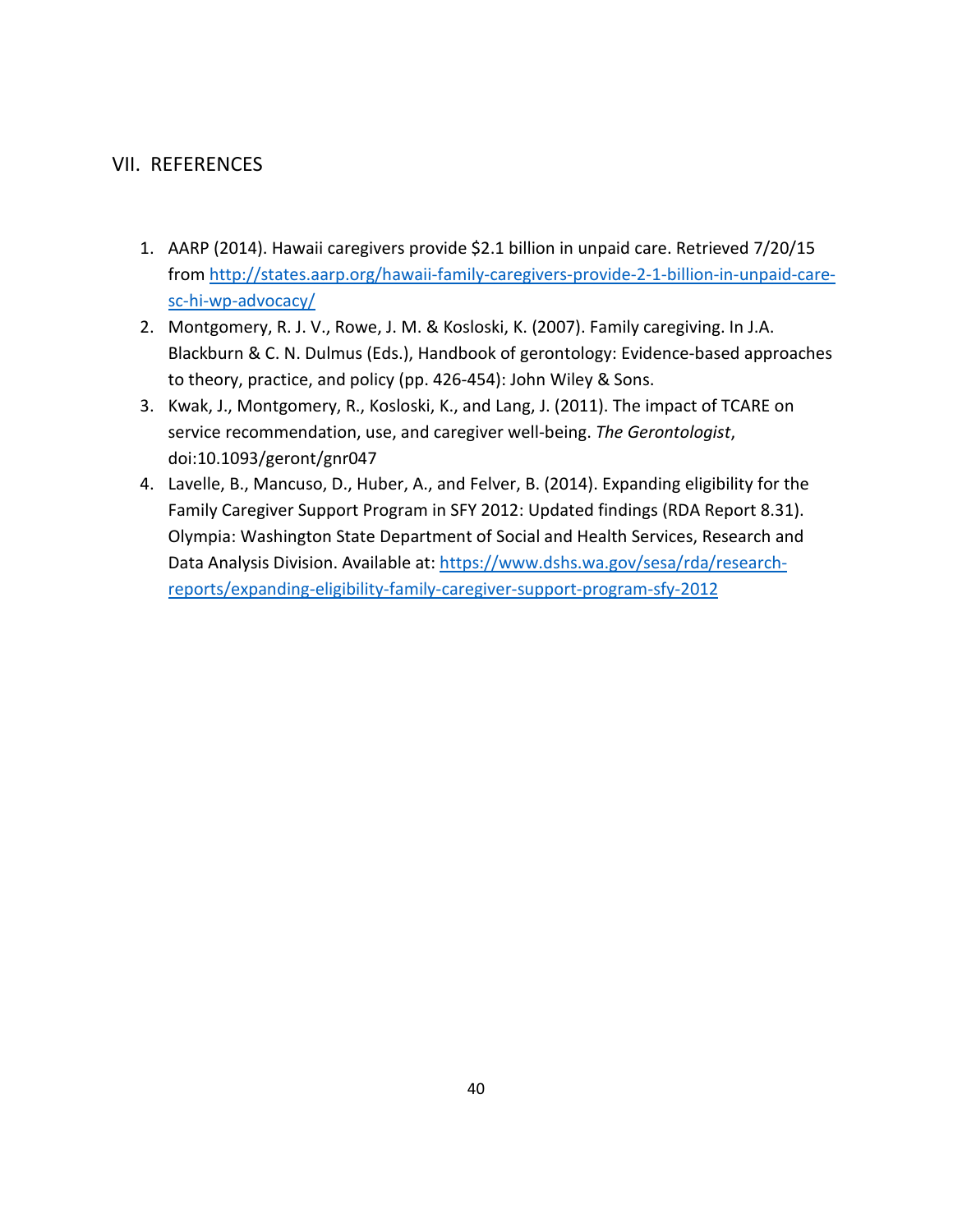| <b>APPENDICES</b>                                   |  |  |
|-----------------------------------------------------|--|--|
| <b>TCARE Final Evaluation Report</b>                |  |  |
| Definitions of TCARE Measures                       |  |  |
| Summary of UH Support Activities                    |  |  |
| Key Informant Interview Questions                   |  |  |
| Focus Group Questions with MCOA staff               |  |  |
| Projected Budget for TCARE Statewide Implementation |  |  |

## Definitions of TCARE Measures

Relationship Burden: The extent to which the care receiver makes demands for care and attention over and above the level that the caregiver perceives is warranted by the care receiver's condition. The perception that the care receiver is making excessive demands creates a negative psychological state for the caregiver that is directly linked to the caregiver's unique relationship with the care receiver.

Objective Burden: A negative psychological state that results from the perception that caregiving activities and responsibilities are infringing on other aspects of the caregiver's life including time and energy to address other family obligations, leisure activities and personal needs.

Stress Burden: A generalized form of negative affect that results from caregiving. It is not the result of any specific event, task, or interaction.

Uplifts: A positive psychological outcome associated with caregiving. It includes such things as the direct enjoyment of caregiving tasks, an improved relationship with the care receiver, and generalized positive affect.

Depression: An affective disorder characterized by negative affect. This measure is a shortened version of the Center for Epidemiological Studies – Depression Scale (CESD). This measure captures four underlying dimensions: dysphoria, somatic complaints, positive affect, and interpersonal distress.

Identity Discrepancy: A negative psychological state that accrues when the activities and responsibilities that a caregiver assumes with regard to the care receiver are inconsistent with the caregiver's expectations or personal norms concerning these activities and responsibilities.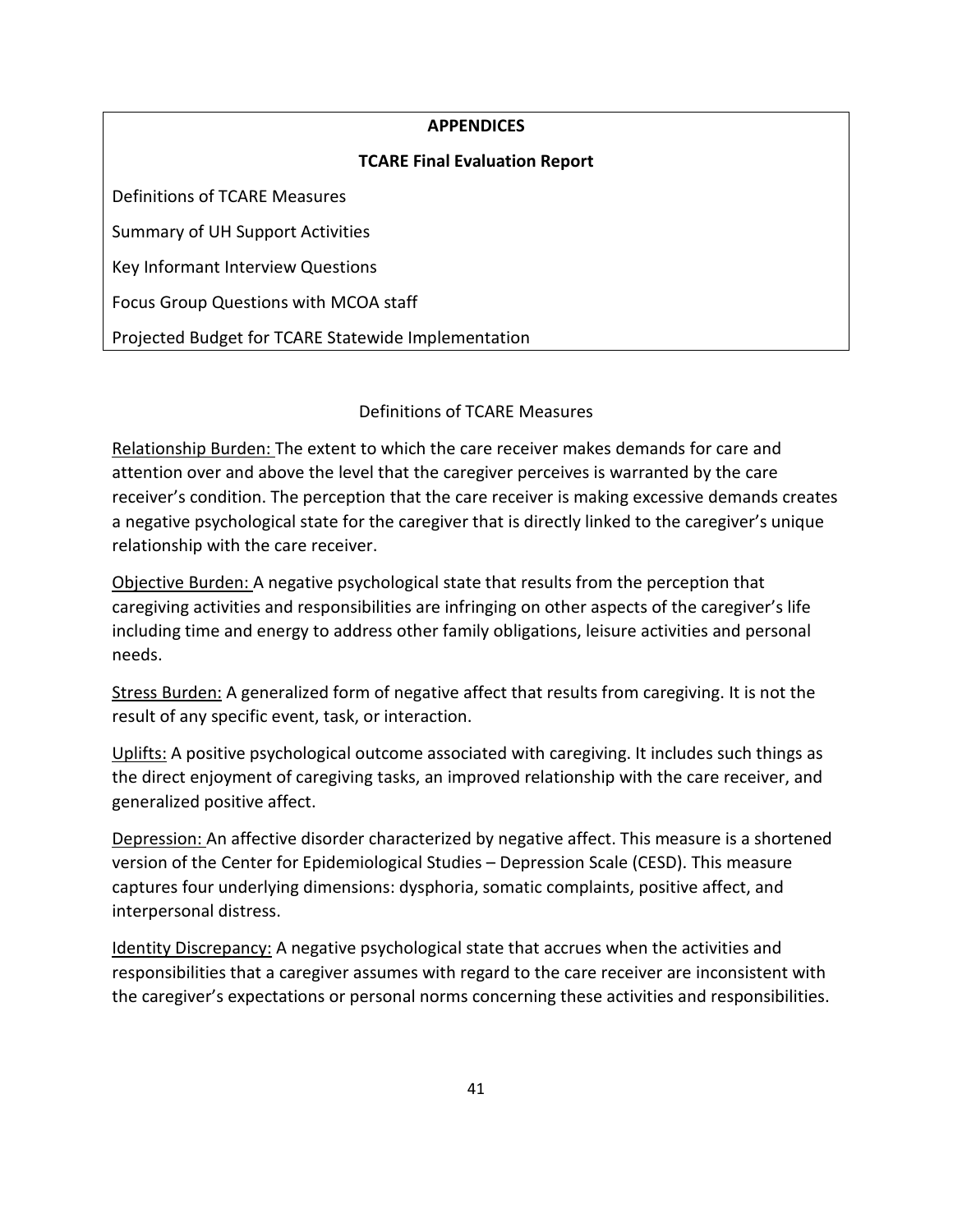## Summary of UH's Support Activities

| <b>Hawaii TCARE Pilot Project</b> |                                                                       |  |
|-----------------------------------|-----------------------------------------------------------------------|--|
| <b>Date</b>                       | <b>Summary of Major Support Activities</b>                            |  |
| 10/28/14                          | University of Hawai'i Team and EOA TCARE Planning Meeting             |  |
| 12/15/14                          | In-person team meeting: MCOA and University of Hawai'i Team           |  |
|                                   | Discussion of timeline, expectations of each care manager, pilot      |  |
|                                   | project tools (informed consent, script)                              |  |
| 1/23/15                           | Phone conference: University of Hawai'i Team and MCOA                 |  |
|                                   | Review of timeline and preparation for pilot project launch           |  |
| 1/30/15                           | Webex: MCOA, EOA, University of Hawai`i Team                          |  |
|                                   | Review of TCARE software                                              |  |
| 2/12/15                           | TCARE Administrative Training: University of Hawai`i Team, EOA,       |  |
|                                   | Tailored Care Enterprises, LLC                                        |  |
|                                   | Administrative training to enable access to TCARE software            |  |
| 2/24/15                           | In-person team meeting: University of Hawai'i Team and MCOA           |  |
|                                   | Pilot project updates from care managers                              |  |
|                                   | Discussion of TCARE screener                                          |  |
|                                   | Review of TCARE timeline                                              |  |
|                                   | Project support                                                       |  |
| 3/3/15                            | Phone conference: University of Hawai'i Team and MCOA                 |  |
|                                   | Discussion of integration of TCARE screener into Hawaii TCARE         |  |
|                                   | pilot project                                                         |  |
| 3/6/15                            | Phone conference: University of Hawai'i Team and MCOA                 |  |
|                                   | Phone conference with Tailored Care Enterprises, LLC                  |  |
|                                   | After follow up with Tailored Care Enterprises, LLC, and<br>$\bullet$ |  |
|                                   | clarification that a TCARE screen is not a mandatory step within      |  |
|                                   | the TCARE processes, the decision to utilize the TCARE screen         |  |
|                                   | throughout the pilot project was left to the discretion of each       |  |
|                                   | care manager.                                                         |  |
| 4/17/15                           | In-person team meeting: University of Hawai'i Team and MCOA           |  |
|                                   | Technical assistance call with Jessica Jacobs                         |  |
|                                   | Extension of pilot project deadline (initial care plans to be input   |  |
|                                   | into TCARE software no later than May 8, 2015; follow-up              |  |
|                                   | assessment to be input into TCARE software no later than              |  |
|                                   | August 7, 2015).                                                      |  |
|                                   | Pilot project updates from care managers                              |  |
|                                   | Project support                                                       |  |
|                                   | Following team meeting, check in with MCOA administrative             |  |
|                                   | staff                                                                 |  |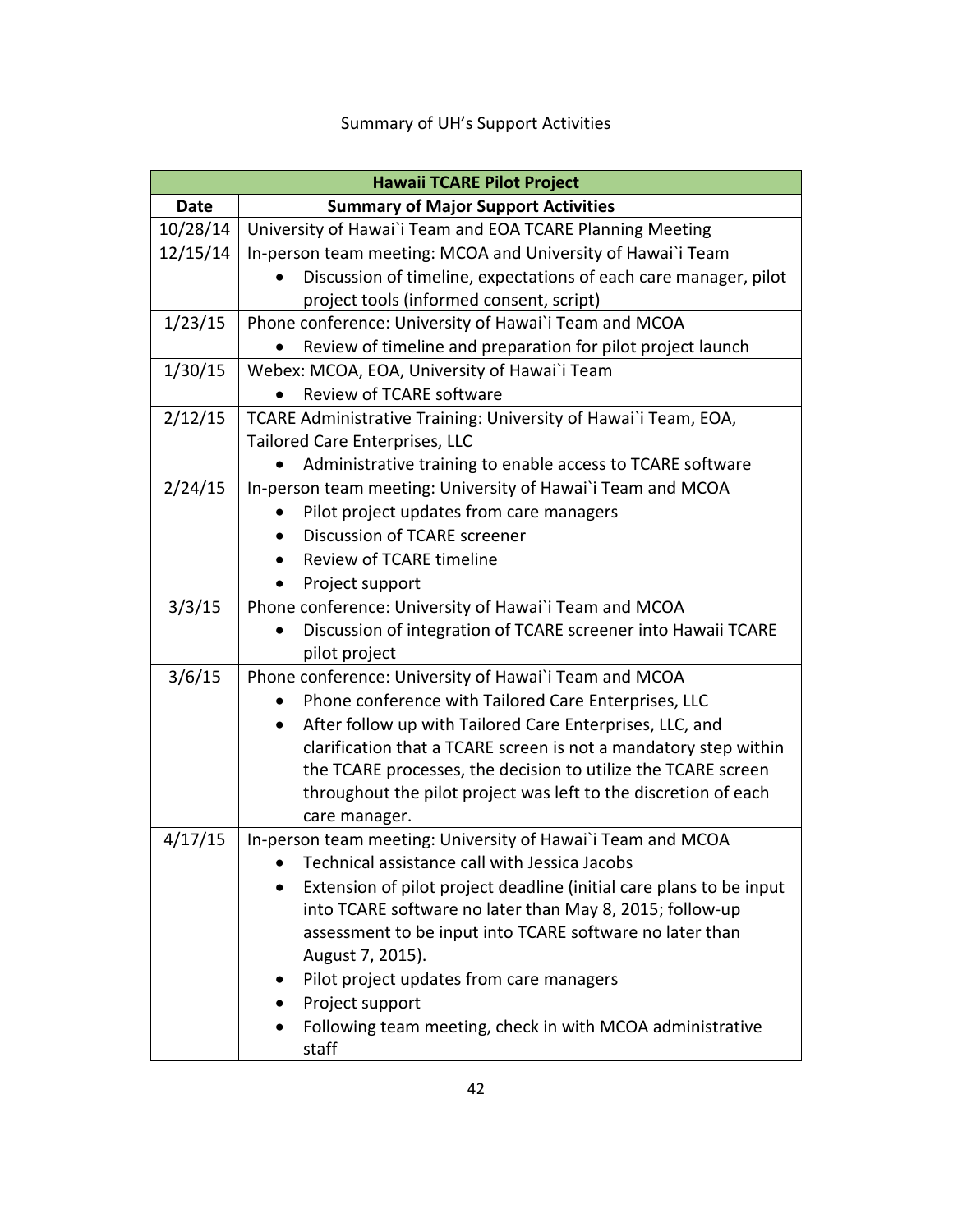| 4/22/15 | University of Hawai'i Team and MCOA - individual conference calls |
|---------|-------------------------------------------------------------------|
|         | with care managers on individual pilot project progress           |
|         | Individual progress updates from care managers                    |
|         | Review of fidelity of TCARE implementation (with particular       |
|         | attention to review of triggers for caregiver follow up, care     |
|         | planning, outcomes being expressed in caregiver's words, and      |
|         | timeliness between in-home assessment and care planning).         |
|         | Project support                                                   |
| 4/28/15 | University of Hawai'i Team and MCOA - individual conference calls |
|         | with care managers on individual pilot project progress           |
|         | Individual progress updates from care managers                    |
|         | Review of fidelity of TCARE implementation (with particular       |
|         | attention to review of triggers for caregiver follow up, care     |
|         | planning, outcomes being expressed in caregiver's words, and      |
|         | timeliness between in-home assessment and care planning).         |
|         | Project support                                                   |
| 5/7/15  | In-Person Meeting: University of Hawai'i Team and EOA             |
|         | <b>TCARE Pilot Project Progress Report</b>                        |
|         | Preliminary data and observations                                 |
|         | Overview of evaluation protocol and next steps                    |
| 5/8/15  | Phone conference: University of Hawai'i Team and MCOA             |
|         | Deadline for first phase of evaluation                            |
|         | Project support                                                   |
| 7/1/15  | Focus Group: University of Hawai'i Team and MCOA                  |
| 7/10/15 | Phone conference: University of Hawai'i Team and MCOA             |
|         | Review of TCARE informed consent and relevance to pilot           |
|         | project                                                           |
|         | Review of TCARE 3-month follow-up                                 |
|         | Project support                                                   |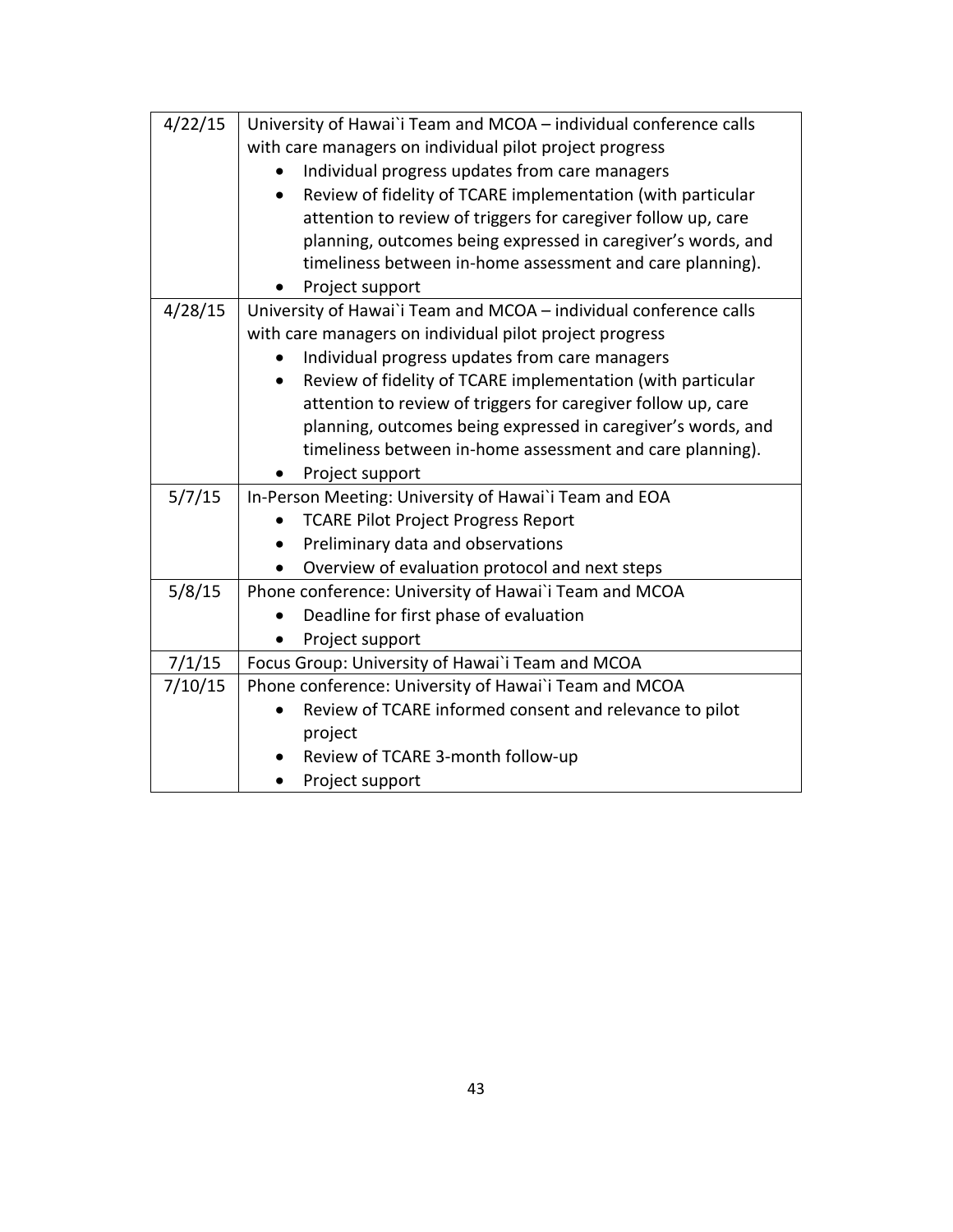#### Key Informant Interview Questions

#### Area Agencies on Aging (AAAs)

- 1. What is your understanding of the TCARE program/process?
- 2. What kinds of information do you believe you would need to be able to make an informed decision about your Area Agency on Aging's interest in adopting TCARE?
- 3. Given access to the above information, what are your thoughts on the feasibility of your office to integrate TCARE into your county's ADRC?
- 4. What kind of support would your office require to sustain TCARE within your county's ADRC?
- 5. What is your current status of resources to train your staff in aging-related needs?
- 6. Would any of these resources be available to allow you to train your staff to become TCARE certified care managers?
- 7. Are there any concerns you have about adopting TCARE within your organization?
- 8. Any assessment and referral process is greatly helped or hindered by the availability of key community resources. Briefly, what are the top 3-5 needed community resources in the State for elders and caregivers, and are such resources currently available at your county AAA level?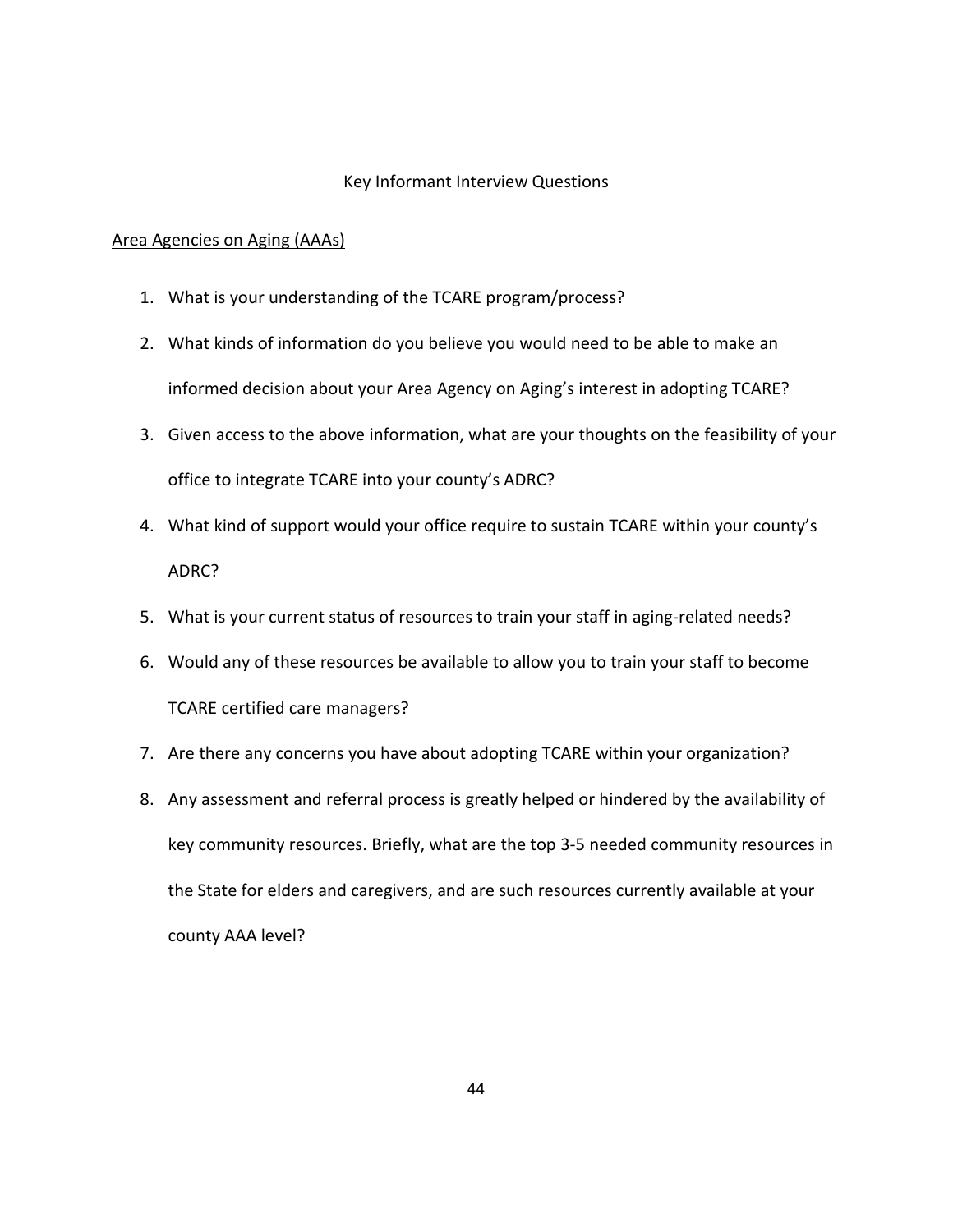9. What is your current perception of the needs of your county's caregivers and what kinds of caregiver resources are offered presently? What are your county's challenges with current caregiver services?

#### The Executive Office on Aging (EOA)

- 1. How would an area agency on aging in Hawai`i embed TCARE into their county's ADRC?
- 2. What resources would be required to allow an area agency on aging in Hawai`i to adopt and sustain TCARE within their county's ADRC?
- 3. What state and/or country resources are presently available to allow for TCARE training to be funded, organized and implemented?
- 4. What additional resources may be needed to allow for additional TCARE training to be funded, organized, and implemented?
- 5. Any assessment and referral process is greatly helped or hindered by the availability of key community resources. Briefly, what are the top 3-5 needed community resources in the State for elders and caregivers, and are such resources currently available at the county AAA level?
- 6. Would the AAA be required to pay the annual fees associated with TCARE?
- 7. Is there a way to consolidate the TCARE database within Harmony?
- 8. Could an AAA subcontract the TCARE program?
- 9. How does TCARE make the ADRC process more efficient and services more accessible to caregivers?
- 10. Would technical assistance be available to AAAs on TCARE?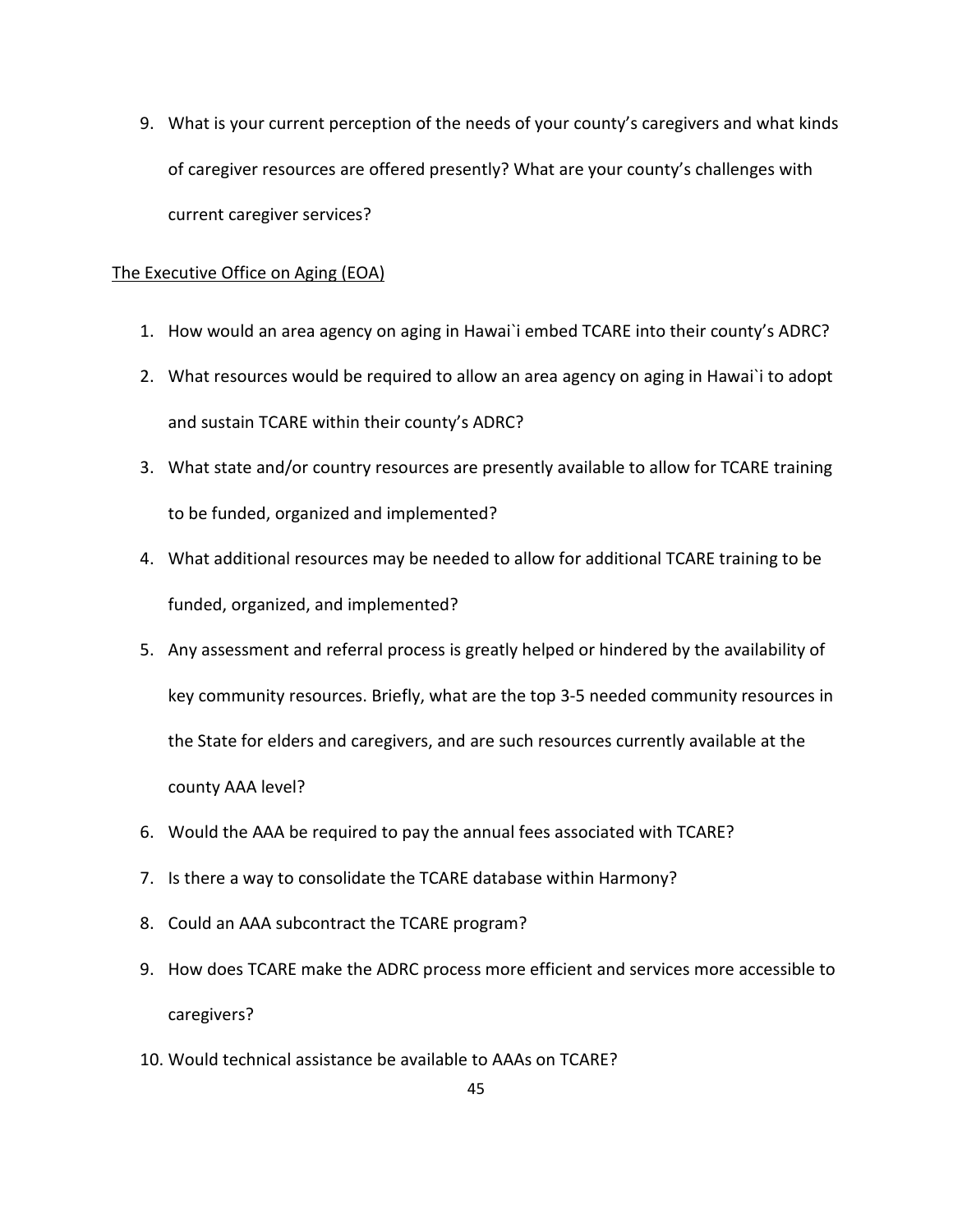#### States – Washington, Michigan, Minnesota

- 1. Briefly share with us when the TCARE program was first initiated within your agency/organization?
- 2. What was your main reason for adopting TCARE?
- 3. Do you presently have evaluative data on TCARE's effectiveness in your agency/organization?
- 4. How does your organization sustain the costs related to TCARE, including sustaining sufficient TCARE certified care managers?
- 5. Can you share about the process of integrating TCARE software within your organization? Did your organization experience any challenges?
- 6. Are care managers in your organization challenged by an insufficient supply of LTSS for caregivers?
- 7. Are there any system's impacts you could share as a result of your organization adopting TCARE?
- 8. Has your organization made any modifications to TCARE protocols?
- 9. Do you have any "words of wisdom" as we contemplate the use of TCARE in Hawai`i?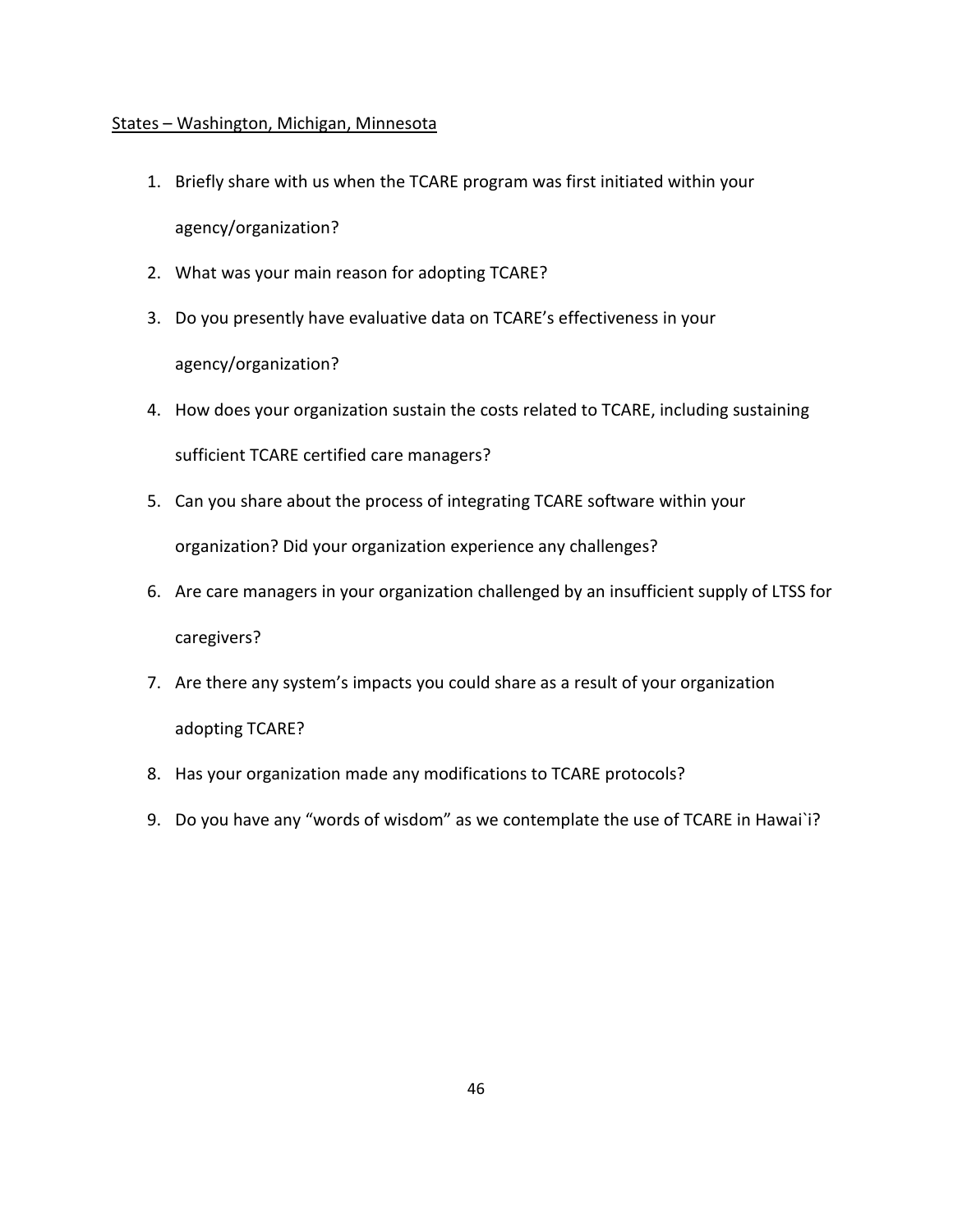TCARE Focus Group Script and Questions

Colette Browne

Myron B. Thompson School of Social Work

## Welcome/Introductions

• Thank you for participating in today's group. As you know, Christy Nishita, Heather Chun, and I are working with your Maui County Office of Aging to evaluate the TCARE program for its possible use here in Hawai`i. Our purpose today: **We are interested in learning more about your experiences working with elders and families using TCARE over the past few months**. We have eight (8) questions for you that will complete the focus group session which should take 1-1.5 hours. Immediately following this focus group, we will convene a short break and then meet to update you on TCARE status, solicit your thoughts on a number of administrative questions (10) pertaining to TCARE, and answer any questions you may have at this time.

## *For this focus group:*

- Remember:
	- o There are no right or wrong answers
	- o We want to hear from each of you; we will call on quiet folks and ask talkative folks to "hold that thought."
	- o Everything you say is confidential, although we are recording it via IPAD.
	- o Data will be aggregated, so your words will not be linked to your name in the report.
- Because we need to describe the group, we will ask you to complete a "background sheet."

Q1: Icebreaker: What is your name, and how do you define a Kūpuna?

## *Cultural Translation*:

Q2: In this community, what do you think are the primary health and other needs of Kūpuna?

Q3: In your opinion, are the needs of Kūpuna and their `ohana caregivers on Maui different or the same from other elders and caregivers in our community?

Q4: Is there anything you do (i.e., your communication "style") that you believe works well with elders/families here? (Prompt: "tips" that may enhance client safety, trust/openness with you?)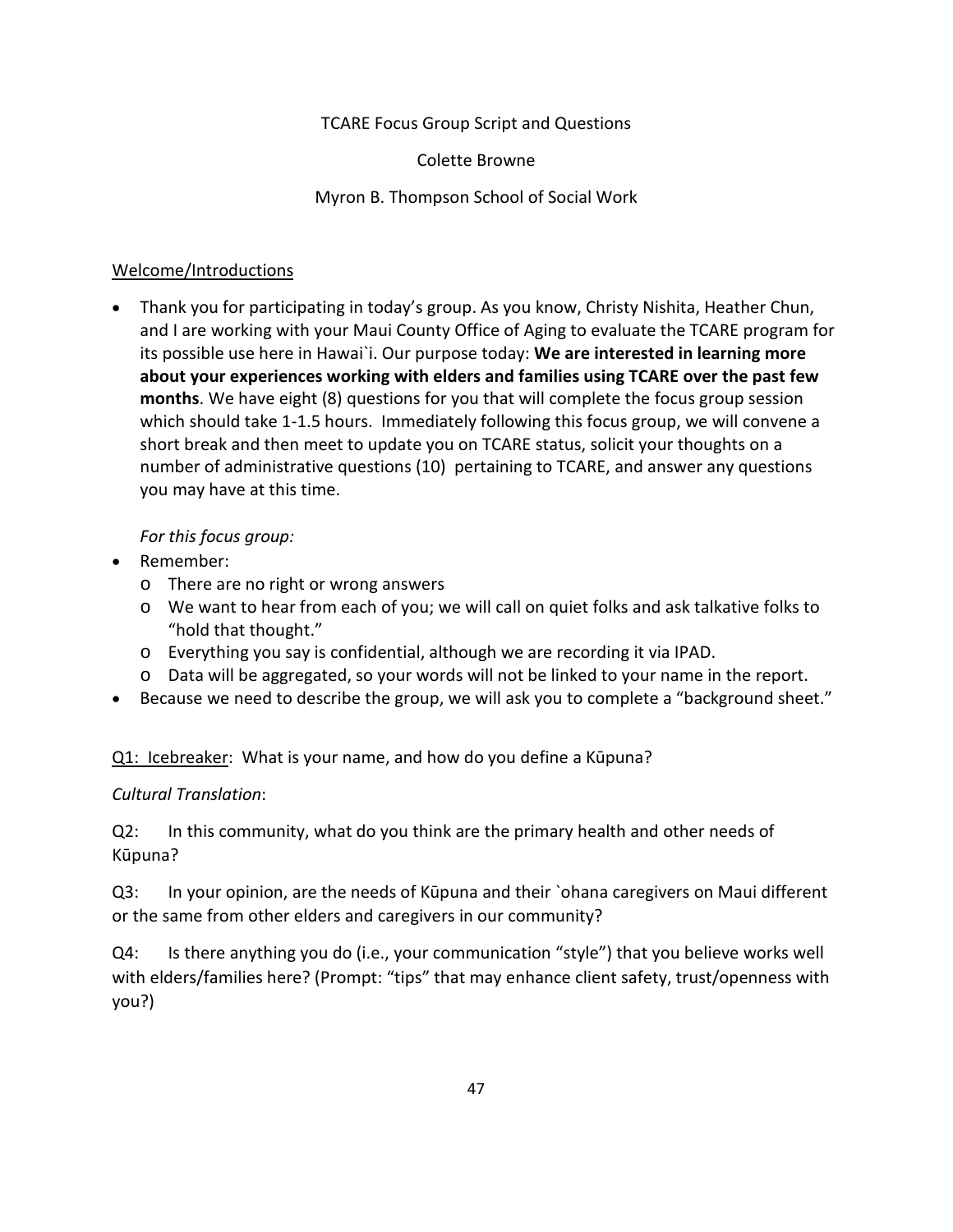Q5: Specific to TCARE, when you think about TCARE's protocol for accessing entry and communication with families? Would you recommend any changes? [Prompt: may have to sum up the protocol for answers].

Q6: If a new MCOA worker was hired here, what would you want him or her to know about working with elders and their families on Maui?

Q7: [Sum up main points from Q6 and then ask:] Do you think these community needs are the same for elders and families on our other islands?

Q8: Do you think you learned anything new about the cultural diversity here on Maui? What would be some examples? [Prompt: care/service preferences? preferred communication patterns?]

That is the end of our questions. Is there anything else you'd like to share on this subject? Or perhaps you have questions for us. [Take questions]

Wrap up:

- We appreciate your help.
- Our findings will become a component of the TCARE evaluation. We have also interviewed key individuals in the community as well as leaders in other states who are currently using TCARE in their own communities.
- If you have questions, please contact Heather Chun at hmchun@hawaii.edu.
- Thanks again.

BREAK

#### RECONVENE—MEETING

#### *Questions on TCARE Administration:*

Q9: One of the goals of TCARE is to enhance your ability to make choices with your client [family]. Tell us about any positive or negative experiences with reaching this goal. [Prompt: Did you find any barriers to meeting family needs?]

Q10: Were the roles and responsibilities of your work with TCARE clear to you? Examples?

- Q11: Do you have any recommendations for improvement here?
- Q12: Do you have any recommendations about the assessment protocol and tools?
- Q13: Do you have any recommendations about the service plan protocol?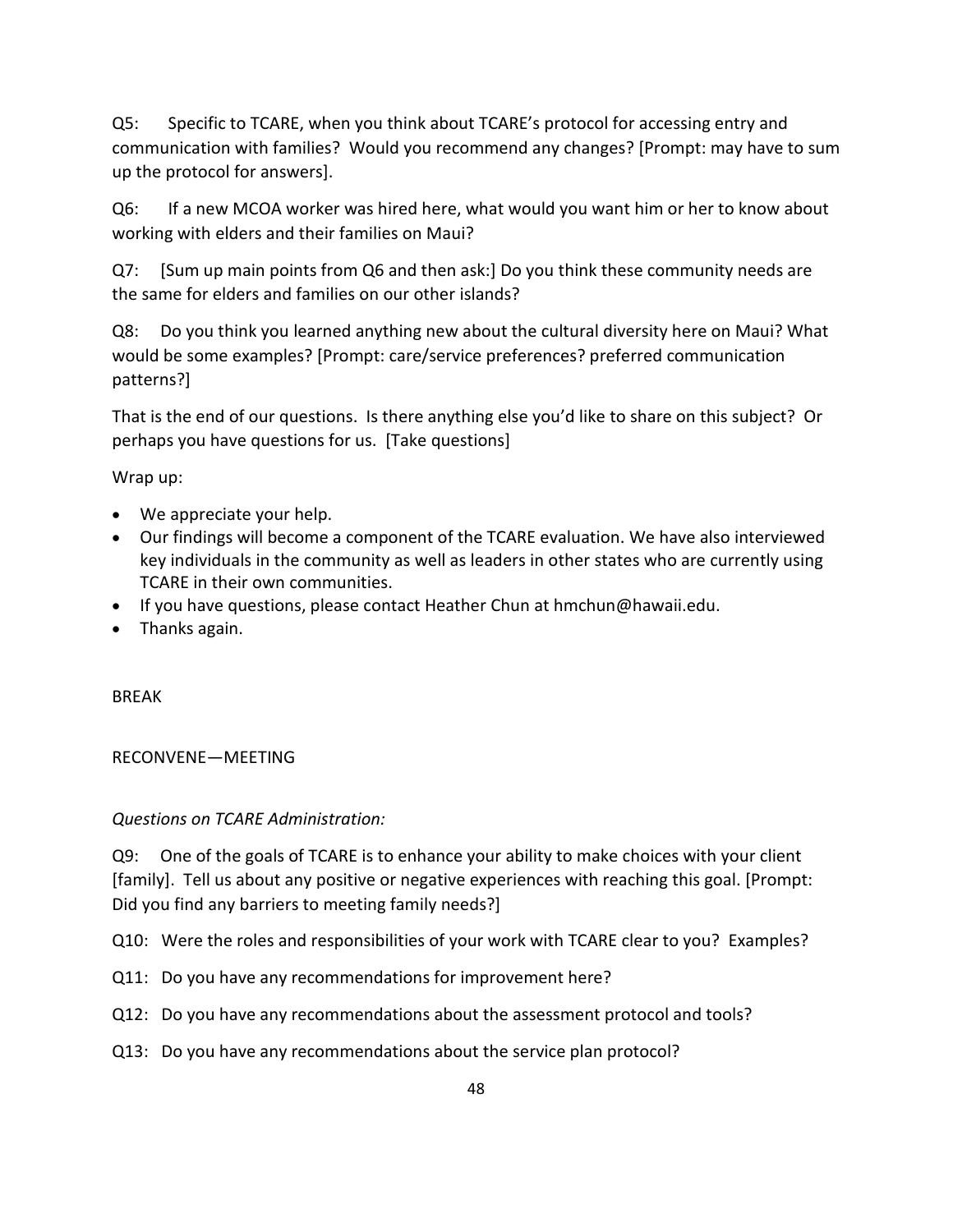Q14: The delivery of the TCARE processes? [Prompt: Questions about service options, availability, etc.]

Q15: Do you want to share anything about your experience with 1) training; or 2) TCARE supervision/mentoring that may be helpful?

Q16: Were the written and other materials (i.e., web information) easy to access, use, and understand by you? By families? If not, can you explain more about this?

Q17: Did you have any challenges coming up with the service recommendations? [Prompt: is a particular service not available on Maui?]

Q18: Do you have any thoughts about the integration of TCARE into the ADRCs?

Is there anything else you would like to share at this time?

Thank you for your frankness and your time.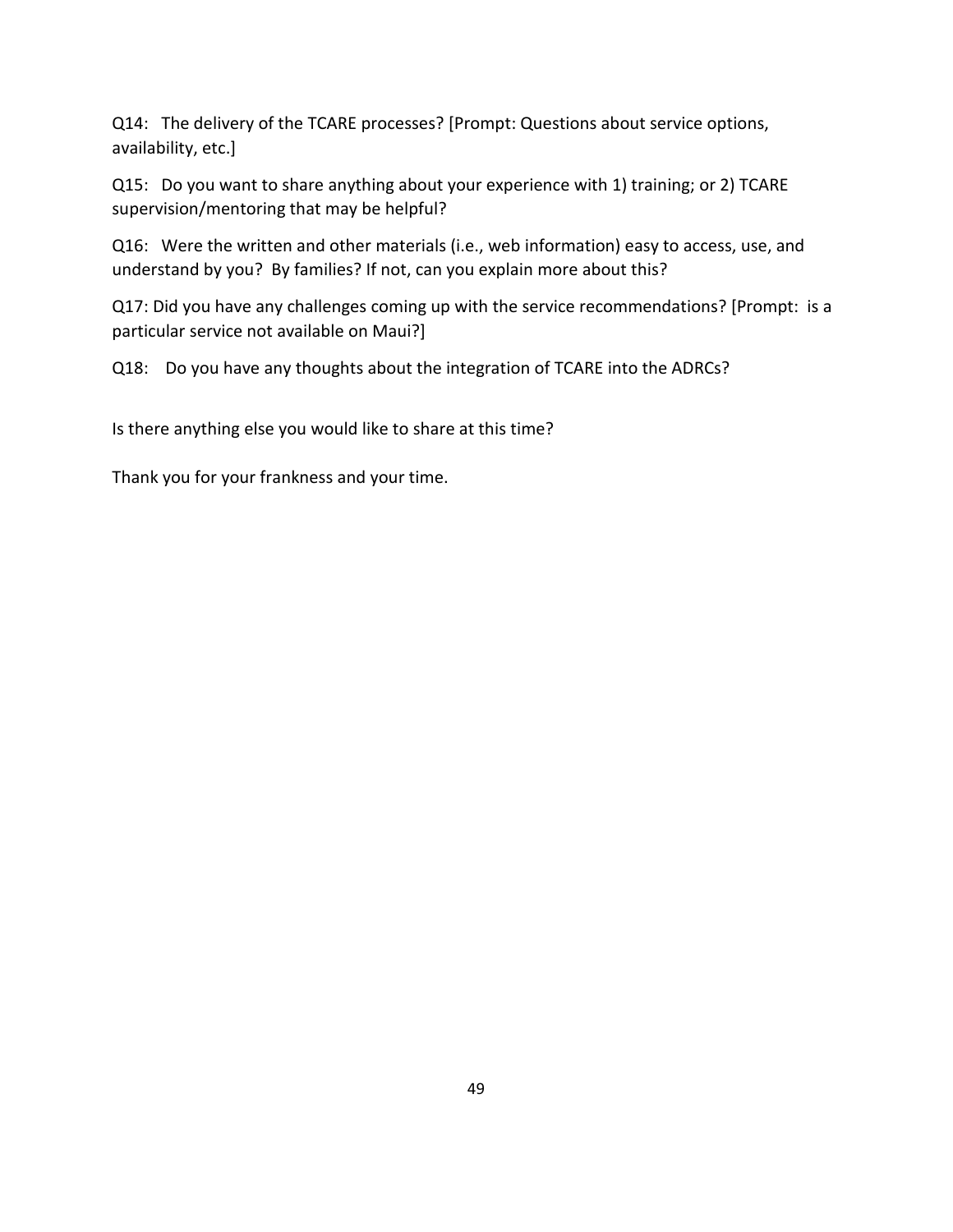## Projected Budget for TCARE Statewide Implementation

| Product         | <b>Details</b>                                                                                                                | Cost         |
|-----------------|-------------------------------------------------------------------------------------------------------------------------------|--------------|
| <b>TCARE</b>    | This fee is charged for each TCARE Assessor who participates in a                                                             | \$1200 per   |
| Assessor        | TCARE Assessor Training conducted by TCARE Certified Trainers                                                                 | Assessor     |
| <b>Training</b> | employed by the Licensee. The fee covers: a User and Training                                                                 |              |
|                 | Manual to be shipped to the licensee using standard 3-5 day                                                                   |              |
|                 | shipping; (2) access to the eLearning Training Site and (3) TCARE                                                             |              |
|                 | Certification and (4) TCARE License.                                                                                          |              |
|                 |                                                                                                                               |              |
|                 | Certification to use TCARE is required for all new                                                                            |              |
|                 | TCARE® Assessors after completion of the TCARE Assessor Training                                                              |              |
|                 | (regardless of whether they are trained by a TAILOREDCARE or                                                                  |              |
|                 | TAILOREDCARE Certified TCARE Trainers). TCARE Certification<br>consists of an on-line proficiency examination administered by |              |
|                 | TAILOREDCARE. Individuals successfully completing the TCARE                                                                   |              |
|                 | Certification will be authorized to use the Licensed Materials for                                                            |              |
|                 | one year with payment of accompanying Annual License Fee.                                                                     |              |
|                 | Completion of the TCARE Certification Exam prior to licensure is                                                              |              |
|                 | required for all new TCARE Assessors. A TCARE Assessor is                                                                     |              |
|                 | not required to take a recertification exam to renew a license if                                                             |              |
|                 | the Assessor has completed 5 or more assessments in the prior                                                                 |              |
|                 | year                                                                                                                          |              |
| <b>TCARE</b>    | Step #1: Two-Three weeks prior to the one-day in-person training                                                              | \$500 Annual |
| Blended         | (less travel expenses for both trainer(s) and trainees), trainees are                                                         | License      |
| <b>Training</b> | given access to an online training curriculum where they review                                                               |              |
|                 | 10 presentations on the background and process of TCARE and                                                                   |              |
|                 | how to implement the program.                                                                                                 |              |
|                 | Each presentation is followed by a short quiz so that our team                                                                |              |
|                 | knows if the trainee is comprehending the material presented.                                                                 |              |
|                 | Step #2: Trainee participates in a one-day in-person training                                                                 |              |
|                 | where they practice completing the TCARE process using the                                                                    |              |
|                 | web-based TCARE Software.                                                                                                     |              |
|                 | Step #3: Trainee completes the full TCARE process with                                                                        |              |
|                 | a caregiver that they are already working with, and then                                                                      |              |
|                 | participates in a two-hour webinar with the Tailored Care team to                                                             |              |
|                 | review the cases and trouble shoot issues and concerns                                                                        |              |
|                 | completing the process.                                                                                                       |              |
|                 | Step #4: Trainee completes a web-based Certification Exam.                                                                    |              |
|                 | Trainee is notified immediately after submitting if they passed or                                                            |              |
|                 | failed.                                                                                                                       |              |